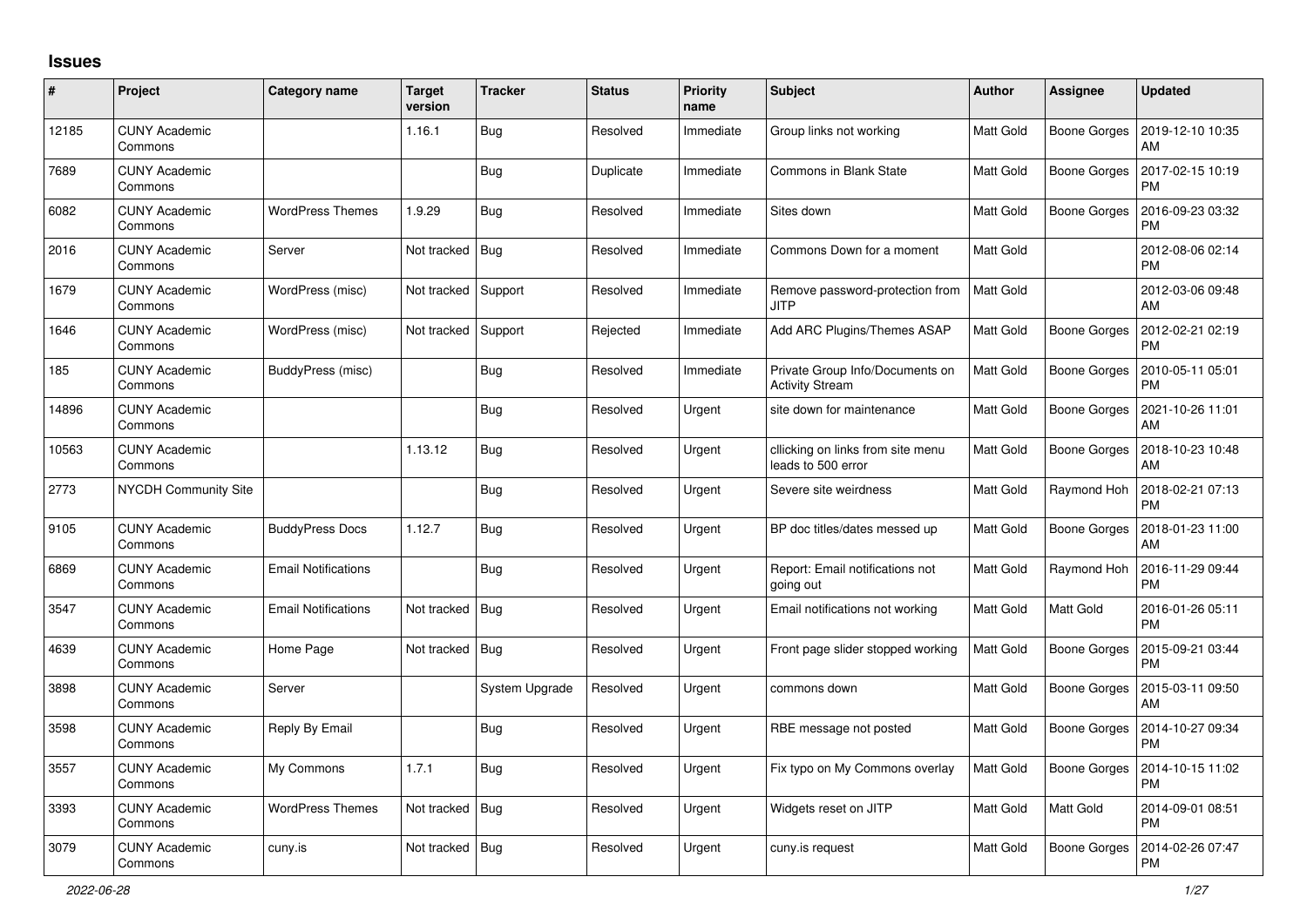| #    | Project                         | <b>Category name</b> | <b>Target</b><br>version | <b>Tracker</b> | <b>Status</b> | <b>Priority</b><br>name | <b>Subject</b>                                                   | <b>Author</b>    | <b>Assignee</b>     | <b>Updated</b>                |
|------|---------------------------------|----------------------|--------------------------|----------------|---------------|-------------------------|------------------------------------------------------------------|------------------|---------------------|-------------------------------|
| 3058 | <b>CUNY Academic</b><br>Commons | BuddyPress (misc)    | 1.5.18.1                 | <b>Bug</b>     | Resolved      | Urgent                  | Main navigation bar not working                                  | <b>Matt Gold</b> | Boone Gorges        | 2014-02-21 09:28<br>AM        |
| 3057 | <b>CUNY Academic</b><br>Commons | Reply By Email       | Not tracked              | Bug            | Resolved      | Urgent                  | Double RBE Posts                                                 | <b>Matt Gold</b> | <b>Boone Gorges</b> | 2014-02-20 10:14<br><b>PM</b> |
| 3046 | <b>CUNY Academic</b><br>Commons | cuny.is              | Not tracked              | Bug            | Resolved      | Urgent                  | Create CUNY.IS                                                   | <b>Matt Gold</b> | <b>Boone Gorges</b> | 2014-02-18 06:55<br><b>PM</b> |
| 2762 | NYCDH Community Site            |                      |                          | <b>Bug</b>     | Resolved      | Urgent                  | Unable to Delete Spam Groups                                     | Matt Gold        | Raymond Hoh         | 2013-09-04 11:23<br><b>PM</b> |
| 2737 | <b>CUNY Academic</b><br>Commons | BuddyPress (misc)    | 1.5.0.2                  | <b>Bug</b>     | Resolved      | Urgent                  | CAC Not allowing CUNY<br>Addresses to Register                   | <b>Matt Gold</b> | Boone Gorges        | 2013-08-26 05:43<br><b>PM</b> |
| 2729 | <b>CUNY Academic</b><br>Commons | BuddyPress (misc)    | 1.5.0.2                  | Bug            | Resolved      | Urgent                  | Update Positions to Include<br><b>Missing Colleges</b>           | Matt Gold        | <b>Boone Gorges</b> | 2013-08-26 09:54<br>AM        |
| 2629 | <b>CUNY Academic</b><br>Commons | WordPress (misc)     | 1.5                      | Bug            | Rejected      | Urgent                  | images not showing in slider on<br>homepage                      | <b>Matt Gold</b> | Raymond Hoh         | 2013-07-10 11:10<br>AM        |
| 2479 | <b>CUNY Academic</b><br>Commons | BuddyPress (misc)    | 1.4.21                   | Bug            | Resolved      | Urgent                  | Double posting, double notification<br>of message posted via RBE | Matt Gold        | Raymond Hoh         | 2013-04-09 02:04<br>AM        |
| 2361 | <b>CUNY Academic</b><br>Commons | WordPress (misc)     | 1.4.15                   | Feature        | Resolved      | Urgent                  | Add KingSize Theme                                               | Matt Gold        | Boone Gorges        | 2013-01-02 11:41<br>AM        |
| 2068 | <b>CUNY Academic</b><br>Commons | WordPress (misc)     | Not tracked              | Support        | Resolved      | Urgent                  | User Blog Not Accessible                                         | Matt Gold        | <b>Boone Gorges</b> | 2012-08-28 07:35<br><b>PM</b> |
| 2034 | <b>CUNY Academic</b><br>Commons | WordPress (misc)     | 1.4.2                    | Bug            | Resolved      | Urgent                  | Spacing issue on reply-by-email                                  | <b>Matt Gold</b> | Raymond Hoh         | 2012-08-13 02:41<br><b>PM</b> |
| 1648 | <b>CUNY Academic</b><br>Commons | BuddyPress (misc)    | 1.3.9                    | Feature        | Resolved      | Urgent                  | Add Password Protect WordPress<br>Plugin                         | Matt Gold        |                     | 2012-02-24 10:22<br>AM        |
| 1637 | <b>CUNY Academic</b><br>Commons | WordPress (misc)     | 1.3.7.1                  | Feature        | Resolved      | Urgent                  | Add Clean Child Theme for ARC<br>Project                         | Matt Gold        | Boone Gorges        | 2012-02-21 06:13<br><b>PM</b> |
| 1641 | <b>CUNY Academic</b><br>Commons | WordPress (misc)     | 1.3.7                    | Feature        | Resolved      | Urgent                  | Create shortcode to embed fora.tv<br>videos                      | <b>Matt Gold</b> | Boone Gorges        | 2012-02-21 05:22<br><b>PM</b> |
| 1638 | <b>CUNY Academic</b><br>Commons | WordPress (misc)     | 1.3.7                    | Feature        | Rejected      | Urgent                  | Make Clean Child Theme Available   Matt Gold<br>only to ARC blog |                  | Boone Gorges        | 2012-02-21 02:39<br><b>PM</b> |
| 1639 | <b>CUNY Academic</b><br>Commons | WordPress (misc)     | 1.3.7                    | Feature        | Resolved      | Urgent                  | Add WP-Cumulus Plugin                                            | <b>Matt Gold</b> | Boone Gorges        | 2012-02-21 02:32<br><b>PM</b> |
| 1640 | <b>CUNY Academic</b><br>Commons | WordPress (misc)     | 1.3.7                    | Feature        | Resolved      | Urgent                  | Add Jetpack plugin                                               | Matt Gold        | Boone Gorges        | 2012-02-21 02:30<br><b>PM</b> |
| 1531 | <b>CUNY Academic</b><br>Commons | WordPress (misc)     | 1.3.4                    | <b>Bug</b>     | Resolved      | Urgent                  | Commons Only Viewable to<br>Logged-In Viewers                    | Matt Gold        | Boone Gorges        | 2012-01-12 12:50<br>AM        |
| 165  | <b>CUNY Academic</b><br>Commons | Wiki                 |                          | Bug            | Resolved      | Urgent                  | White Screen of Death on<br>Commons MediaWiki                    | <b>Matt Gold</b> | Boone Gorges        | 2010-02-28 12:44<br><b>PM</b> |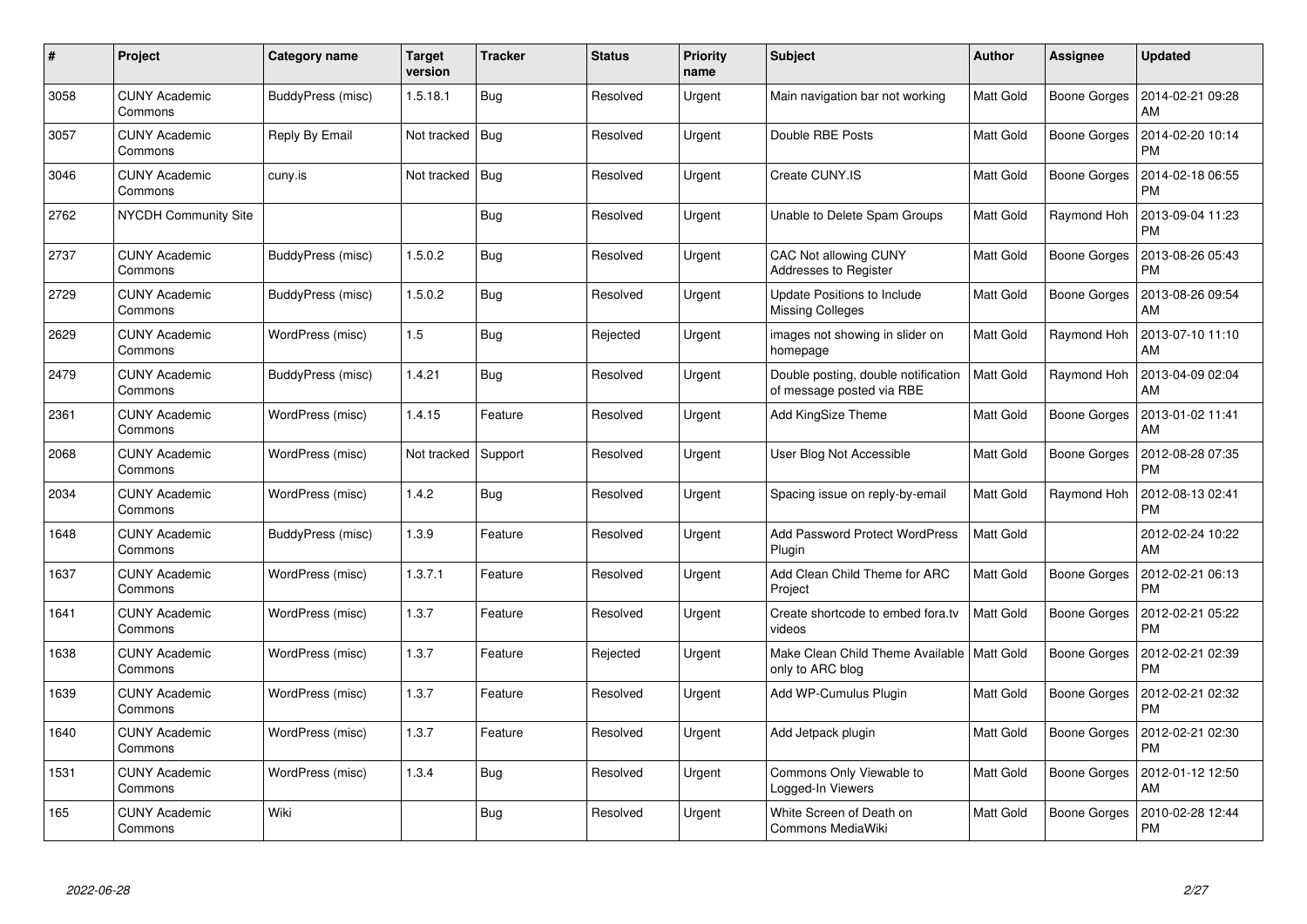| $\#$  | Project                         | Category name              | <b>Target</b><br>version | <b>Tracker</b> | <b>Status</b> | <b>Priority</b><br>name | <b>Subject</b>                                                                  | <b>Author</b>    | Assignee            | <b>Updated</b>                |
|-------|---------------------------------|----------------------------|--------------------------|----------------|---------------|-------------------------|---------------------------------------------------------------------------------|------------------|---------------------|-------------------------------|
| 126   | <b>CUNY Academic</b><br>Commons | Upgrades                   |                          | Bug            | Resolved      | Urgent                  | Report of Lost Forum Attachments<br>after Upgrade                               | <b>Matt Gold</b> | Boone Gorges        | 2009-12-09 03:23<br><b>PM</b> |
| 71    | <b>CUNY Academic</b><br>Commons | Group Forums               |                          | <b>Bug</b>     | Resolved      | Urgent                  | Forum of Private Group Not<br>Hidden                                            | Matt Gold        | <b>Boone Gorges</b> | 2009-11-24 10:15<br><b>PM</b> |
| 13500 | <b>CUNY Academic</b><br>Commons | <b>Email Notifications</b> |                          | Bug            | Rejected      | High                    | Received multiple notifications for<br>a single post                            | Matt Gold        | Raymond Hoh         | 2022-04-27 04:29<br><b>PM</b> |
| 15239 | <b>CUNY Academic</b><br>Commons | Group Forums               | 1.19.3                   | <b>Bug</b>     | Resolved      | High                    | multiple notifications of forum post                                            | <b>Matt Gold</b> | Raymond Hoh         | 2022-02-01 10:10<br><b>PM</b> |
| 15135 | <b>CUNY Academic</b><br>Commons | Toolbar                    | 1.19.1                   | <b>Bug</b>     | Resolved      | High                    | Header design spacing                                                           | Matt Gold        | <b>Boone Gorges</b> | 2022-01-11 04:41<br><b>PM</b> |
| 12581 | <b>CUNY Academic</b><br>Commons | cuny.is                    | Not tracked              | Bug            | Rejected      | High                    | YOURLS shortlinks not working                                                   | <b>Matt Gold</b> | Boone Gorges        | 2020-03-27 10:25<br>AM        |
| 12341 | <b>CUNY Academic</b><br>Commons |                            |                          | Bug            | Abandoned     | High                    | Commons down                                                                    | Matt Gold        |                     | 2020-02-11 10:45<br>AM        |
| 11174 | <b>CUNY Academic</b><br>Commons | <b>Email Notifications</b> | 1.14.8                   | <b>Bug</b>     | Resolved      | High                    | Email notifications of spammed<br>comment on groupblog                          | <b>Matt Gold</b> | Raymond Hoh         | 2019-03-11 11:42<br><b>PM</b> |
| 10970 | <b>CUNY Academic</b><br>Commons | Reply By Email             | Not tracked              | Bug            | Resolved      | High                    | Post by email failure                                                           | Matt Gold        | Raymond Hoh         | 2019-01-22 12:05<br><b>PM</b> |
| 10950 | <b>CUNY Academic</b><br>Commons |                            |                          | Support        | Resolved      | High                    | Create slide for system<br>maintenance                                          | Matt Gold        | scott voth          | 2019-01-12 10:23<br>AM        |
| 10789 | <b>CUNY Academic</b><br>Commons | <b>Email Notifications</b> | 1.14.2                   | <b>Bug</b>     | Resolved      | High                    | Forum Posts not generating email<br>notifications                               | <b>Matt Gold</b> | <b>Boone Gorges</b> | 2018-12-10 07:19<br><b>PM</b> |
| 502   | <b>CUNY Academic</b><br>Commons | <b>WordPress Themes</b>    | 1.14                     | Feature        | Duplicate     | High                    | <b>Create Site Templates</b>                                                    | Matt Gold        | Chris Stein         | 2018-10-24 12:34<br><b>PM</b> |
| 9977  | <b>CUNY Academic</b><br>Commons | <b>WordPress Plugins</b>   | 1.13.5                   | Bug            | Rejected      | High                    | ACERT website down                                                              | Matt Gold        | Boone Gorges        | 2018-07-03 02:09<br><b>PM</b> |
| 8582  | <b>NYCDH Community Site</b>     |                            |                          | Bug            | Resolved      | High                    | Forum post doesn't work                                                         | Matt Gold        | Raymond Hoh         | 2018-02-21 07:13<br><b>PM</b> |
| 9112  | <b>CUNY Academic</b><br>Commons |                            | Not tracked              | Bug            | Resolved      | High                    | GCDI site down                                                                  | <b>Matt Gold</b> | <b>Boone Gorges</b> | 2018-01-23 10:18<br><b>PM</b> |
| 3555  | <b>CUNY Academic</b><br>Commons | Publicity                  | Not tracked              | Bug            | Resolved      | High                    | Mailchimp email display issue                                                   | Matt Gold        | Matt Gold           | 2017-11-15 05:47<br><b>PM</b> |
| 8023  | <b>CUNY Academic</b><br>Commons | Reply By Email             | 1.10.18                  | Bug            | Resolved      | High                    | Reply to CAC Message gets<br>posted to forum                                    | Matt Gold        | Raymond Hoh         | 2017-04-25 02:35<br><b>PM</b> |
| 7907  | <b>CUNY Academic</b><br>Commons | WordPress (misc)           |                          | Bug            | Resolved      | High                    | Site header image shows up for<br>logged in user but not for logged<br>out user | <b>Matt Gold</b> | Boone Gorges        | 2017-04-04 03:16<br><b>PM</b> |
| 7823  | <b>CUNY Academic</b><br>Commons | Home Page                  |                          | Feature        | Resolved      | High                    | animated gif on frontpage                                                       | Matt Gold        | Boone Gorges        | 2017-03-22 04:36<br><b>PM</b> |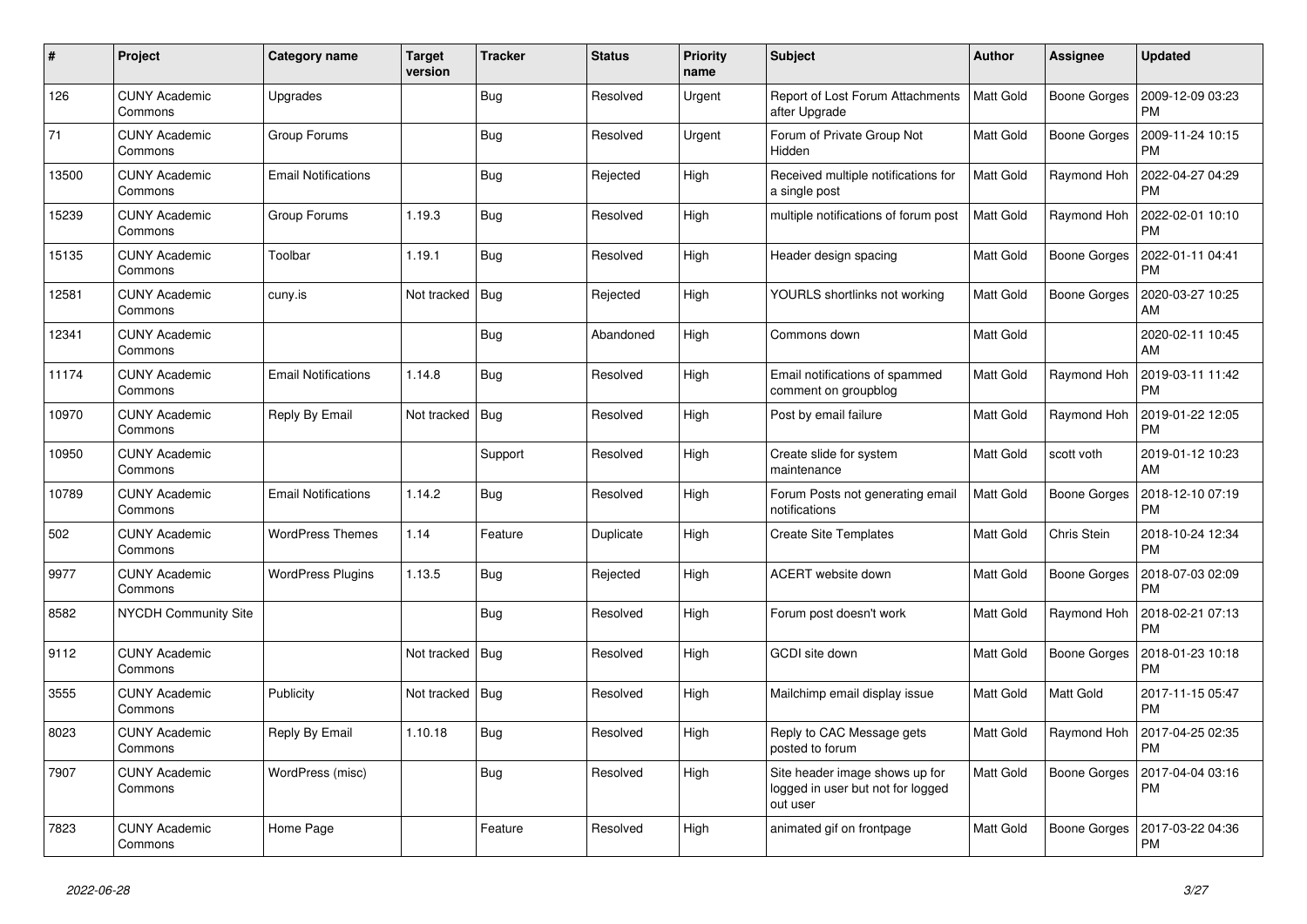| #    | Project                         | <b>Category name</b>      | <b>Target</b><br>version | <b>Tracker</b> | <b>Status</b> | <b>Priority</b><br>name | <b>Subject</b>                                                             | <b>Author</b>    | Assignee            | <b>Updated</b>                |
|------|---------------------------------|---------------------------|--------------------------|----------------|---------------|-------------------------|----------------------------------------------------------------------------|------------------|---------------------|-------------------------------|
| 1151 | <b>CUNY Academic</b><br>Commons | Wiki                      | Not tracked              | Feature        | Rejected      | High                    | Upgrade MediaWiki to latest                                                | Matt Gold        | Dominic Giglio      | 2016-12-12 10:46<br>AM        |
| 6992 | <b>CUNY Academic</b><br>Commons | Registration              | Not tracked              | Support        | Resolved      | High                    | User cannot activate account                                               | <b>Matt Gold</b> | <b>Boone Gorges</b> | 2016-12-08 11:13<br>AM        |
| 5925 | <b>CUNY Academic</b><br>Commons | <b>WordPress Plugins</b>  | 1.9.26                   | Feature        | Resolved      | High                    | Add Github Embed plugin                                                    | Matt Gold        | Boone Gorges        | 2016-08-24 12:56<br><b>PM</b> |
| 5691 | <b>CUNY Academic</b><br>Commons | <b>Blogs (BuddyPress)</b> | Future<br>release        | <b>Bug</b>     | Assigned      | High                    | Differing numbers on Sites display                                         | <b>Matt Gold</b> | Raymond Hoh         | 2016-06-13 01:37<br><b>PM</b> |
| 4180 | <b>CUNY Academic</b><br>Commons | WordPress (misc)          | Not tracked              | Bug            | Resolved      | High                    | Cache issues: site deletion<br>process                                     | Matt Gold        | <b>Boone Gorges</b> | 2016-02-07 10:05<br><b>PM</b> |
| 5179 | <b>CUNY Academic</b><br>Commons | Homepage Slides           | 1.9.6                    | Bug            | Resolved      | High                    | homepage slider image broken                                               | Matt Gold        | Raymond Hoh         | 2016-02-01 11:26<br><b>PM</b> |
| 5022 | <b>CUNY Academic</b><br>Commons | Wiki                      | 1.9.1                    | <b>Bug</b>     | Resolved      | High                    | Main nav bar different on wiki page                                        | <b>Matt Gold</b> | Boone Gorges        | 2015-12-11 09:31<br><b>PM</b> |
| 4816 | <b>CUNY Academic</b><br>Commons | Group Invitations         | 1.8.15                   | Bug            | Resolved      | High                    | Group invite email notifications not<br>received                           | Matt Gold        | <b>Boone Gorges</b> | 2015-10-26 11:56<br>AM        |
| 4660 | <b>CUNY Academic</b><br>Commons | Events                    | Not tracked              | <b>Bug</b>     | Resolved      | High                    | Creating new event leads to<br>whitescreen                                 | Matt Gold        | Boone Gorges        | 2015-09-22 05:56<br><b>PM</b> |
| 4196 | <b>CUNY Academic</b><br>Commons |                           |                          | Bug            | Rejected      | High                    | News feed weirdness                                                        | Matt Gold        | Boone Gorges        | 2015-06-25 03:41<br><b>PM</b> |
| 4010 | <b>CUNY Academic</b><br>Commons | <b>WordPress Plugins</b>  | 1.7.20                   | <b>Bug</b>     | Resolved      | High                    | GC Digital Fellows site down                                               | Matt Gold        |                     | 2015-04-22 10:30<br>AM        |
| 4004 | <b>CUNY Academic</b><br>Commons | Group Forums              | Not tracked              | Support        | Resolved      | High                    | "Duplicate topic detected" error<br>message when posting to group<br>forum | Matt Gold        | <b>Boone Gorges</b> | 2015-04-20 10:21<br>AM        |
| 370  | <b>CUNY Academic</b><br>Commons | Registration              | Future<br>release        | Feature        | Assigned      | High                    | <b>Guest Accounts</b>                                                      | Matt Gold        | Matt Gold           | 2015-04-09 09:33<br><b>PM</b> |
| 3853 | <b>CUNY Academic</b><br>Commons | BuddyPress (misc)         | 1.7.16                   | <b>Bug</b>     | Resolved      | High                    | Post erroneously ascribed to<br>wrong author in activity feed              | Matt Gold        | Raymond Hoh         | 2015-03-21 01:13<br><b>PM</b> |
| 3910 | <b>CUNY Academic</b><br>Commons | Home Page                 | 1.7.15.2                 | <b>Bug</b>     | Resolved      | High                    | Home Page Display Errors                                                   | Matt Gold        | Boone Gorges        | 2015-03-17 10:21<br>AM        |
| 3914 | <b>CUNY Academic</b><br>Commons | <b>WordPress Plugins</b>  | 1.7.15.1                 | Feature        | Resolved      | High                    | Upgrade Yoast's SEO plugin                                                 | Matt Gold        | <b>Boone Gorges</b> | 2015-03-13 05:30<br><b>PM</b> |
| 3676 | <b>CUNY Academic</b><br>Commons | WordPress (misc)          | 1.7.4                    | Feature        | Resolved      | High                    | Update WP to 4.0.1                                                         | <b>Matt Gold</b> | Boone Gorges        | 2014-11-21 10:49<br>AM        |
| 3655 | <b>CUNY Academic</b><br>Commons | Group Forums              | Not tracked              | Bug            | Resolved      | High                    | xlsx attachments not allowed in<br>forums                                  | <b>Matt Gold</b> | Boone Gorges        | 2014-11-21 10:41<br>AM        |
| 3648 | <b>CUNY Academic</b><br>Commons | cuny.is                   | Not tracked              | Bug            | Resolved      | High                    | cuny.is request                                                            | Matt Gold        | Boone Gorges        | 2014-11-11 06:54<br><b>PM</b> |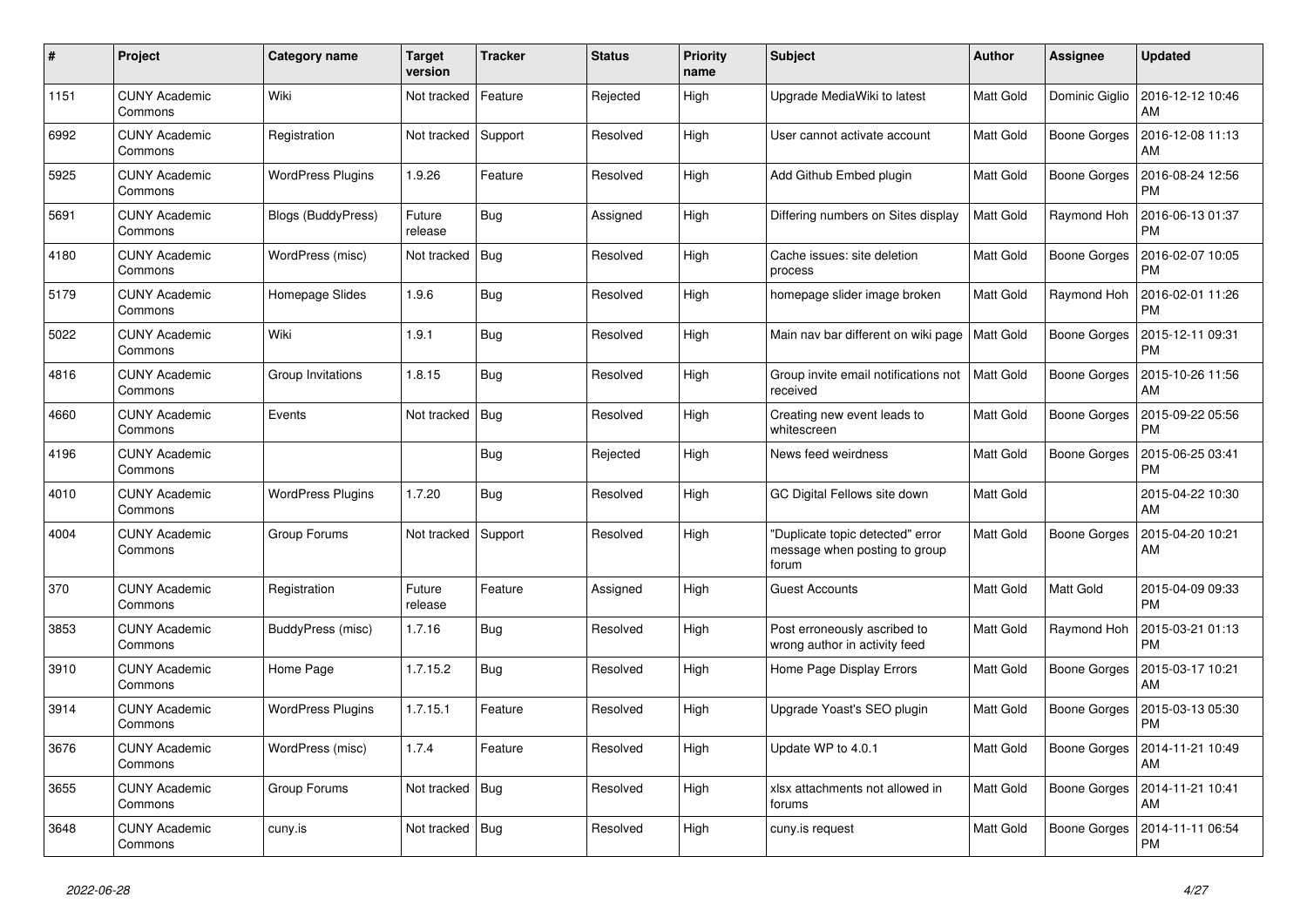| #    | Project                         | <b>Category name</b>       | <b>Target</b><br>version | <b>Tracker</b> | <b>Status</b> | <b>Priority</b><br>name | <b>Subject</b>                                                                  | <b>Author</b>    | Assignee            | <b>Updated</b>                |
|------|---------------------------------|----------------------------|--------------------------|----------------|---------------|-------------------------|---------------------------------------------------------------------------------|------------------|---------------------|-------------------------------|
| 3608 | <b>CUNY Academic</b><br>Commons | <b>Email Notifications</b> | 1.7.3                    | Bug            | Resolved      | High                    | Group email plain-text formatting<br>problem                                    | <b>Matt Gold</b> | Raymond Hoh         | 2014-11-11 12:19<br><b>PM</b> |
| 3601 | <b>CUNY Academic</b><br>Commons | <b>Email Notifications</b> | 1.7.3                    | Bug            | Resolved      | High                    | Forum replies do not show up on<br>the group homepage                           | <b>Matt Gold</b> | Raymond Hoh         | 2014-11-10 01:24<br><b>PM</b> |
| 3563 | <b>CUNY Academic</b><br>Commons | Reply By Email             | Not tracked              | Bug            | Resolved      | High                    | RBE posting lags                                                                | Matt Gold        | Boone Gorges        | 2014-10-21 11:33<br>AM        |
| 3480 | <b>CUNY Academic</b><br>Commons | WordPress (misc)           | Not tracked              | Bug            | Resolved      | High                    | Games site shows up as<br>archived/suspended                                    | <b>Matt Gold</b> | Boone Gorges        | 2014-09-21 09:34<br><b>PM</b> |
| 3428 | <b>CUNY Academic</b><br>Commons | Twitter page               | 1.6.14                   | Bug            | Resolved      | High                    | Fix typo on Twitter page                                                        | <b>Matt Gold</b> | Dominic Giglio      | 2014-09-01 08:53<br><b>PM</b> |
| 3164 | <b>CUNY Academic</b><br>Commons | Reply By Email             | 1.6.7.1                  | Bug            | Resolved      | High                    | Duplicate RBE messages                                                          | Matt Gold        | Raymond Hoh         | 2014-06-24 12:23<br><b>PM</b> |
| 3205 | <b>CUNY Academic</b><br>Commons | <b>Commons Profile</b>     | 1.6.3                    | <b>Bug</b>     | Resolved      | High                    | Email profile field not showing up                                              | <b>Matt Gold</b> | Boone Gorges        | 2014-05-12 02:18<br><b>PM</b> |
| 256  | <b>CUNY Academic</b><br>Commons | BuddyPress (misc)          | Not tracked              | <b>Bug</b>     | Resolved      | High                    | Security warnings on site                                                       | <b>Matt Gold</b> | <b>Boone Gorges</b> | 2014-05-01 09:23<br>AM        |
| 3053 | <b>CUNY Academic</b><br>Commons | Groups (misc)              | Not tracked              | Publicity      | Resolved      | High                    | Find groups to help publicize the<br><b>CUE</b> conference                      | Matt Gold        | Sarah<br>Morgano    | 2014-02-21 03:22<br><b>PM</b> |
| 2702 | <b>CUNY Academic</b><br>Commons | WordPress (misc)           | Not tracked              | Publicity      | Resolved      | High                    | Revise GCDI text                                                                | Matt Gold        | scott voth          | 2014-02-08 02:37<br><b>PM</b> |
| 2892 | <b>CUNY Academic</b><br>Commons | BuddyPress (misc)          |                          | Bug            | Rejected      | High                    | Commons homepage - blog<br>column                                               | Matt Gold        | Boone Gorges        | 2013-11-14 01:00<br><b>PM</b> |
| 2775 | <b>CUNY Academic</b><br>Commons | BuddyPress (misc)          | 1.5.1.1                  | Bug            | Resolved      | High                    | Add Lehman College to List of<br><b>Colleges in Profiles</b>                    | <b>Matt Gold</b> | Boone Gorges        | 2013-09-06 04:40<br><b>PM</b> |
| 2738 | <b>CUNY Academic</b><br>Commons | BuddyPress (misc)          | 1.5.0.2                  | Bug            | Resolved      | High                    | Users Unable to Change Email<br>Address in Settings                             | <b>Matt Gold</b> | Boone Gorges        | 2013-08-28 09:05<br><b>PM</b> |
| 2564 | <b>CUNY Academic</b><br>Commons | WordPress (misc)           | 1.4.32                   | Bug            | Resolved      | High                    | Editing blog posts connected to<br>groups creates activity<br>item/notification | Matt Gold        | Boone Gorges        | 2013-07-17 08:39<br>AM        |
| 2635 | <b>CUNY Academic</b><br>Commons | WordPress (misc)           | Not tracked              | Support        | Resolved      | High                    | Recover content of deleted blog<br>from backup                                  | <b>Matt Gold</b> | Matt Gold           | 2013-06-17 10:53<br>AM        |
| 2582 | NYCDH Community Site            |                            |                          | Bug            | Rejected      | High                    | Forum posting/notification problem                                              | <b>Matt Gold</b> | Raymond Hoh         | 2013-05-20 09:16<br><b>PM</b> |
| 2538 | <b>CUNY Academic</b><br>Commons | WordPress (misc)           | 1.4.25                   | Bug            | Resolved      | High                    | Add security plugins                                                            | <b>Matt Gold</b> | Boone Gorges        | 2013-04-22 10:37<br>AM        |
| 2380 | <b>CUNY Academic</b><br>Commons | commonsinabox.org          |                          | Bug            | Resolved      | High                    | Add search to<br>Commonsinabox.org                                              | Matt Gold        | Boone Gorges        | 2013-03-20 11:41<br>AM        |
| 2245 | <b>CUNY Academic</b><br>Commons | WordPress (misc)           | 1.4.15                   | Bug            | Resolved      | High                    | Domain mapping issues -- Site<br>warnings                                       | Matt Gold        | Dominic Giglio      | 2012-12-27 03:59<br><b>PM</b> |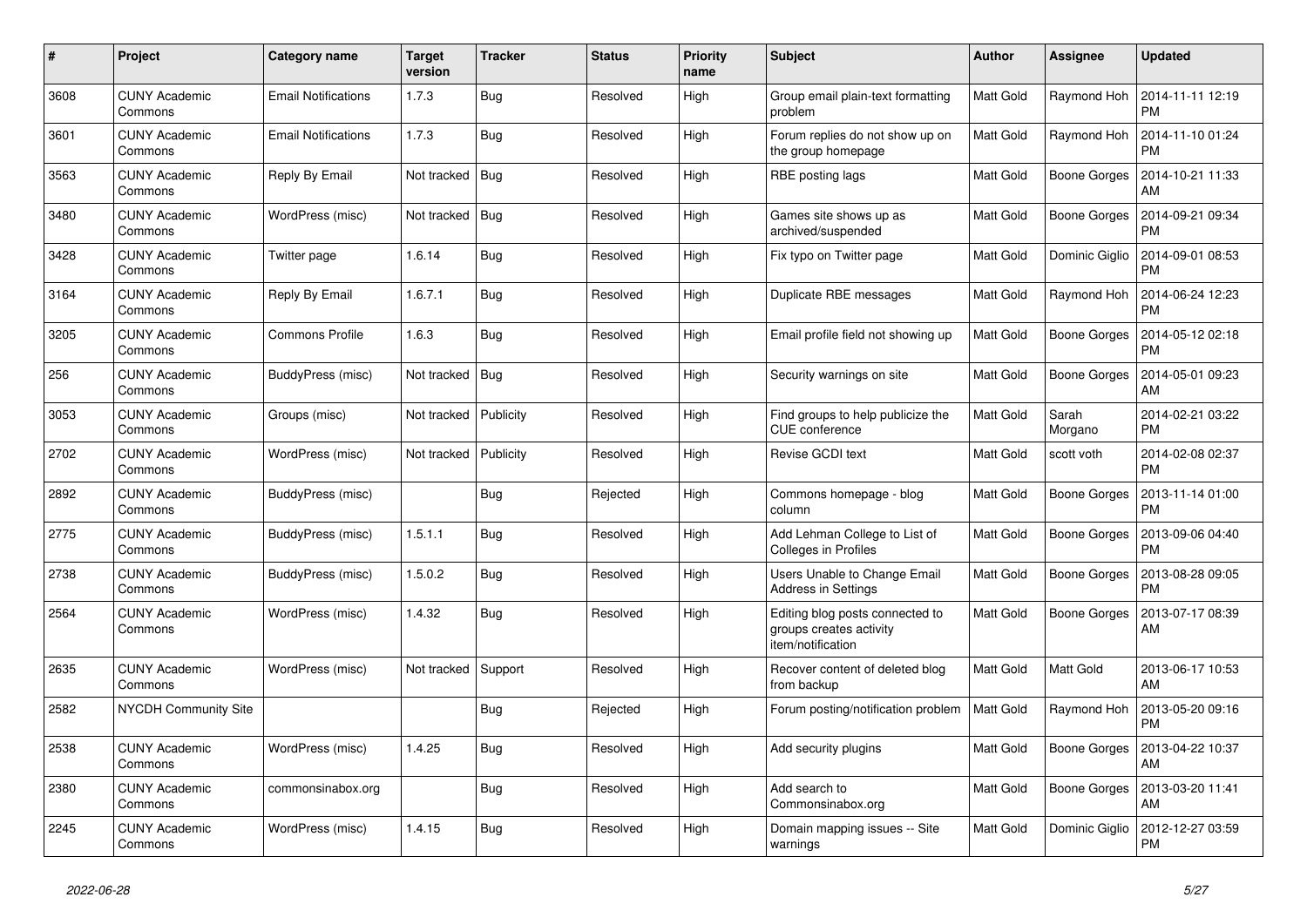| #    | Project                         | <b>Category name</b> | <b>Target</b><br>version | <b>Tracker</b> | <b>Status</b> | <b>Priority</b><br>name | Subject                                                          | <b>Author</b>    | Assignee            | <b>Updated</b>                |
|------|---------------------------------|----------------------|--------------------------|----------------|---------------|-------------------------|------------------------------------------------------------------|------------------|---------------------|-------------------------------|
| 2349 | <b>CUNY Academic</b><br>Commons | commonsinabox.org    |                          | Bug            | Resolved      | High                    | CBOX header image position off                                   | <b>Matt Gold</b> | <b>Boone Gorges</b> | 2012-12-15 10:21<br><b>PM</b> |
| 2230 | <b>CUNY Academic</b><br>Commons | WordPress (misc)     | 1.4.10                   | Bug            | Resolved      | High                    | MESTC page scrambled                                             | <b>Matt Gold</b> | Dominic Giglio      | 2012-11-20 02:39<br><b>PM</b> |
| 2280 | <b>CUNY Academic</b><br>Commons | commonsinabox.org    | Not tracked              | <b>Bug</b>     | Resolved      | High                    | Forum links not working                                          | <b>Matt Gold</b> | Boone Gorges        | 2012-11-20 12:33<br><b>PM</b> |
| 2082 | <b>CUNY Academic</b><br>Commons | BuddyPress (misc)    | 1.4.8                    | Support        | Resolved      | High                    | Default: No Email?                                               | <b>Matt Gold</b> | Dominic Giglio      | 2012-10-19 04:55<br><b>PM</b> |
| 2046 | <b>CUNY Academic</b><br>Commons | BuddyPress (misc)    | 1.4.3                    | <b>Bug</b>     | Resolved      | High                    | <b>RBE Delayed Post</b>                                          | Matt Gold        | Raymond Hoh         | 2012-08-27 11:55<br>AM        |
| 2055 | <b>CUNY Academic</b><br>Commons | WordPress (misc)     | 1.4.3                    | Bug            | Resolved      | High                    | Non-CUNY Sign-Ups not enabled                                    | Matt Gold        | Boone Gorges        | 2012-08-23 12:51<br><b>PM</b> |
| 2035 | <b>CUNY Academic</b><br>Commons | BuddyPress (misc)    | 1.4.3                    | Support        | Resolved      | High                    | Reply by Email - some possible<br>confusion                      | <b>Matt Gold</b> | Raymond Hoh         | 2012-08-19 08:58<br>AM        |
| 2019 | <b>CUNY Academic</b><br>Commons | WordPress (misc)     | 1.4                      | Bug            | Resolved      | High                    | Unable to Add New User to Blog                                   | <b>Matt Gold</b> | Boone Gorges        | 2012-08-08 04:21<br><b>PM</b> |
| 2018 | <b>CUNY Academic</b><br>Commons | WordPress (misc)     | 1.4                      | <b>Bug</b>     | Resolved      | High                    | WP Nav Bar Overflow                                              | Matt Gold        | Boone Gorges        | 2012-08-06 12:58<br><b>PM</b> |
| 1995 | <b>CUNY Academic</b><br>Commons | WordPress (misc)     | 1.3.17                   | <b>Bug</b>     | Rejected      | High                    | <b>Featured Content Box Only</b><br>Rendering on Login           | Matt Gold        | <b>Boone Gorges</b> | 2012-07-15 10:21<br>AM        |
| 1829 | <b>CUNY Academic</b><br>Commons | WordPress (misc)     |                          | <b>Bug</b>     | Rejected      | High                    | 'No Image' checkbox on Featured<br>Content widget is not working | Matt Gold        | Dominic Giglio      | 2012-07-04 06:02<br><b>PM</b> |
| 1453 | <b>CUNY Academic</b><br>Commons | BuddyPress (misc)    |                          | Bug            | Rejected      | High                    | Multiple problems with featured<br>image widget for blog posts   | Matt Gold        | Dominic Giglio      | 2012-07-02 04:22<br><b>PM</b> |
| 1916 | <b>CUNY Academic</b><br>Commons | WordPress (misc)     | 1.3.14                   | Bug            | Resolved      | High                    | Images Breaking on Help Blog and<br><b>Ground Control</b>        | <b>Matt Gold</b> | Boone Gorges        | 2012-05-26 07:54<br><b>PM</b> |
| 1818 | <b>CUNY Academic</b><br>Commons | WordPress (misc)     | 1.3.12                   | Feature        | Resolved      | High                    | Add news announcement scroll<br>plugin                           | <b>Matt Gold</b> | Boone Gorges        | 2012-04-09 03:15<br><b>PM</b> |
| 1754 | <b>CUNY Academic</b><br>Commons | WordPress (misc)     | 1.3.10                   | <b>Bug</b>     | Resolved      | High                    | Members receiving dev site<br>comment spam                       | <b>Matt Gold</b> | Boone Gorges        | 2012-03-20 01:05<br><b>PM</b> |
| 1547 | <b>CUNY Academic</b><br>Commons | WordPress (misc)     | 1.3.5                    | <b>Bug</b>     | Resolved      | High                    | Spam Registrations                                               | <b>Matt Gold</b> | Boone Gorges        | 2012-01-16 08:23<br><b>PM</b> |
| 1418 | <b>CUNY Academic</b><br>Commons | Wiki                 | 1.3                      | Bug            | Resolved      | High                    | Don't see BP Admin Bar on cdev<br>Wiki page                      | <b>Matt Gold</b> | Boone Gorges        | 2011-12-09 08:58<br>AM        |
| 1362 | <b>CUNY Academic</b><br>Commons | WordPress (misc)     | Not tracked              | Bug            | Resolved      | High                    | Google Malware Warning                                           | Matt Gold        |                     | 2011-11-23 12:15<br><b>PM</b> |
| 1231 | CUNY Academic<br>Commons        | WordPress (misc)     | Not tracked              | <b>Bug</b>     | Duplicate     | High                    | Inaccessible Site on the Commons                                 | Matt Gold        |                     | 2011-10-13 08:56<br>AM        |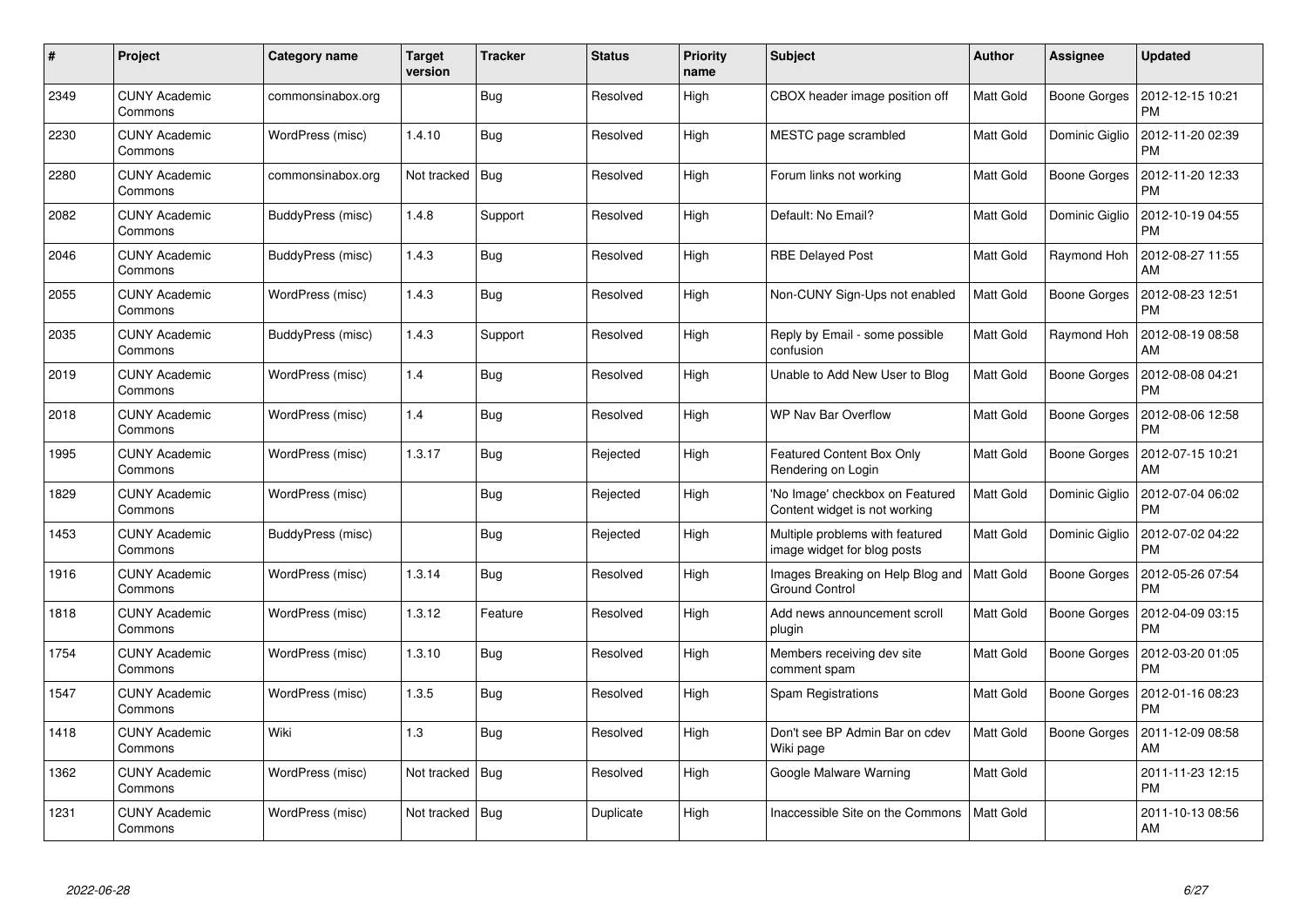| #    | Project                         | Category name     | <b>Target</b><br>version | <b>Tracker</b> | <b>Status</b> | <b>Priority</b><br>name | <b>Subject</b>                                                       | Author           | <b>Assignee</b>     | <b>Updated</b>                |
|------|---------------------------------|-------------------|--------------------------|----------------|---------------|-------------------------|----------------------------------------------------------------------|------------------|---------------------|-------------------------------|
| 1116 | <b>CUNY Academic</b><br>Commons | WordPress (misc)  | Not tracked              | Bug            | Resolved      | High                    | Image Upload Error                                                   | Matt Gold        |                     | 2011-08-27 08:44<br>AM        |
| 1068 | <b>CUNY Academic</b><br>Commons | WordPress (misc)  | 1.2.5                    | <b>Bug</b>     | Rejected      | High                    | Notification of Update in a Private<br>Group Shows up in Public Feed | Matt Gold        | Boone Gorges        | 2011-07-21 11:27<br><b>PM</b> |
| 574  | <b>CUNY Academic</b><br>Commons | BuddyPress (misc) | 1.1.10                   | Bug            | Resolved      | High                    | Members unable to read<br>documents posted to groups                 | <b>Matt Gold</b> | Boone Gorges        | 2011-02-10 03:01<br><b>PM</b> |
| 568  | <b>CUNY Academic</b><br>Commons | BuddyPress (misc) | 1.1.10                   | Bug            | Resolved      | High                    | Member reports trouble uploading<br>documents to groups              | Matt Gold        | Boone Gorges        | 2011-02-10 02:33<br><b>PM</b> |
| 507  | <b>CUNY Academic</b><br>Commons | BuddyPress (misc) | 1.1.6                    | Bug            | Resolved      | High                    | Invite Anyone Rejects CUNY Email   Matt Gold<br>Addresses            |                  | Boone Gorges        | 2010-12-21 11:26<br>AM        |
| 476  | <b>CUNY Academic</b><br>Commons | WordPress (misc)  | 1.1.3                    | Bug            | Resolved      | High                    | Limited Email Domains List Empty<br>After Site Upgrade               | Matt Gold        | Boone Gorges        | 2010-12-13 07:02<br><b>PM</b> |
| 469  | <b>CUNY Academic</b><br>Commons | WordPress (misc)  | Not tracked              | Bug            | Resolved      | High                    | Help with a blog using a deleted<br>theme                            | <b>Matt Gold</b> | <b>Boone Gorges</b> | 2010-12-13 05:09<br><b>PM</b> |
| 457  | <b>CUNY Academic</b><br>Commons | BuddyPress (misc) | 1.1.2                    | Bug            | Resolved      | High                    | Unable to Upload Documents as<br>Forum Attachments                   | <b>Matt Gold</b> | Boone Gorges        | 2010-12-10 06:56<br><b>PM</b> |
| 451  | <b>CUNY Academic</b><br>Commons | BuddyPress (misc) | Not tracked              | Bug            | Resolved      | High                    | Members Unable to Upload<br>Documents to Groups                      | <b>Matt Gold</b> | Boone Gorges        | 2010-12-09 12:32<br><b>PM</b> |
| 455  | <b>CUNY Academic</b><br>Commons | WordPress (misc)  |                          | <b>Bug</b>     | Resolved      | High                    | Fix errors caused by More Privacy<br><b>Options Disabling</b>        | <b>Matt Gold</b> | Boone Gorges        | 2010-12-08 10:47<br><b>PM</b> |
| 444  | <b>CUNY Academic</b><br>Commons | WordPress (misc)  | 1.1.1                    | Bug            | Resolved      | High                    | Hero Slides Not Showing Up in<br>Firefox                             | <b>Matt Gold</b> | <b>Boone Gorges</b> | 2010-12-08 08:41<br>AM        |
| 340  | <b>CUNY Academic</b><br>Commons | BuddyPress (misc) | 1.1                      | Bug            | Resolved      | High                    | BP Admin Bar Menu Mouseover<br>Areas Too Sensitive                   | Matt Gold        | Boone Gorges        | 2010-12-01 09:48<br>AM        |
| 360  | <b>CUNY Academic</b><br>Commons | BuddyPress (misc) | 1.0.3                    | <b>Bug</b>     | Resolved      | High                    | <b>Activity Feed Problems</b>                                        | Matt Gold        | Boone Gorges        | 2010-09-28 11:45<br>AM        |
| 346  | <b>CUNY Academic</b><br>Commons | BuddyPress (misc) | 1.0.3                    | <b>Bug</b>     | Resolved      | High                    | News Nav Bar Link on Wiki Pages<br>Points to Wrong Page              | Matt Gold        | <b>Boone Gorges</b> | 2010-09-20 05:28<br><b>PM</b> |
| 322  | <b>CUNY Academic</b><br>Commons | BuddyPress (misc) | 1.0.2                    | Feature        | Resolved      | High                    | Raising Limitation on Emailed<br>Invites                             | Matt Gold        | Boone Gorges        | 2010-09-03 07:07<br>AM        |
| 301  | <b>CUNY Academic</b><br>Commons | BuddyPress (misc) |                          | Bug            | Resolved      | High                    | User unable to upload documents                                      | <b>Matt Gold</b> | Boone Gorges        | 2010-08-25 12:06<br><b>PM</b> |
| 158  | <b>CUNY Academic</b><br>Commons | WordPress (misc)  |                          | Feature        | Resolved      | High                    | Create Featured Group Widget for<br>Homepage                         | Matt Gold        | Boone Gorges        | 2010-06-22 06:53<br><b>PM</b> |
| 123  | <b>CUNY Academic</b><br>Commons | Upgrades          |                          | Feature        | Resolved      | High                    | Install Bug Report code onto<br>Homepage                             | <b>Matt Gold</b> | CIC Michael         | 2010-05-20 05:42<br><b>PM</b> |
| 205  | CUNY Academic<br>Commons        | BuddyPress (misc) |                          | Bug            | Resolved      | High                    | <b>Cannot Create Account</b>                                         | <b>Matt Gold</b> | Boone Gorges        | 2010-05-20 03:18<br><b>PM</b> |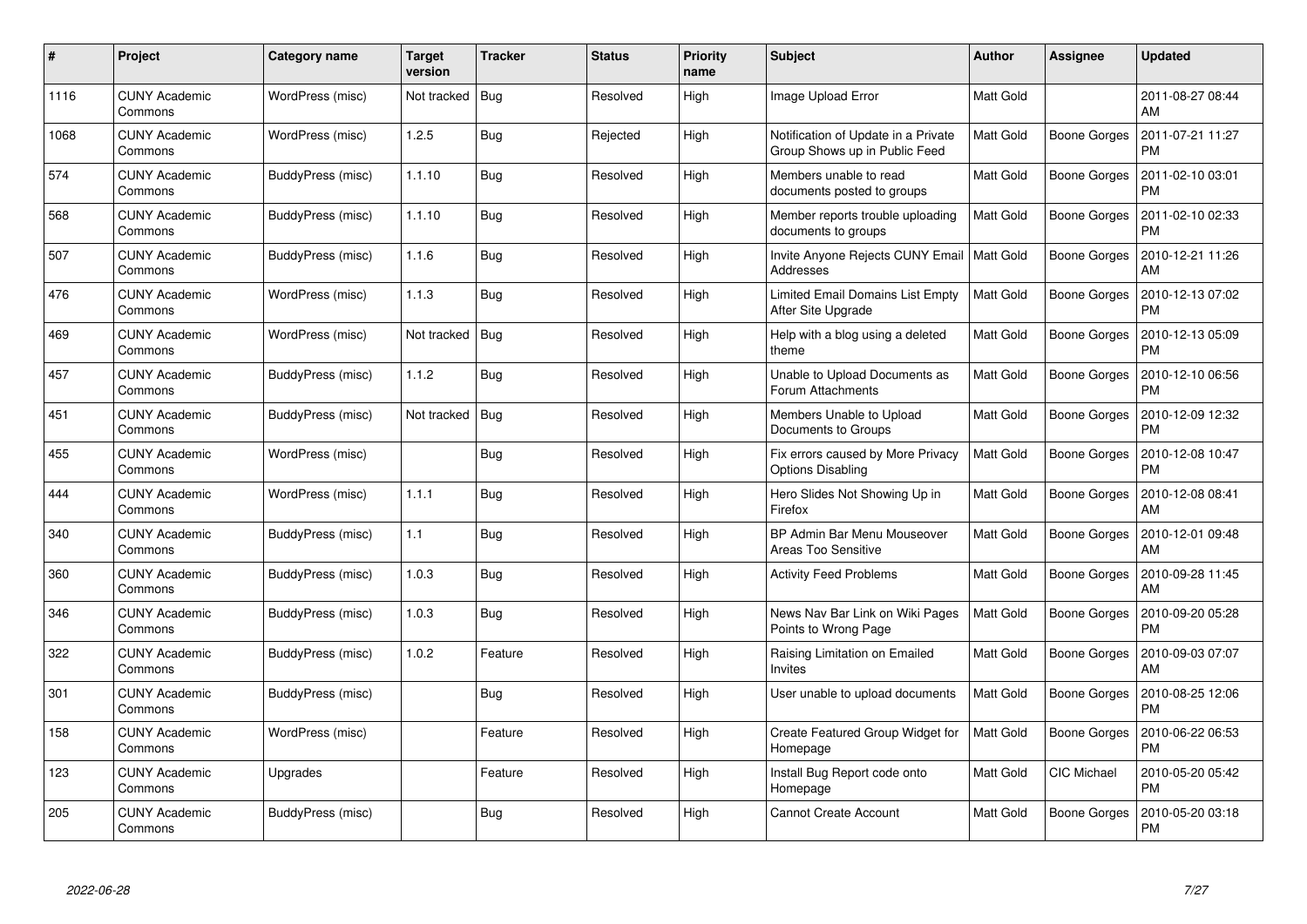| $\#$  | Project                         | Category name     | <b>Target</b><br>version | <b>Tracker</b> | <b>Status</b>                       | <b>Priority</b><br>name | <b>Subject</b>                                                           | Author           | Assignee            | <b>Updated</b>                |
|-------|---------------------------------|-------------------|--------------------------|----------------|-------------------------------------|-------------------------|--------------------------------------------------------------------------|------------------|---------------------|-------------------------------|
| 209   | <b>CUNY Academic</b><br>Commons | BuddyPress (misc) |                          | Bug            | Resolved                            | High                    | Members Report that Forum<br>Attachments not working                     | <b>Matt Gold</b> | Boone Gorges        | 2010-05-14 12:13<br><b>PM</b> |
| 212   | <b>CUNY Academic</b><br>Commons | BuddyPress (misc) |                          | Feature        | Resolved                            | High                    | Create a way for group members<br>to send out email announcements        | <b>Matt Gold</b> | <b>Boone Gorges</b> | 2010-05-12 10:11<br>AM        |
| 222   | <b>CUNY Academic</b><br>Commons | BuddyPress (misc) |                          | <b>Bug</b>     | Resolved                            | High                    | No way for group admins to invite<br>new members                         | <b>Matt Gold</b> | <b>Boone Gorges</b> | 2010-05-11 09:02<br><b>PM</b> |
| 163   | <b>CUNY Academic</b><br>Commons | WordPress (misc)  |                          | Bug            | Resolved                            | High                    | Missing plugins                                                          | Matt Gold        | Boone Gorges        | 2010-05-11 08:38<br><b>PM</b> |
| 220   | <b>CUNY Academic</b><br>Commons | BuddyPress (misc) |                          | Bug            | Resolved                            | High                    | Hidden Groups showing up in<br>homepage group listing                    | <b>Matt Gold</b> | Boone Gorges        | 2010-05-07 10:30<br>AM        |
| 111   | <b>CUNY Academic</b><br>Commons | Upgrades          |                          | Bug            | Resolved                            | High                    | More Privacy Options and BP<br>Feed                                      | Matt Gold        | Boone Gorges        | 2010-02-25 12:24<br><b>PM</b> |
| 137   | <b>CUNY Academic</b><br>Commons | Upgrades          |                          | <b>Bug</b>     | Resolved                            | High                    | Reports of Inability to<br>Attach/Download Attachments to<br>Forum Posts | Matt Gold        | Boone Gorges        | 2009-12-10 11:41<br>AM        |
| 115   | <b>CUNY Academic</b><br>Commons | Upgrades          |                          | <b>Bug</b>     | Resolved                            | High                    | Alliw spreadsheet attachments on<br>forum posts                          | <b>Matt Gold</b> | <b>Boone Gorges</b> | 2009-12-06 12:13<br>AM        |
| 107   | <b>CUNY Academic</b><br>Commons | Upgrades          |                          | Bug            | Resolved                            | High                    | Log In Problem                                                           | Matt Gold        | Boone Gorges        | 2009-12-04 12:02<br>AM        |
| 106   | <b>CUNY Academic</b><br>Commons | Upgrades          |                          | Bug            | Resolved                            | High                    | <b>ITPF09 Forum Issue</b>                                                | Matt Gold        | Boone Gorges        | 2009-12-03 04:49<br><b>PM</b> |
| 98    | <b>CUNY Academic</b><br>Commons | Wiki              |                          | <b>Bug</b>     | Resolved                            | High                    | CICDev Authentication request on<br>wiki                                 | <b>Matt Gold</b> | Lucas<br>Thurston   | 2009-12-03 11:45<br>AM        |
| 100   | <b>CUNY Academic</b><br>Commons | Upgrades          |                          | Bug            | Resolved                            | High                    | Unclickable title links on group<br>forum                                | Matt Gold        | <b>Boone Gorges</b> | 2009-12-03 09:19<br>AM        |
| 87    | <b>CUNY Academic</b><br>Commons | Upgrades          |                          | <b>Bug</b>     | Resolved                            | High                    | Upgrade MediaWiki Skin                                                   | <b>Matt Gold</b> | Boone Gorges        | 2009-12-03 08:24<br>AM        |
| 49    | <b>CUNY Academic</b><br>Commons |                   |                          | <b>Bug</b>     | Resolved                            | High                    | Development Site Showing Up in<br>Google Results                         | <b>Matt Gold</b> | Zach Davis          | 2009-10-20 06:23<br><b>PM</b> |
| 48    | <b>CUNY Academic</b><br>Commons | Group Forums      |                          | <b>Bug</b>     | Resolved                            | High                    | Unsubscribed Users Receiving<br>Commons Forum Posts via Email            | Matt Gold        | <b>Boone Gorges</b> | 2009-10-17 07:01<br><b>PM</b> |
| 16306 | <b>CUNY Academic</b><br>Commons | Messages          | 2.0.2                    | Bug            | Staged for<br>Production<br>Release | Normal                  | Confusing messaging on send<br>message page                              | Matt Gold        | Raymond Hoh         | 2022-06-28 06:10<br>PM        |
| 16307 | CUNY Academic<br>Commons        |                   |                          | Bug            | New                                 | Normal                  | Add brief messaging to<br>accept/decline group membership<br>requests    | Matt Gold        | Boone Gorges        | 2022-06-27 06:13<br><b>PM</b> |
| 13739 | <b>CUNY Academic</b><br>Commons | Directories       | 2.0.0                    | <b>Bug</b>     | Resolved                            | Normal                  | My Sites and My Groups take user<br>to the profile page                  | <b>Matt Gold</b> | Boone Gorges        | 2022-05-26 11:36<br><b>AM</b> |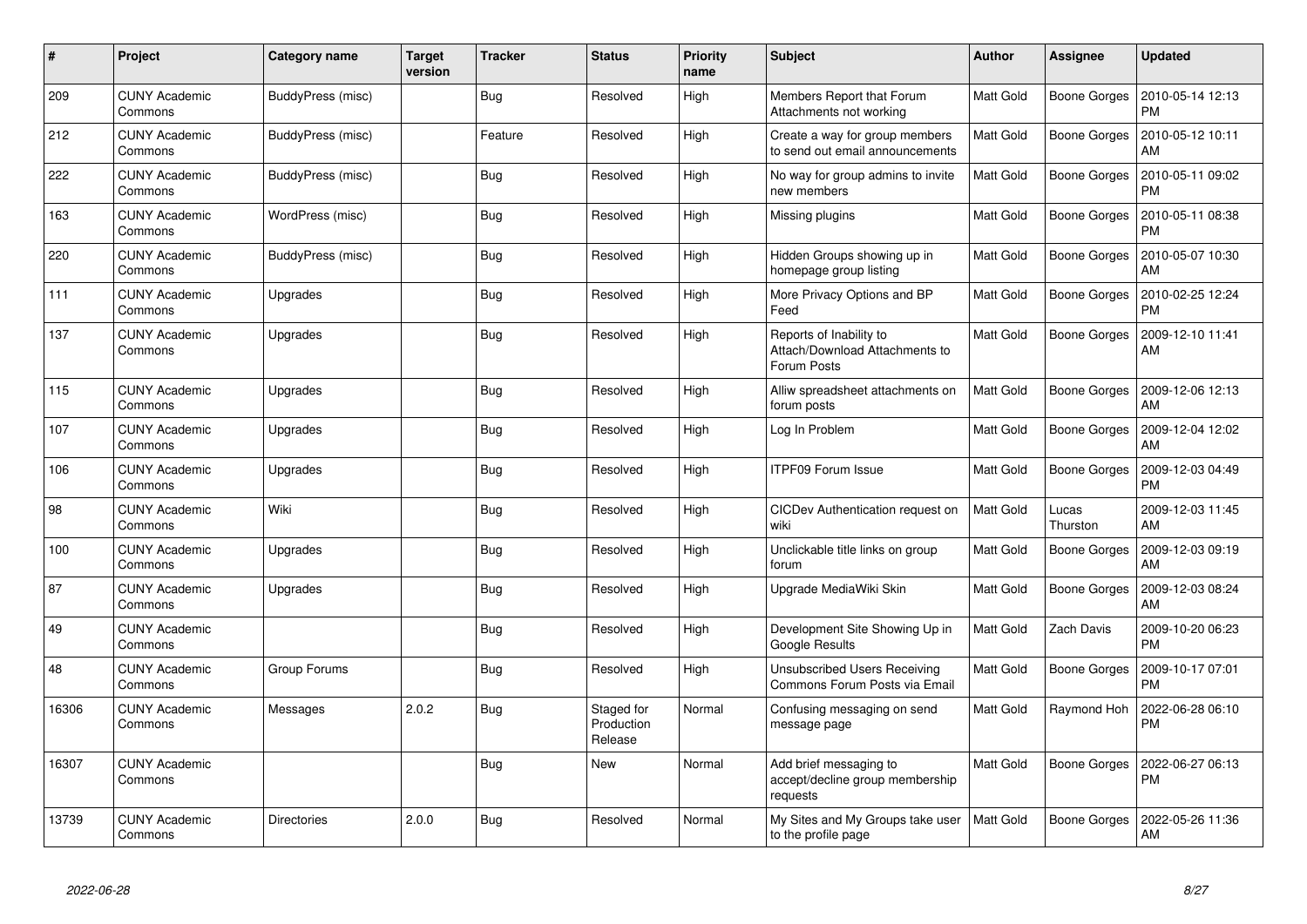| #     | Project                         | <b>Category name</b>       | <b>Target</b><br>version | <b>Tracker</b> | <b>Status</b> | <b>Priority</b><br>name | <b>Subject</b>                                                   | <b>Author</b>    | Assignee            | <b>Updated</b>                |
|-------|---------------------------------|----------------------------|--------------------------|----------------|---------------|-------------------------|------------------------------------------------------------------|------------------|---------------------|-------------------------------|
| 15604 | <b>CUNY Academic</b><br>Commons | <b>Email Notifications</b> | Future<br>release        | Feature        | Assigned      | Normal                  | <b>Restructure Commons Group</b><br><b>Digest Email Messages</b> | <b>Matt Gold</b> | <b>Boone Gorges</b> | 2022-05-26 10:45<br>AM        |
| 16020 | <b>CUNY Academic</b><br>Commons |                            |                          | Support        | Rejected      | Normal                  | Metaslider Pro                                                   | <b>Matt Gold</b> | Boone Gorges        | 2022-05-10 10:43<br>AM        |
| 14719 | <b>CUNY Academic</b><br>Commons | Responsive Design          |                          | <b>Bug</b>     | Abandoned     | Normal                  | Overlapping text in mobile views                                 | Matt Gold        | <b>Boone Gorges</b> | 2022-04-27 04:30<br><b>PM</b> |
| 8900  | <b>CUNY Academic</b><br>Commons | Accessibility              | Future<br>release        | Feature        | Assigned      | Normal                  | Look into tools to enforce<br>accessibility in WP environment    | <b>Matt Gold</b> | Boone Gorges        | 2022-04-26 11:59<br>AM        |
| 8901  | <b>CUNY Academic</b><br>Commons | Accessibility              | Future<br>release        | Feature        | Assigned      | Normal                  | Theme analysis for accessibility                                 | Matt Gold        | Boone Gorges        | 2022-04-26 11:59<br>AM        |
| 15646 | <b>CUNY Academic</b><br>Commons | Group Forums               |                          | Feature        | Duplicate     | Normal                  | Forum improvements                                               | Matt Gold        | Boone Gorges        | 2022-04-08 02:21<br><b>PM</b> |
| 15675 | <b>CUNY Academic</b><br>Commons | <b>Email Notifications</b> | Not tracked              | Feature        | Resolved      | Normal                  | Group Email Subject line edit                                    | <b>Matt Gold</b> | Raymond Hoh         | 2022-03-19 05:08<br><b>PM</b> |
| 15247 | NYCDH Community Site            |                            |                          | <b>Bug</b>     | Resolved      | Normal                  | Registration issue                                               | Matt Gold        | Raymond Hoh         | 2022-02-03 08:02<br><b>PM</b> |
| 15226 | <b>CUNY Academic</b><br>Commons | Reply By Email             | 1.19.3                   | <b>Bug</b>     | Resolved      | Normal                  | Rejected reply-by-mail message                                   | <b>Matt Gold</b> | Raymond Hoh         | 2022-01-26 07:59<br><b>PM</b> |
| 15228 | <b>CUNY Academic</b><br>Commons | BuddyPress (misc)          | 1.19.3                   | Bug            | Resolved      | Normal                  | Broken site icon in "Sites Across"<br><b>CUNY Listing</b>        | <b>Matt Gold</b> | Raymond Hoh         | 2022-01-26 07:48<br><b>PM</b> |
| 15196 | <b>CUNY Academic</b><br>Commons | Layout                     | 1.19.2                   | <b>Bug</b>     | Resolved      | Normal                  | footer positioning on GCDI site                                  | Matt Gold        | Raymond Hoh         | 2022-01-25 11:33<br>AM        |
| 15171 | NYCDH Community Site            |                            |                          | Support        | Resolved      | Normal                  | Unclear how to delete account                                    | <b>Matt Gold</b> | Raymond Hoh         | 2022-01-10 12:04<br><b>PM</b> |
| 15137 | <b>CUNY Academic</b><br>Commons | Search                     | Not tracked              | <b>Bug</b>     | Resolved      | Normal                  | Google search not working?                                       | <b>Matt Gold</b> | Boone Gorges        | 2022-01-04 04:17<br><b>PM</b> |
| 15087 | <b>CUNY Academic</b><br>Commons | Group Forums               | 1.18.24                  | Bug            | Resolved      | Normal                  | Forum file limit                                                 | Matt Gold        | Boone Gorges        | 2021-12-14 11:39<br>AM        |
| 15024 | <b>CUNY Academic</b><br>Commons | Social Paper               | 1.18.24                  | Bug            | Resolved      | Normal                  | Erroneous social paper<br>notifications                          | <b>Matt Gold</b> | Raymond Hoh         | 2021-12-08 11:07<br>AM        |
| 14951 | <b>CUNY Academic</b><br>Commons |                            | Not tracked              | Bug            | Resolved      | Normal                  | Commons down                                                     | Matt Gold        | Boone Gorges        | 2021-11-23 04:21<br><b>PM</b> |
| 14861 | <b>NYCDH Community Site</b>     |                            |                          | Bug            | Resolved      | Normal                  | User unable to access profile<br>editing page                    | <b>Matt Gold</b> | Raymond Hoh         | 2021-10-14 08:38<br><b>PM</b> |
| 14776 | <b>CUNY Academic</b><br>Commons | Toolbar                    | 1.18.19                  | Bug            | Resolved      | Normal                  | Top-level nav-bar drop-down nav<br>doesn't match navigation      | <b>Matt Gold</b> | Raymond Hoh         | 2021-09-28 11:06<br>AM        |
| 14738 | <b>CUNY Academic</b><br>Commons | Group cloning              | 1.18.18                  | <b>Bug</b>     | Resolved      | Normal                  | unclear language during group/site<br>clone                      | Matt Gold        | Jeremy Felt         | 2021-09-14 11:22<br><b>AM</b> |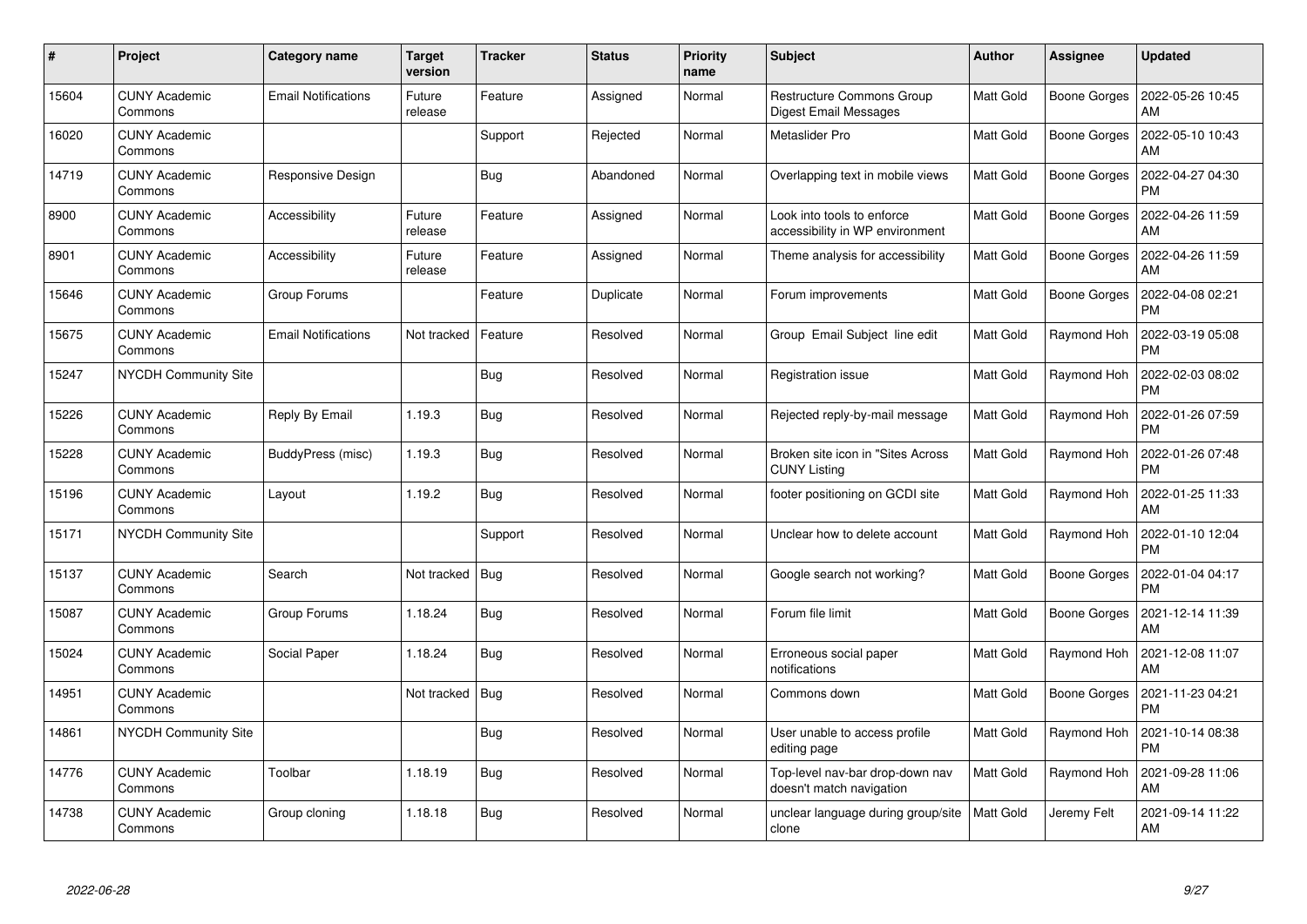| #     | Project                         | Category name              | <b>Target</b><br>version | <b>Tracker</b> | <b>Status</b>        | <b>Priority</b><br>name | <b>Subject</b>                                                               | Author           | Assignee            | <b>Updated</b>                              |
|-------|---------------------------------|----------------------------|--------------------------|----------------|----------------------|-------------------------|------------------------------------------------------------------------------|------------------|---------------------|---------------------------------------------|
| 13949 | <b>CUNY Academic</b><br>Commons |                            | Not tracked              | <b>Bug</b>     | New                  | Normal                  | Continued debugging of runaway<br>MySQL connections                          | <b>Matt Gold</b> | Boone Gorges        | 2021-09-14 10:42<br>AM                      |
| 14737 | <b>CUNY Academic</b><br>Commons |                            |                          | <b>Bug</b>     | Duplicate            | Normal                  | Final step of group/site clone<br>reloads page                               | <b>Matt Gold</b> | Boone Gorges        | 2021-08-31 11:41<br>AM                      |
| 14017 | <b>CUNY Academic</b><br>Commons | Group Blogs                | 1.18.8                   | <b>Bug</b>     | Resolved             | Normal                  | Editing of blog post leads to group<br>notification                          | <b>Matt Gold</b> | Raymond Hoh         | 2021-04-13 11:21<br>AM                      |
| 14199 | <b>CUNY Academic</b><br>Commons | <b>Email Notifications</b> |                          | Bug            | Resolved             | Normal                  | Email replies delayed                                                        | <b>Matt Gold</b> | Raymond Hoh         | 2021-03-24 12:17<br><b>PM</b>               |
| 14221 | <b>CUNY Academic</b><br>Commons | Group Forums               |                          | Feature        | Rejected             | Normal                  | Allow .ics files to be posted as<br>forum attachments                        | Matt Gold        | Boone Gorges        | 2021-03-23 08:53<br><b>PM</b>               |
| 13913 | <b>CUNY Academic</b><br>Commons | Groups (misc)              |                          | <b>Bug</b>     | Rejected             | Normal                  | Group Avatar lost after group<br>creation process                            | Matt Gold        | Boone Gorges        | 2021-02-23 10:45<br>AM                      |
| 13862 | <b>CUNY Academic</b><br>Commons |                            |                          | Bug            | Resolved             | Normal                  | Under maintenance message                                                    | <b>Matt Gold</b> | Boone Gorges        | 2021-01-28 08:56<br><b>PM</b>               |
| 13136 | <b>CUNY Academic</b><br>Commons | Group Forums               | 1.18.3                   | Feature        | Duplicate            | Normal                  | Post to multiple group forums by<br>email                                    | Matt Gold        | Raymond Hoh         | 2021-01-20 05:52<br>PM                      |
| 13669 | <b>CUNY Academic</b><br>Commons | DiRT Integration           | 1.18.1                   | Bug            | Resolved             | Normal                  | Digital Research Tools showing up<br>in top nav for logged out users         | <b>Matt Gold</b> | <b>Boone Gorges</b> | 2020-12-08 05:11<br><b>PM</b>               |
| 7115  | <b>CUNY Academic</b><br>Commons | Groups (misc)              | Future<br>release        | Feature        | Reporter<br>Feedback | Normal                  | make licensing info clear during<br>group creation                           | <b>Matt Gold</b> | Raymond Hoh         | 2020-12-08 11:32<br>AM                      |
| 13496 | <b>CUNY Academic</b><br>Commons | Accessibility              | 1.18.0                   | Bug            | Resolved             | Normal                  | Review contrast issues on<br>registration page and profile page              | <b>Matt Gold</b> | Sonja Leix          | 2020-12-08 11:31<br>AM                      |
| 13458 | <b>CUNY Academic</b><br>Commons | Registration               | 1.18.0                   | Feature        | Resolved             | Normal                  | Simplifying/Reducing verbiage on<br><b>Registration Page</b>                 | <b>Matt Gold</b> | <b>Boone Gorges</b> | 2020-12-08 11:31<br>AM                      |
| 13347 | <b>CUNY Academic</b><br>Commons | Public Portfolio           | 1.18.0                   | Feature        | Resolved             | Normal                  | Add Preferred Gender Pronouns to<br><b>CAC Profile</b>                       | <b>Matt Gold</b> | Boone Gorges        | 2020-12-08 11:31<br>AM                      |
| 12136 | <b>CUNY Academic</b><br>Commons | Group Files                | 1.18.0                   | Bug            | Resolved             | Normal                  | "You must login" group file warning   Matt Gold<br>shows after log in        |                  | Boone Gorges        | 2020-12-08 11:31<br>AM                      |
| 12155 | <b>CUNY Academic</b><br>Commons | DiRT Integration           | 1.18.0                   | Feature        | Resolved             | Normal                  | Update DiRT Tools with new API                                               | <b>Matt Gold</b> | <b>Boone Gorges</b> | 2020-12-08 11:06<br>AM                      |
| 2627  | NYCDH Community Site            |                            |                          | Support        | Rejected             | Normal                  | Users Marked as Spam showing<br>up in New Members Widget List on<br>Homepage | <b>Matt Gold</b> | Raymond Hoh         | 2020-11-23 08:56<br>PM                      |
| 5521  | NYCDH Community Site            |                            |                          | Feature        | Resolved             | Normal                  | Add help text to registration<br>process re Announcement group<br>add        | Matt Gold        |                     | Raymond Hoh   2020-11-23 08:53<br><b>PM</b> |
| 9089  | NYCDH Community Site            |                            |                          | Bug            | Rejected             | Normal                  | User experiences phishing warning   Matt Gold                                |                  | Raymond Hoh         | 2020-11-23 08:43<br>  PM                    |
| 12433 | NYCDH Community Site            |                            |                          | <b>Bug</b>     | Resolved             | Normal                  | hyperlinks not accepted in forum<br>post                                     | Matt Gold        | Raymond Hoh         | 2020-11-23 08:42<br>PM                      |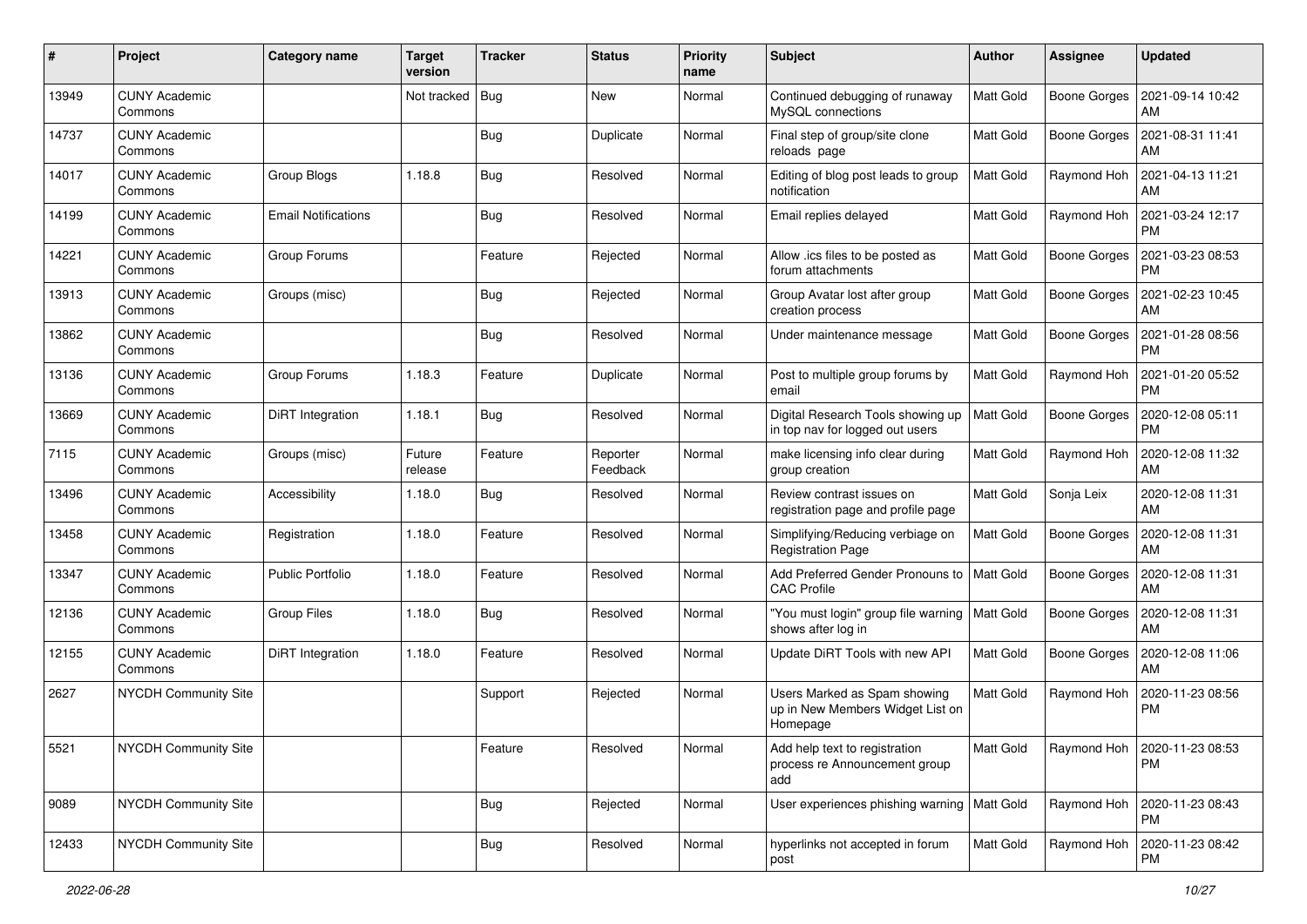| $\pmb{\#}$ | Project                         | Category name              | <b>Target</b><br>version | <b>Tracker</b> | <b>Status</b> | <b>Priority</b><br>name | <b>Subject</b>                                                                        | Author           | Assignee            | <b>Updated</b>                |
|------------|---------------------------------|----------------------------|--------------------------|----------------|---------------|-------------------------|---------------------------------------------------------------------------------------|------------------|---------------------|-------------------------------|
| 13581      | <b>CUNY Academic</b><br>Commons | Group Library              |                          | <b>Bug</b>     | Rejected      | Normal                  | Adding link to library didn't<br>generate notification email                          | <b>Matt Gold</b> | Raymond Hoh         | 2020-11-17 12:33<br><b>PM</b> |
| 13274      | <b>CUNY Academic</b><br>Commons | Email Notifications        | 1.17.8                   | Bug            | Resolved      | Normal                  | Messy links in CAC email<br>notifications                                             | Matt Gold        | Raymond Hoh         | 2020-11-17 12:31<br><b>PM</b> |
| 13459      | <b>CUNY Academic</b><br>Commons | Layout                     | 1.17.6                   | Bug            | Resolved      | Normal                  | Line spacing on forum post title is<br>too small                                      | Matt Gold        | Raymond Hoh         | 2020-10-27 11:00<br>AM        |
| 13491      | NYCDH Community Site            |                            |                          | <b>Bug</b>     | Resolved      | Normal                  | User unable to register                                                               | Matt Gold        | Raymond Hoh         | 2020-10-23 12:43<br>AM        |
| 13429      | <b>CUNY Academic</b><br>Commons | <b>Email Notifications</b> | Not tracked              | Bug            | Resolved      | Normal                  | Multiple forum notifications                                                          | Matt Gold        | Raymond Hoh         | 2020-10-13 05:24<br><b>PM</b> |
| 13243      | <b>CUNY Academic</b><br>Commons | Group Library              | Not tracked              | Support        | Resolved      | Normal                  | Request to copy group library                                                         | Matt Gold        | Boone Gorges        | 2020-08-27 06:05<br><b>PM</b> |
| 13242      | <b>CUNY Academic</b><br>Commons | cuny.is                    |                          | <b>Bug</b>     | Rejected      | Normal                  | Unable to edit a cuny.is shortlink                                                    | Matt Gold        | Boone Gorges        | 2020-08-26 01:30<br>AM        |
| 13230      | <b>CUNY Academic</b><br>Commons | Layout                     | 1.17.2                   | <b>Bug</b>     | Resolved      | Normal                  | Overlapping notifications on group<br>management member acceptance                    | Matt Gold        | Raymond Hoh         | 2020-08-25 11:27<br>AM        |
| 10263      | <b>CUNY Academic</b><br>Commons | Groups (misc)              | 1.17.0                   | Feature        | Resolved      | Normal                  | Accept multiple group membership<br>requests                                          | <b>Matt Gold</b> | Boone Gorges        | 2020-07-28 11:09<br>AM        |
| 3176       | <b>CUNY Academic</b><br>Commons | Group Library              | 1.17.0                   | Design/UX      | Resolved      | Normal                  | Consolidate Doc/File/Forum<br>Attachment interface                                    | Matt Gold        | Boone Gorges        | 2020-07-14 01:06<br><b>PM</b> |
| 12966      | <b>CUNY Academic</b><br>Commons | BuddyPress (misc)          | 1.16.15                  | Feature        | Resolved      | Normal                  | Adjust export data page language<br>to indicate that you should not<br>leave the page | <b>Matt Gold</b> | Raymond Hoh         | 2020-07-14 12:07<br><b>PM</b> |
| 12957      | <b>CUNY Academic</b><br>Commons | BuddyPress (misc)          | 1.16.14                  | Support        | Resolved      | Normal                  | Export data question                                                                  | Matt Gold        | Raymond Hoh         | 2020-06-23 10:53<br>AM        |
| 12893      | NYCDH Community Site            |                            |                          | <b>Bug</b>     | Resolved      | Normal                  | Login issue                                                                           | Matt Gold        | Raymond Hoh         | 2020-06-05 10:31<br>AM        |
| 12847      | <b>CUNY Academic</b><br>Commons | Events                     | 1.16.12                  | <b>Bug</b>     | Resolved      | Normal                  | Error message in event description                                                    | <b>Matt Gold</b> | Raymond Hoh         | 2020-05-26 11:54<br>AM        |
| 12670      | <b>CUNY Academic</b><br>Commons | Responsive Design          | 1.16.10                  | Bug            | Resolved      | Normal                  | Social icons in site header overlap<br>with main nav on mobile                        | <b>Matt Gold</b> | Raymond Hoh         | 2020-04-28 11:03<br>AM        |
| 5581       | <b>CUNY Academic</b><br>Commons | Analytics                  | Future<br>release        | Feature        | Assigned      | Normal                  | Explore alternatives to Google<br>Analytics                                           | Matt Gold        | Valerie<br>Townsend | 2020-04-17 03:12<br><b>PM</b> |
| 12505      | <b>CUNY Academic</b><br>Commons | <b>Email Notifications</b> | 1.16.8                   | Feature        | Resolved      | Normal                  | Email subject lines                                                                   | Matt Gold        | Luke Waltzer        | 2020-03-24 11:43<br>AM        |
| 12545      | <b>CUNY Academic</b><br>Commons | <b>Email Notifications</b> | Not tracked              | Bug            | Resolved      | Normal                  | Notifications of replies by email not   Matt Gold<br>able to be posted                |                  | Raymond Hoh         | 2020-03-24 10:27<br>AM        |
| 12353      | <b>CUNY Academic</b><br>Commons | BuddyPress (misc)          | Not tracked   Bug        |                | Abandoned     | Normal                  | Member filtering not working                                                          | Matt Gold        | Boone Gorges        | 2020-03-10 11:14<br>AM        |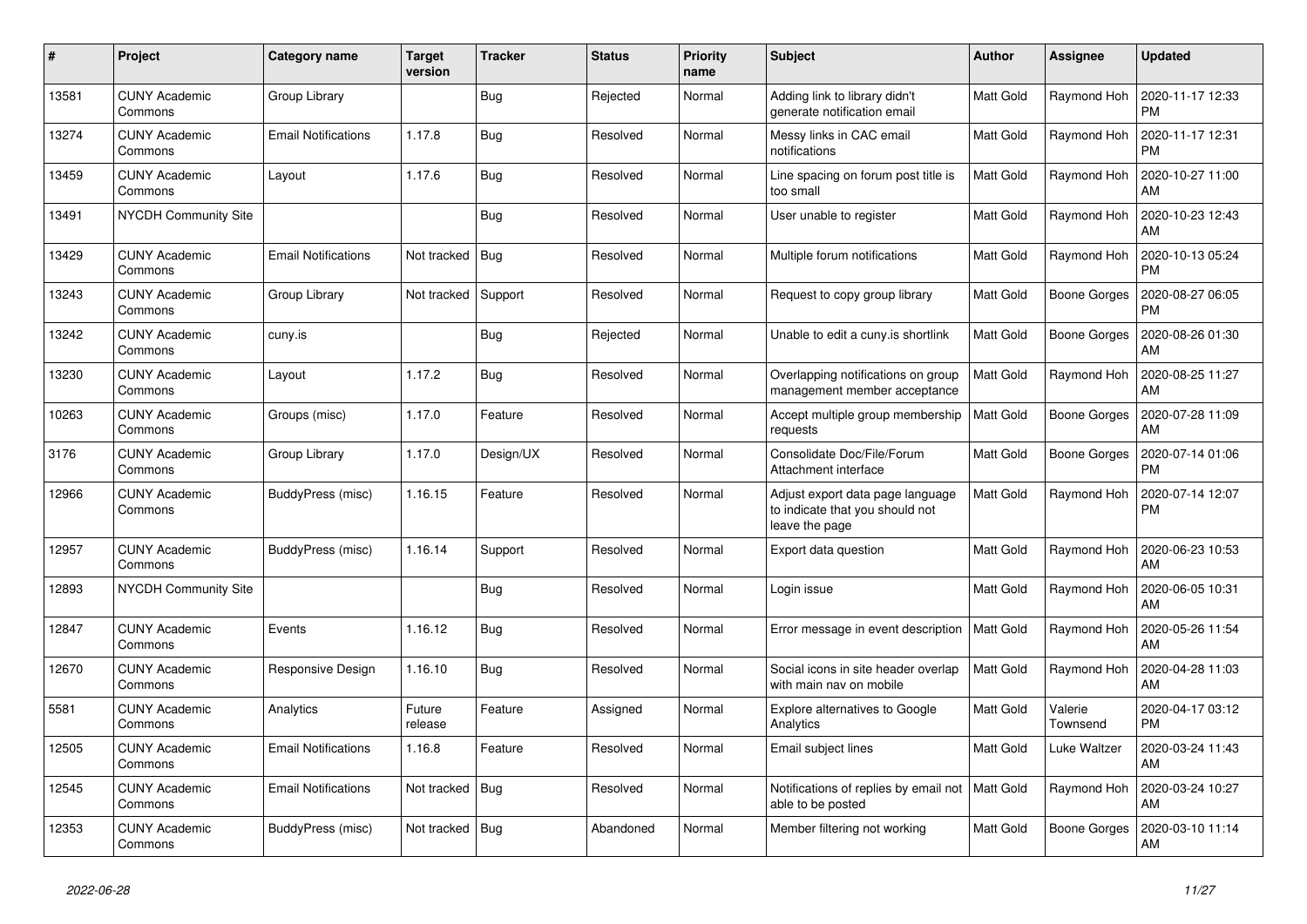| #     | Project                         | <b>Category name</b>       | <b>Target</b><br>version | <b>Tracker</b> | <b>Status</b> | <b>Priority</b><br>name | <b>Subject</b>                                                                           | <b>Author</b>    | <b>Assignee</b>     | <b>Updated</b>                |
|-------|---------------------------------|----------------------------|--------------------------|----------------|---------------|-------------------------|------------------------------------------------------------------------------------------|------------------|---------------------|-------------------------------|
| 12471 | <b>CUNY Academic</b><br>Commons | <b>Email Notifications</b> | 1.16.7                   | <b>Bug</b>     | Resolved      | Normal                  | forum notificaiton not sent                                                              | Matt Gold        | Raymond Hoh         | 2020-03-10 10:59<br>AM        |
| 12499 | <b>CUNY Academic</b><br>Commons | <b>Email Notifications</b> | 1.16.7                   | <b>Bug</b>     | Resolved      | Normal                  | no email notification                                                                    | <b>Matt Gold</b> | Raymond Hoh         | 2020-03-03 09:31<br><b>PM</b> |
| 12351 | <b>CUNY Academic</b><br>Commons | <b>Email Notifications</b> | 1.16.5                   | Bug            | Resolved      | Normal                  | No email notification for forum post                                                     | <b>Matt Gold</b> | Boone Gorges        | 2020-02-03 02:33<br><b>PM</b> |
| 12335 | <b>CUNY Academic</b><br>Commons | cuny.is                    |                          | <b>Bug</b>     | Rejected      | Normal                  | cuny.is issue                                                                            | Matt Gold        | Boone Gorges        | 2020-01-30 12:47<br>AM        |
| 11795 | <b>CUNY Academic</b><br>Commons | Events                     | 1.16                     | Feature        | Resolved      | Normal                  | Import Events to group calendars                                                         | Matt Gold        | Raymond Hoh         | 2019-12-04 10:51<br>AM        |
| 11801 | <b>CUNY Academic</b><br>Commons | Groups (misc)              | 1.16                     | Bug            | Resolved      | Normal                  | Selecting 'CUNY-wide' when<br>creating group/site forbids<br>selection of other campuses | Matt Gold        | Sonja Leix          | 2019-11-14 11:14<br>AM        |
| 10531 | <b>CUNY Academic</b><br>Commons | Reckoning                  | Not tracked              | Bug            | Rejected      | Normal                  | Problem with the Reckoning plugin                                                        | <b>Matt Gold</b> | <b>Boone Gorges</b> | 2019-10-04 02:31<br><b>PM</b> |
| 8836  | <b>CUNY Academic</b><br>Commons | <b>Blogs (BuddyPress)</b>  | Future<br>release        | Feature        | Assigned      | Normal                  | Redesign site launch process                                                             | Matt Gold        | <b>Boone Gorges</b> | 2019-10-03 02:49<br><b>PM</b> |
| 3758  | <b>CUNY Academic</b><br>Commons | Documentation              | Not tracked              | Documentation  | Resolved      | Normal                  | Update documentation on adding<br>users to blogs                                         | Matt Gold        | scott voth          | 2019-09-23 03:25<br><b>PM</b> |
| 8666  | <b>CUNY Academic</b><br>Commons | Teaching                   | Not tracked              | Documentation  | Assigned      | Normal                  | Create Teaching on the Commons<br>Resource Page                                          | <b>Matt Gold</b> | Laurie Hurson       | 2019-09-23 03:16<br><b>PM</b> |
| 2389  | <b>CUNY Academic</b><br>Commons | commonsinabox.org          | Not tracked              | Documentation  | Resolved      | Normal                  | <b>CBOX</b> slider documentation                                                         | <b>Matt Gold</b> | scott voth          | 2019-09-23 03:03<br><b>PM</b> |
| 11864 | <b>CUNY Academic</b><br>Commons | Events                     | Not tracked              | Support        | Resolved      | Normal                  | Calendar notification question                                                           | <b>Matt Gold</b> | Boone Gorges        | 2019-09-16 05:39<br><b>PM</b> |
| 11808 | <b>CUNY Academic</b><br>Commons | Messages                   | 1.15.9                   | Bug            | Resolved      | Normal                  | Search function on messages not<br>working                                               | <b>Matt Gold</b> | Boone Gorges        | 2019-08-30 11:03<br>AM        |
| 11800 | <b>CUNY Academic</b><br>Commons | Groups (misc)              | 1.15.9                   | Bug            | Resolved      | Normal                  | 'CUNY-wide' Campus option not<br>saving on groups/sites                                  | Matt Gold        | Boone Gorges        | 2019-08-27 04:17<br><b>PM</b> |
| 11619 | <b>CUNY Academic</b><br>Commons |                            | 1.15.5                   | <b>Bug</b>     | Rejected      | Normal                  | Homepage thumbnails not loading                                                          | <b>Matt Gold</b> | Raymond Hoh         | 2019-07-09 03:49<br>AM        |
| 11610 | <b>CUNY Academic</b><br>Commons |                            | 1.15.5                   | Bug            | Resolved      | Normal                  | Homepage thumbnails not loading                                                          | <b>Matt Gold</b> | Boone Gorges        | 2019-06-29 10:38<br><b>PM</b> |
| 11585 | <b>CUNY Academic</b><br>Commons | <b>WordPress Plugins</b>   | Not tracked              | Bug            | Rejected      | Normal                  | The The Tabs and Accordion plugin<br>weirdness                                           | Matt Gold        | scott voth          | 2019-06-25 04:17<br><b>PM</b> |
| 11522 | <b>CUNY Academic</b><br>Commons | Reply By Email             | Not tracked              | Bug            | Resolved      | Normal                  | Reply by email didn't work                                                               | <b>Matt Gold</b> | Raymond Hoh         | 2019-06-05 10:40<br>AM        |
| 11456 | NYCDH Community Site            |                            |                          | Bug            | Resolved      | Normal                  | Group has no admins                                                                      | Matt Gold        | Raymond Hoh         | 2019-06-01 04:24<br><b>PM</b> |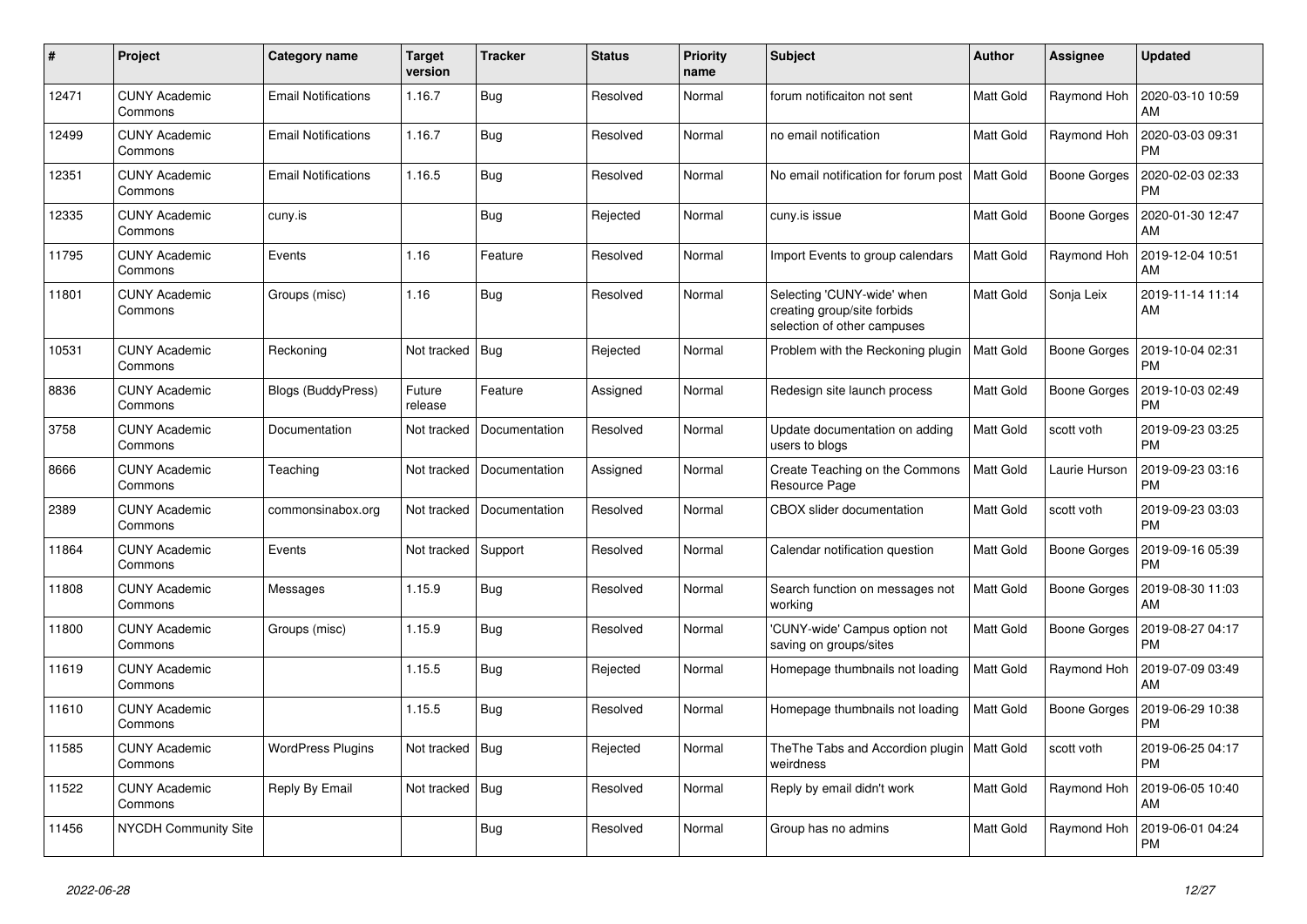| #     | Project                         | Category name       | <b>Target</b><br>version | <b>Tracker</b> | <b>Status</b>        | <b>Priority</b><br>name | <b>Subject</b>                                                                                                   | Author           | Assignee            | <b>Updated</b>                |
|-------|---------------------------------|---------------------|--------------------------|----------------|----------------------|-------------------------|------------------------------------------------------------------------------------------------------------------|------------------|---------------------|-------------------------------|
| 11223 | <b>CUNY Academic</b><br>Commons | Design              | 1.15                     | Feature        | Resolved             | Normal                  | Adjust CC licensing statement on<br>sitewide footer                                                              | <b>Matt Gold</b> | Sonja Leix          | 2019-05-07 02:31<br><b>PM</b> |
| 11209 | <b>CUNY Academic</b><br>Commons | BuddyPress (misc)   | 1.14.11                  | <b>Bug</b>     | Resolved             | Normal                  | Activity timestamp errors                                                                                        | Matt Gold        | Raymond Hoh         | 2019-04-23 12:27<br><b>PM</b> |
| 11086 | <b>CUNY Academic</b><br>Commons | Email Notifications | 1.15                     | <b>Bug</b>     | Resolved             | Normal                  | Users clicking "unsubscribe" on a<br>forwarded CAC group email can<br>unsubscribe a another user from a<br>group | <b>Matt Gold</b> | Raymond Hoh         | 2019-04-16 12:40<br><b>PM</b> |
| 11280 | <b>NYCDH Community Site</b>     |                     |                          | <b>Bug</b>     | Resolved             | Normal                  | Member search not working                                                                                        | Matt Gold        | Raymond Hoh         | 2019-04-01 06:23<br><b>PM</b> |
| 11084 | <b>CUNY Academic</b><br>Commons | Documentation       | Not tracked              | Documentation  | Resolved             | Normal                  | document new padlet, voicethread,<br>suturi functionality                                                        | <b>Matt Gold</b> | scott voth          | 2019-03-27 03:07<br><b>PM</b> |
| 10658 | <b>CUNY Academic</b><br>Commons | Design              | 1.14.8                   | Design/UX      | Resolved             | Normal                  | Condense sitewide footer                                                                                         | Matt Gold        | Sonja Leix          | 2019-03-12 11:20<br>AM        |
| 4331  | <b>CUNY Academic</b><br>Commons | Group Forums        | Future<br>release        | Feature        | Resolved             | Normal                  | Improve visibility of forum "post by<br>email" information                                                       | Matt Gold        | Chris Stein         | 2019-03-12 12:39<br>AM        |
| 5884  | <b>CUNY Academic</b><br>Commons | Reply By Email      | Not tracked   Bug        |                | Resolved             | Normal                  | Reply by email double posting<br>issues                                                                          | Matt Gold        | Raymond Hoh         | 2019-03-11 11:32<br><b>PM</b> |
| 3858  | <b>CUNY Academic</b><br>Commons | Reply By Email      | Future<br>release        | <b>Bug</b>     | Duplicate            | Normal                  | Improved groupblog-RBE<br>integration                                                                            | <b>Matt Gold</b> | Raymond Hoh         | 2019-03-11 02:32<br><b>PM</b> |
| 1544  | <b>CUNY Academic</b><br>Commons | Groups (misc)       | Future<br>release        | Feature        | Reporter<br>Feedback | Normal                  | Group Filtering and Sorting                                                                                      | Matt Gold        | Chris Stein         | 2019-03-01 02:25<br><b>PM</b> |
| 11016 | <b>CUNY Academic</b><br>Commons | Home Page           | 1.14.7                   | Bug            | Resolved             | Normal                  | Activity timestamps on homepage<br>are borked                                                                    | Matt Gold        | Raymond Hoh         | 2019-02-26 02:04<br><b>PM</b> |
| 11000 | <b>NYCDH Community Site</b>     |                     |                          | <b>Bug</b>     | Rejected             | Normal                  | SSL / link redirection issue for DH<br>Week site from NYCDH homepage                                             | Matt Gold        | Raymond Hoh         | 2019-01-24 10:00<br><b>PM</b> |
| 10955 | <b>CUNY Academic</b><br>Commons | Home Page           | 1.14.5                   | Support        | Resolved             | Normal                  | Homepage help link                                                                                               | <b>Matt Gold</b> | <b>Boone Gorges</b> | 2019-01-22 11:53<br>AM        |
| 10854 | <b>CUNY Academic</b><br>Commons | Groups (misc)       | 1.14.3                   | <b>Bug</b>     | Resolved             | Normal                  | Group membership request not<br>appearing on Requests admin tab                                                  | Matt Gold        |                     | 2018-12-21 04:12<br><b>PM</b> |
| 10659 | <b>CUNY Academic</b><br>Commons | Group Forums        | Future<br>release        | Feature        | Assigned             | Normal                  | Post to multiple groups via email                                                                                | Matt Gold        | Raymond Hoh         | 2018-11-15 12:54<br>AM        |
| 9235  | <b>CUNY Academic</b><br>Commons | Reply By Email      | 1.14                     | Bug            | Resolved             | Normal                  | Better RBE error messaging when<br>duplicate content is detected                                                 | <b>Matt Gold</b> | Raymond Hoh         | 2018-11-14 10:35<br>AM        |
| 7112  | <b>CUNY Academic</b><br>Commons | WordPress (misc)    | 1.14                     | Feature        | Resolved             | Normal                  | Add Copyright option/question to<br>users on blog creation wizard                                                | Matt Gold        | Raymond Hoh         | 2018-11-14 10:34<br>AM        |
| 9801  | <b>CUNY Academic</b><br>Commons | Courses             | 1.14                     | Feature        | Resolved             | Normal                  | Add courses item to main<br>Commons nav                                                                          | Matt Gold        | Boone Gorges        | 2018-11-13 02:15<br><b>PM</b> |
| 10647 | <b>CUNY Academic</b><br>Commons | Publicity           |                          | Publicity      | Resolved             | Normal                  | Add JTD to list of Publications on<br>the Commmons                                                               | Matt Gold        | scott voth          | 2018-11-01 01:33<br>PM        |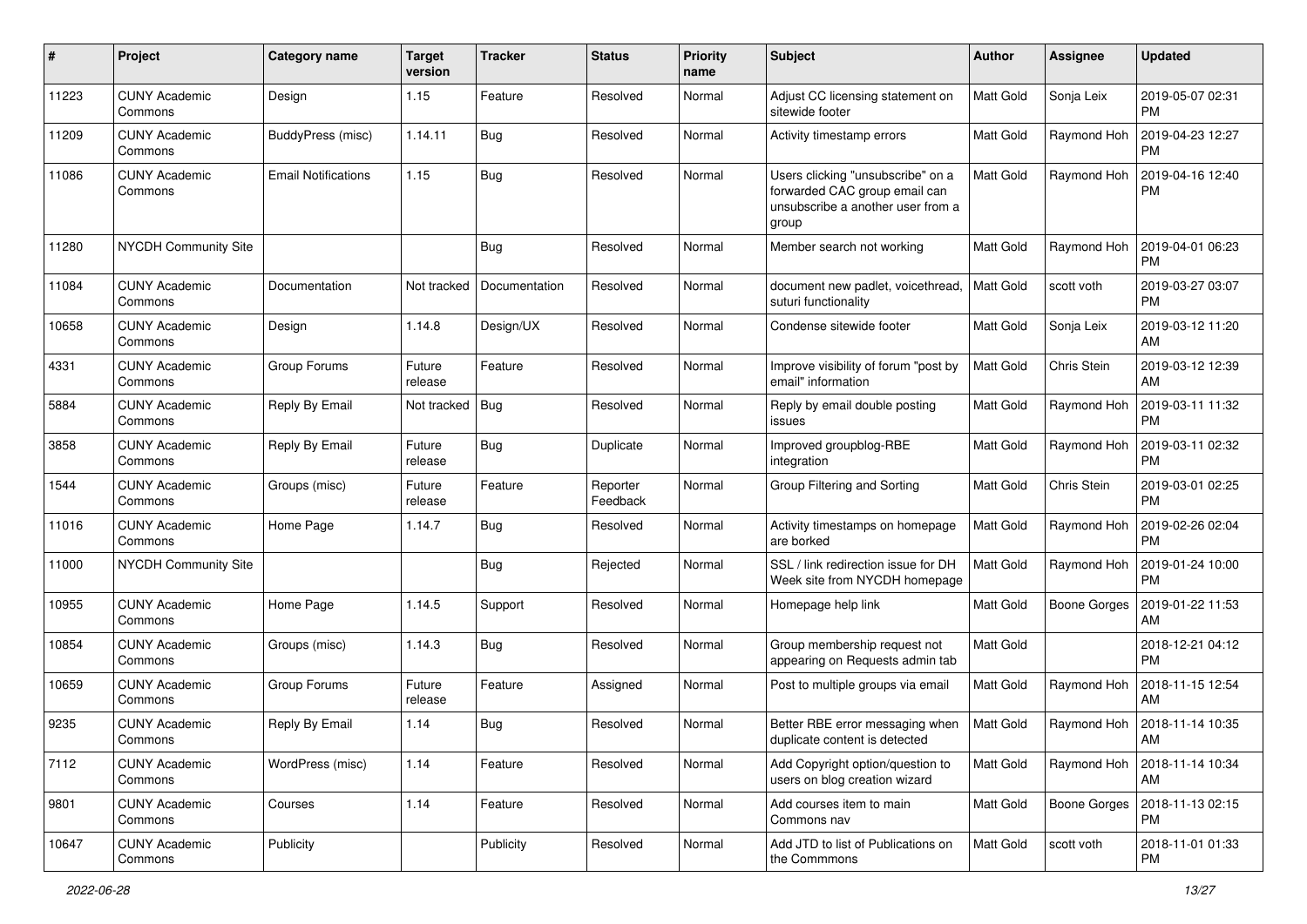| $\#$  | Project                         | Category name               | <b>Target</b><br>version | <b>Tracker</b> | <b>Status</b>        | <b>Priority</b><br>name | <b>Subject</b>                                                                                    | <b>Author</b>    | Assignee            | <b>Updated</b>                |
|-------|---------------------------------|-----------------------------|--------------------------|----------------|----------------------|-------------------------|---------------------------------------------------------------------------------------------------|------------------|---------------------|-------------------------------|
| 10356 | <b>CUNY Academic</b><br>Commons | Reply By Email              | 1.13.12                  | <b>Bug</b>     | Resolved             | Normal                  | <b>RBE</b> error                                                                                  | Matt Gold        | Raymond Hoh         | 2018-10-27 04:51<br><b>PM</b> |
| 10229 | <b>CUNY Academic</b><br>Commons | Information<br>Architecture | 1.14                     | Feature        | Resolved             | Normal                  | Remove 1 item from main nav bar<br>when we add courses                                            | Matt Gold        | Chris Stein         | 2018-10-25 02:59<br><b>PM</b> |
| 10597 | <b>CUNY Academic</b><br>Commons | cuny.is                     | Not tracked              | Bug            | Resolved             | Normal                  | cuny is admin unavailable                                                                         | Matt Gold        | <b>Boone Gorges</b> | 2018-10-25 01:44<br><b>PM</b> |
| 9028  | <b>CUNY Academic</b><br>Commons | Onboarding                  | Future<br>release        | Feature        | Assigned             | Normal                  | suggest groups to new members<br>during the registration process                                  | Matt Gold        | Chris Stein         | 2018-10-24 12:34<br><b>PM</b> |
| 10553 | <b>CUNY Academic</b><br>Commons | Group Files                 | 1.13.12                  | <b>Bug</b>     | Resolved             | Normal                  | File category view persists after<br>clicking away                                                | Matt Gold        | Boone Gorges        | 2018-10-23 11:47<br>AM        |
| 10538 | <b>CUNY Academic</b><br>Commons |                             |                          | Bug            | Resolved             | Normal                  | 'This Site Can't be Reached"                                                                      | <b>Matt Gold</b> | Boone Gorges        | 2018-10-16 09:39<br><b>PM</b> |
| 10410 | <b>CUNY Academic</b><br>Commons | Group Invitations           | 1.13.11                  | <b>Bug</b>     | Resolved             | Normal                  | Navigating to another user's<br>invites' page leads to portfolio<br>page without redirect message | Matt Gold        | Raymond Hoh         | 2018-10-09 10:43<br>AM        |
| 10381 | <b>CUNY Academic</b><br>Commons | <b>Email Notifications</b>  | 1.13.11                  | Bug            | Resolved             | Normal                  | Group Blog Comment notification<br>doesn't include username                                       | Matt Gold        | Raymond Hoh         | 2018-10-09 10:36<br>AM        |
| 10144 | <b>CUNY Academic</b><br>Commons | Group Forums                | 1.13.10                  | Bug            | Resolved             | Normal                  | Subscription set to "no email"                                                                    | Matt Gold        | Raymond Hoh         | 2018-09-25 10:26<br>AM        |
| 9076  | <b>NYCDH Community Site</b>     |                             |                          | <b>Bug</b>     | Resolved             | Normal                  | Email group subscription reset<br>erroneously                                                     | Matt Gold        | Raymond Hoh         | 2018-09-25 09:52<br>AM        |
| 10360 | <b>CUNY Academic</b><br>Commons | Groups (misc)               |                          | Support        | Resolved             | Normal                  | Pruning groups                                                                                    | Matt Gold        | Boone Gorges        | 2018-09-20 02:57<br><b>PM</b> |
| 10357 | <b>CUNY Academic</b><br>Commons | Onboarding                  |                          | Bug            | Rejected             | Normal                  | Invitation snafu                                                                                  | Matt Gold        | Boone Gorges        | 2018-09-20 02:14<br><b>PM</b> |
| 10325 | <b>NYCDH Community Site</b>     |                             |                          | <b>Bug</b>     | Resolved             | Normal                  | Digest email formatting                                                                           | Matt Gold        | Raymond Hoh         | 2018-09-14 09:34<br><b>PM</b> |
| 2650  | <b>CUNY Academic</b><br>Commons | commonsinabox.org           | Not tracked              | Design/UX      | Resolved             | Normal                  | Redo CBOX homepage                                                                                | Matt Gold        | scott voth          | 2018-09-12 02:08<br><b>PM</b> |
| 6584  | <b>CUNY Academic</b><br>Commons | cuny.is                     | Not tracked              | Feature        | Resolved             | Normal                  | Create form for requesting cuny.is<br>links                                                       | Matt Gold        | scott voth          | 2018-09-12 02:07<br><b>PM</b> |
| 9947  | <b>CUNY Academic</b><br>Commons | <b>WordPress Plugins</b>    | Future<br>release        | Feature        | Reporter<br>Feedback | Normal                  | Install H5P quiz plugin                                                                           | Matt Gold        | <b>Boone Gorges</b> | 2018-09-11 11:01<br>AM        |
| 9894  | <b>CUNY Academic</b><br>Commons | Onboarding                  |                          | Bug            | Rejected             | Normal                  | Super Admin can't add user to site                                                                | Matt Gold        | Boone Gorges        | 2018-09-11 09:57<br>AM        |
| 9979  | <b>CUNY Academic</b><br>Commons | <b>Email Notifications</b>  | Not tracked              | Bug            | Reporter<br>Feedback | Normal                  | Reports of slow email activation<br>emails                                                        | <b>Matt Gold</b> | Boone Gorges        | 2018-08-29 09:40<br><b>PM</b> |
| 10210 | <b>CUNY Academic</b><br>Commons | Onboarding                  | 1.13.8                   | <b>Bug</b>     | Resolved             | Normal                  | Spacing wonky on invite screen                                                                    | Matt Gold        | <b>Boone Gorges</b> | 2018-08-29 05:39<br>PM        |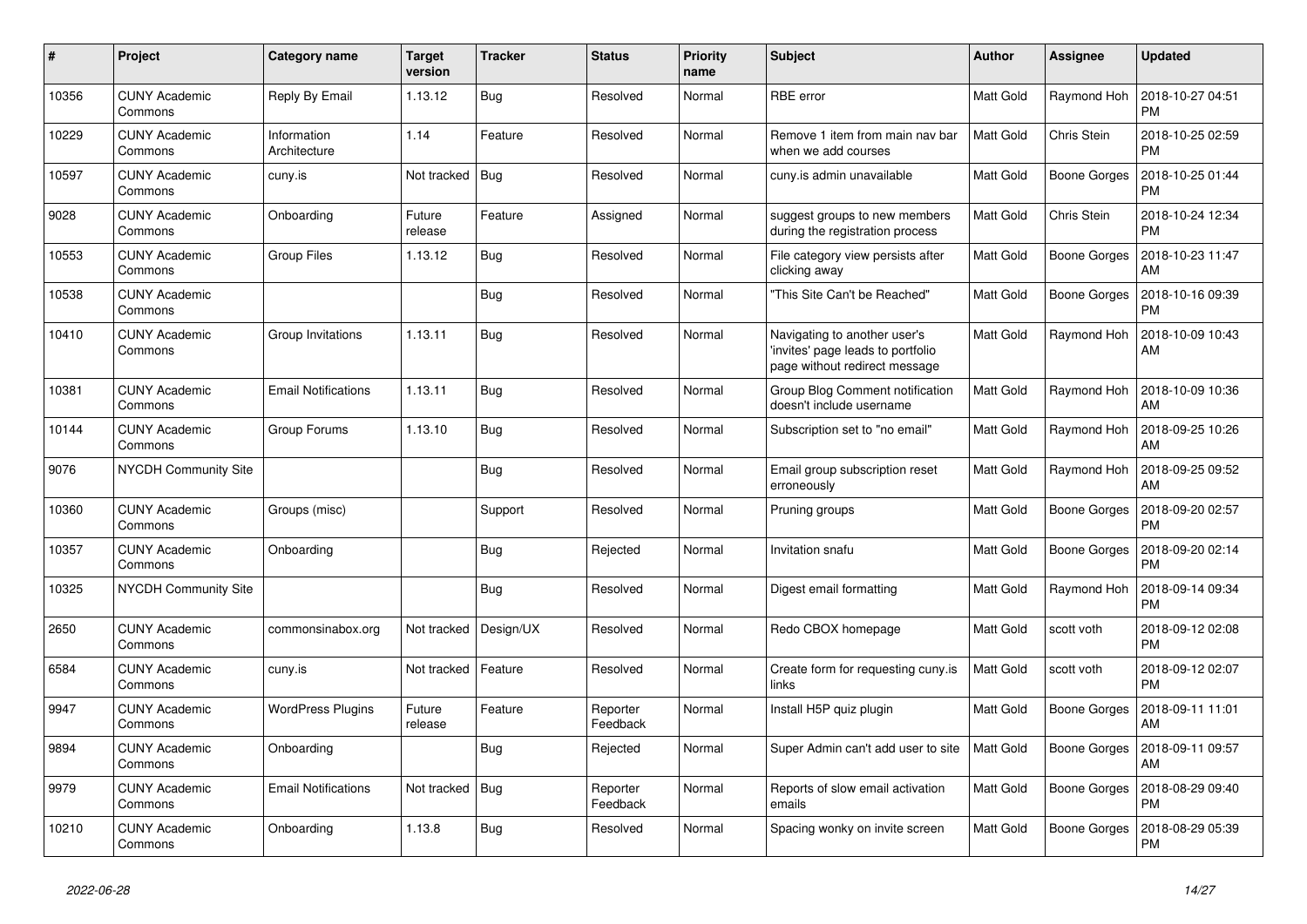| #     | Project                         | <b>Category name</b>     | <b>Target</b><br>version | <b>Tracker</b> | <b>Status</b>        | <b>Priority</b><br>name | <b>Subject</b>                                                                     | <b>Author</b>    | Assignee            | <b>Updated</b>                |
|-------|---------------------------------|--------------------------|--------------------------|----------------|----------------------|-------------------------|------------------------------------------------------------------------------------|------------------|---------------------|-------------------------------|
| 10209 | <b>CUNY Academic</b><br>Commons | BuddyPress (misc)        | 1.13.8                   | Bug            | Resolved             | Normal                  | Additional login prompt                                                            | <b>Matt Gold</b> | Raymond Hoh         | 2018-08-29 03:23<br><b>PM</b> |
| 10228 | <b>CUNY Academic</b><br>Commons | <b>WordPress Plugins</b> | Not tracked              | Bug            | Rejected             | Normal                  | NS Cloner network activated                                                        | <b>Matt Gold</b> | <b>Boone Gorges</b> | 2018-08-27 09:27<br>AM        |
| 10164 | <b>CUNY Academic</b><br>Commons | Group Forums             | 1.13.8                   | Bug            | Resolved             | Normal                  | A few oddities related to a<br>cross-posted forum post                             | <b>Matt Gold</b> | <b>Boone Gorges</b> | 2018-08-17 10:12<br>AM        |
| 10040 | <b>CUNY Academic</b><br>Commons | WordPress (misc)         | Not tracked              | Bug            | Reporter<br>Feedback | Normal                  | User doesn't see full list of themes                                               | Matt Gold        | Boone Gorges        | 2018-07-25 10:12<br>AM        |
| 9941  | <b>CUNY Academic</b><br>Commons | Wiki                     | Not tracked              | Support        | Assigned             | Normal                  | Wiki functionality                                                                 | Matt Gold        | Boone Gorges        | 2018-06-26 10:57<br>AM        |
| 9876  | <b>CUNY Academic</b><br>Commons | Messages                 | 1.13.3                   | <b>Bug</b>     | Resolved             | Normal                  | System erroneously indicates<br>super-admin is part of private<br>message exchange | <b>Matt Gold</b> | Boone Gorges        | 2018-06-01 07:36<br><b>PM</b> |
| 9814  | <b>CUNY Academic</b><br>Commons | Groups (misc)            | Not tracked              | Bug            | Resolved             | Normal                  | Group email settings "No Email"<br>issue                                           | <b>Matt Gold</b> | Raymond Hoh         | 2018-05-22 11:45<br>AM        |
| 9749  | <b>CUNY Academic</b><br>Commons | Onboarding               | 1.13.2                   | Bug            | Resolved             | Normal                  | New invitation message mentions<br>username as opposed to First/Last<br>Name       | <b>Matt Gold</b> | <b>Boone Gorges</b> | 2018-05-22 10:49<br>AM        |
| 9782  | <b>CUNY Academic</b><br>Commons | Groups (misc)            | 1.13.2                   | Bug            | Resolved             | Normal                  | Site loads/skips last step of group<br>creation                                    | <b>Matt Gold</b> | <b>Boone Gorges</b> | 2018-05-22 10:45<br>AM        |
| 9492  | <b>CUNY Academic</b><br>Commons | WordPress (misc)         | Not tracked              | Support        | Resolved             | Normal                  | Importing Wikispaces Articles to<br>Blogs in Academic Commons                      | <b>Matt Gold</b> | Raymond Hoh         | 2018-05-21 03:58<br><b>PM</b> |
| 9748  | <b>CUNY Academic</b><br>Commons | Onboarding               | Not tracked              | Support        | Resolved             | Normal                  | Non-CUNY codes and the new<br>invitation system                                    | <b>Matt Gold</b> | Boone Gorges        | 2018-05-14 12:54<br><b>PM</b> |
| 8929  | <b>CUNY Academic</b><br>Commons | Groups (misc)            | 1.13                     | Feature        | Resolved             | Normal                  | Editing group forum email address                                                  | <b>Matt Gold</b> | Raymond Hoh         | 2018-05-07 12:44<br><b>PM</b> |
| 8225  | <b>CUNY Academic</b><br>Commons | Group Blogs              | 1.13                     | <b>Bug</b>     | Resolved             | Normal                  | replies to a blog post activity item                                               | <b>Matt Gold</b> | Raymond Hoh         | 2018-05-07 12:32<br><b>PM</b> |
| 9010  | <b>CUNY Academic</b><br>Commons | Groups (misc)            | 1.13                     | Feature        | Resolved             | Normal                  | Add group email address in<br>prominent way to Group<br>homepage                   | <b>Matt Gold</b> | <b>Erik Trainer</b> | 2018-05-07 12:32<br><b>PM</b> |
| 8899  | <b>CUNY Academic</b><br>Commons | Accessibility            | 1.13                     | Feature        | Resolved             | Normal                  | <b>Accessibility Fixes</b>                                                         | Matt Gold        | Boone Gorges        | 2018-04-23 10:55<br>AM        |
| 3768  | <b>CUNY Academic</b><br>Commons | <b>Public Portfolio</b>  | Future<br>release        | Feature        | Assigned             | Normal                  | Institutions/Past positions on public   Matt Gold<br>portfolios                    |                  | Boone Gorges        | 2018-04-23 10:44<br>AM        |
| 9622  | <b>CUNY Academic</b><br>Commons | WordPress (misc)         | 1.12.13                  | Feature        | Resolved             | Normal                  | <b>Redirect site URL</b>                                                           | <b>Matt Gold</b> | <b>Boone Gorges</b> | 2018-04-19 11:45<br>AM        |
| 9191  | <b>CUNY Academic</b><br>Commons | Reply By Email           | Future<br>release        | <b>Bug</b>     | Rejected             | Normal                  | multiple RBE messages                                                              | <b>Matt Gold</b> | Raymond Hoh         | 2018-04-13 05:08<br><b>PM</b> |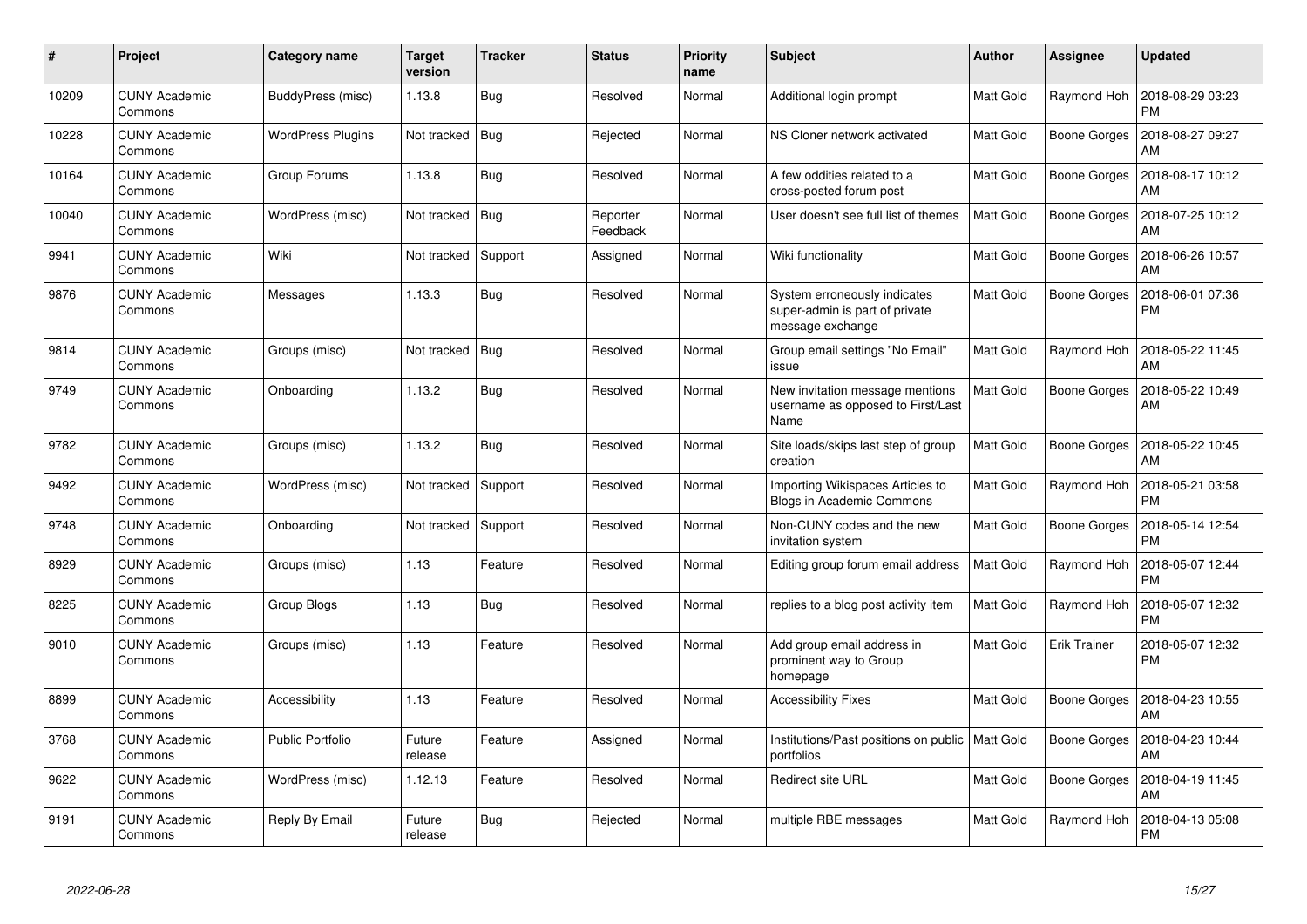| $\sharp$ | Project                         | Category name           | <b>Target</b><br>version | <b>Tracker</b> | <b>Status</b> | <b>Priority</b><br>name | <b>Subject</b>                                                                     | Author           | <b>Assignee</b>     | <b>Updated</b>                       |
|----------|---------------------------------|-------------------------|--------------------------|----------------|---------------|-------------------------|------------------------------------------------------------------------------------|------------------|---------------------|--------------------------------------|
| 9051     | <b>CUNY Academic</b><br>Commons | Groups (misc)           | 1.13                     | <b>Bug</b>     | Duplicate     | Normal                  | Difficult to know how to change<br>group email address                             | Matt Gold        | Raymond Hoh         | 2018-04-13 05:01<br><b>PM</b>        |
| 9466     | <b>CUNY Academic</b><br>Commons | Reply By Email          | 1.12.11                  | <b>Bug</b>     | Resolved      | Normal                  | email post notification does not<br>post notice of attachment                      | Matt Gold        | Raymond Hoh         | 2018-03-27 12:48<br><b>PM</b>        |
| 9148     | <b>CUNY Academic</b><br>Commons | Layout                  | 1.12.11                  | <b>Bug</b>     | Resolved      | Normal                  | CAC on Microsoft Edge                                                              | <b>Matt Gold</b> | Matt Gold           | 2018-03-27 11:34<br>AM               |
| 9489     | <b>CUNY Academic</b><br>Commons | Spam/Spam<br>Prevention | 1.12.11                  | <b>Bug</b>     | Resolved      | Normal                  | Email spam possibly related to<br>CAC form                                         | Matt Gold        | Raymond Hoh         | 2018-03-26 05:28<br><b>PM</b>        |
| 8935     | <b>CUNY Academic</b><br>Commons | <b>Public Portfolio</b> | 1.13                     | Feature        | Resolved      | Normal                  | Create a better-looking null state<br>for Portfolios without About You<br>sections | Matt Gold        | <b>Boone Gorges</b> | 2018-03-23 04:37<br><b>PM</b>        |
| 9421     | <b>CUNY Academic</b><br>Commons | Reply By Email          |                          | <b>Bug</b>     | Rejected      | Normal                  | RBE posting error                                                                  | Matt Gold        | Raymond Hoh         | 2018-03-19 03:00<br><b>PM</b>        |
| 9319     | <b>CUNY Academic</b><br>Commons | Group Blogs             |                          | <b>Bug</b>     | Duplicate     | Normal                  | Question about group/site<br>connections                                           | Matt Gold        | Boone Gorges        | 2018-02-28 01:45<br><b>PM</b>        |
| 9242     | NYCDH Community Site            |                         |                          | Bug            | Resolved      | Normal                  | Default subscription to NYCDH<br>Announcements group                               | Matt Gold        | Raymond Hoh         | 2018-02-22 12:47<br><b>PM</b>        |
| 8406     | NYCDH Community Site            |                         |                          | Feature        | Resolved      | Normal                  | Error message for WP-Cerber<br>lockouts                                            | Matt Gold        | Raymond Hoh         | 2018-02-22 09:26<br>AM               |
| 3286     | <b>NYCDH Community Site</b>     |                         |                          | <b>Bug</b>     | Resolved      | Normal                  | Have BP Docs take on Access<br>Defaults of group                                   | Matt Gold        | Raymond Hoh         | 2018-02-21 07:23<br><b>PM</b>        |
| 8397     | NYCDH Community Site            |                         |                          | Bug            | Resolved      | Normal                  | Profile question                                                                   | <b>Matt Gold</b> | Raymond Hoh         | 2018-02-21 07:21<br><b>PM</b>        |
| 7448     | NYCDH Community Site            |                         |                          | <b>Bug</b>     | Duplicate     | Normal                  | Email subscription changed                                                         | <b>Matt Gold</b> | Raymond Hoh         | 2018-02-21 07:20<br><b>PM</b>        |
| 5989     | NYCDH Community Site            |                         |                          | Support        | Resolved      | Normal                  | Buddypress/WP question                                                             | Matt Gold        | Raymond Hoh         | 2018-02-21 07:16<br><b>PM</b>        |
| 5939     | NYCDH Community Site            |                         |                          | <b>Bug</b>     | Resolved      | Normal                  | Embedded link doesn't come<br>through CBOX/NYCDH email<br>notification             | <b>Matt Gold</b> | Raymond Hoh         | 2018-02-21 07:16<br><b>PM</b>        |
| 5530     | NYCDH Community Site            |                         |                          | <b>Bug</b>     | Resolved      | Normal                  | Error updating plugin                                                              | Matt Gold        | Raymond Hoh         | 2018-02-21 07:16<br><b>PM</b>        |
| 5430     | NYCDH Community Site            |                         |                          | Support        | Resolved      | Normal                  | Question about deleting account                                                    | Matt Gold        |                     | Raymond Hoh   2018-02-21 07:15<br>PM |
| 2888     | NYCDH Community Site            |                         |                          | Feature        | Resolved      | Normal                  | Make Text Posting the Default?                                                     | Matt Gold        | Raymond Hoh         | 2018-02-21 07:14<br><b>PM</b>        |
| 8991     | <b>CUNY Academic</b><br>Commons | Reply By Email          | Not tracked Bug          |                | Hold          | Normal                  | RBE duplicate email message<br>issue                                               | Matt Gold        | Raymond Hoh         | 2018-02-18 08:53<br><b>PM</b>        |
| 9115     | <b>CUNY Academic</b><br>Commons |                         | Not tracked Support      |                | Resolved      | Normal                  | question about invite by email                                                     | Matt Gold        | Matt Gold           | 2018-02-13 11:14<br>AM               |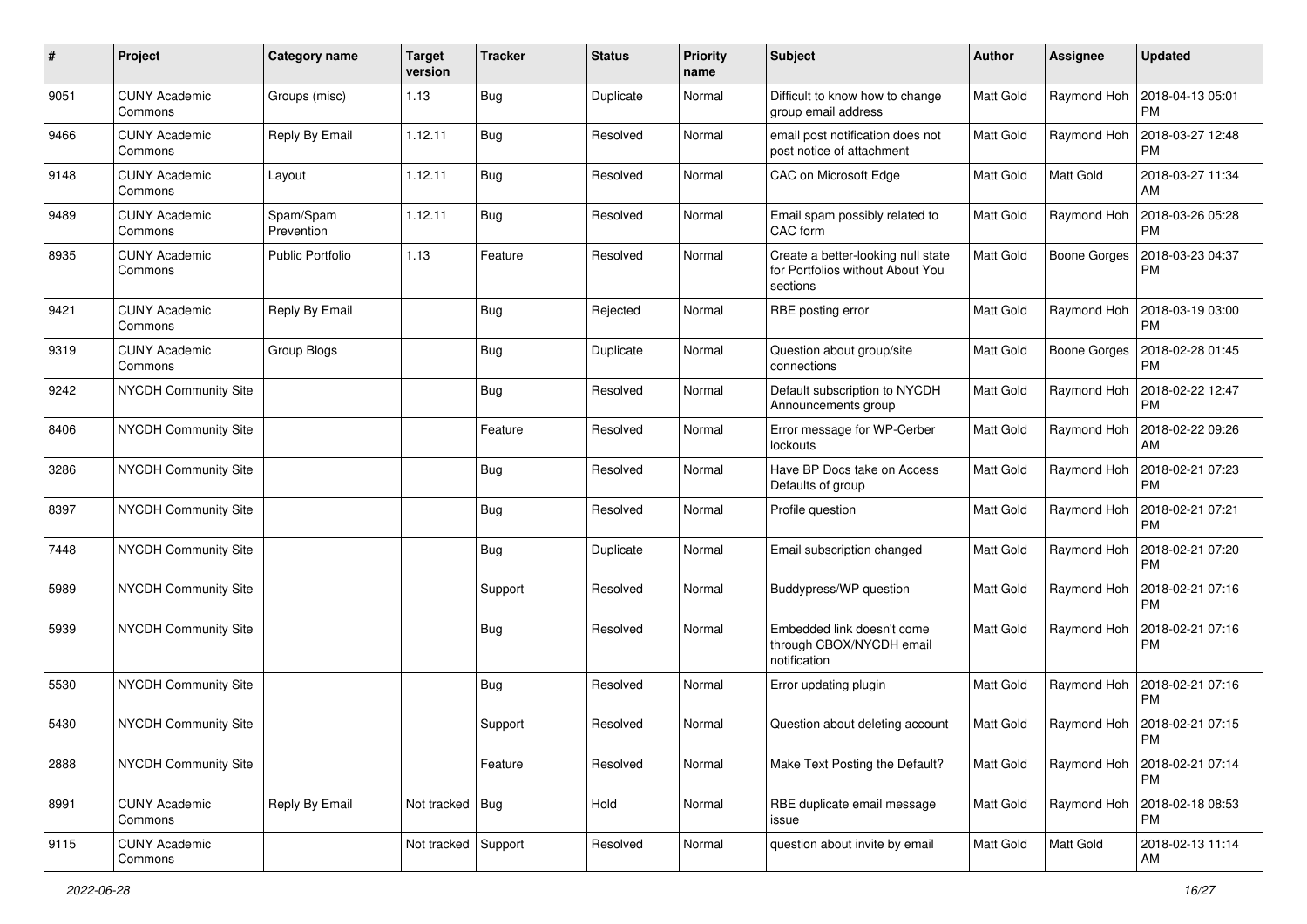| #    | Project                         | <b>Category name</b>       | <b>Target</b><br>version | <b>Tracker</b> | <b>Status</b> | <b>Priority</b><br>name | <b>Subject</b>                                                      | <b>Author</b>    | Assignee            | <b>Updated</b>                |
|------|---------------------------------|----------------------------|--------------------------|----------------|---------------|-------------------------|---------------------------------------------------------------------|------------------|---------------------|-------------------------------|
| 9132 | <b>CUNY Academic</b><br>Commons | My Commons                 | 1.12.8                   | Bug            | Resolved      | Normal                  | empty activity items on My<br>Commons                               | <b>Matt Gold</b> | Raymond Hoh         | 2018-02-13 10:49<br>AM        |
| 9124 | <b>CUNY Academic</b><br>Commons | Reply By Email             | 1.12.8                   | Bug            | Resolved      | Normal                  | Old RBE new topic email address<br>appears on post editing screen   | <b>Matt Gold</b> | Raymond Hoh         | 2018-02-13 10:49<br>AM        |
| 9149 | <b>CUNY Academic</b><br>Commons | <b>BuddyPress Docs</b>     | 1.12.8                   | Bug            | Resolved      | Normal                  | Doc listing layout issue                                            | Matt Gold        | Boone Gorges        | 2018-02-13 10:36<br>AM        |
| 9127 | <b>CUNY Academic</b><br>Commons | <b>WordPress Plugins</b>   |                          | Documentation  | Resolved      | Normal                  | update taxonomy of plugins                                          | Matt Gold        | scott voth          | 2018-02-12 12:03<br><b>PM</b> |
| 9144 | <b>CUNY Academic</b><br>Commons | <b>WordPress Themes</b>    | Not tracked              | Support        | Resolved      | Normal                  | CSS question                                                        | Matt Gold        | <b>Boone Gorges</b> | 2018-01-30 10:23<br><b>PM</b> |
| 9114 | <b>CUNY Academic</b><br>Commons | Home Page                  | 1.12.8                   | <b>Bug</b>     | Resolved      | Normal                  | group with long name messes up<br>homepage layout                   | <b>Matt Gold</b> | Boone Gorges        | 2018-01-24 05:17<br><b>PM</b> |
| 9107 | <b>CUNY Academic</b><br>Commons | Non-CUNY sign up<br>codes  | 1.12.7                   | Bug            | Resolved      | Normal                  | Can't add group to non-CUNY<br>sign-up code                         | Matt Gold        | Boone Gorges        | 2018-01-23 04:15<br><b>PM</b> |
| 9085 | <b>CUNY Academic</b><br>Commons | <b>Email Notifications</b> | 1.12.7                   | Bug            | Resolved      | Normal                  | Email notification for group doc<br>creation                        | Matt Gold        | Raymond Hoh         | 2018-01-23 11:11<br>AM        |
| 9095 | <b>CUNY Academic</b><br>Commons | <b>Email Notifications</b> |                          | Bug            | Rejected      | Normal                  | Email notifications of events may<br>not be going out               | Matt Gold        | Raymond Hoh         | 2018-01-19 04:58<br><b>PM</b> |
| 9015 | <b>CUNY Academic</b><br>Commons | Groups (misc)              | Not tracked              | Outreach       | Assigned      | Normal                  | Email group admins the email<br>addresses of their groups           | Matt Gold        | Matt Gold           | 2018-01-02 09:54<br>AM        |
| 8943 | <b>CUNY Academic</b><br>Commons | Reply By Email             | 1.12.6                   | Bug            | Resolved      | Normal                  | RBE email attachment not posted<br>from new topic email address     | Matt Gold        | Raymond Hoh         | 2017-12-28 03:49<br><b>PM</b> |
| 8992 | <b>NYCDH Community Site</b>     |                            |                          | Bug            | Assigned      | Normal                  | Multiple RBE error reports                                          | Matt Gold        | Raymond Hoh         | 2017-12-11 05:43<br><b>PM</b> |
| 8976 | <b>CUNY Academic</b><br>Commons | Reply By Email             | Not tracked              | Feature        | Assigned      | Normal                  | Package RBE new topics posting?                                     | <b>Matt Gold</b> | Raymond Hoh         | 2017-12-04 02:34<br><b>PM</b> |
| 8945 | <b>CUNY Academic</b><br>Commons | <b>BuddyPress Docs</b>     | Not tracked              | Support        | Duplicate     | Normal                  | Spam report                                                         | Matt Gold        | Boone Gorges        | 2017-11-28 01:39<br><b>PM</b> |
| 8793 | <b>CUNY Academic</b><br>Commons | Help/Codex                 | 1.12.3                   | Bug            | Resolved      | Normal                  | Bold email address on help page                                     | <b>Matt Gold</b> | Paige Dupont        | 2017-11-28 11:21<br>AM        |
| 8898 | <b>CUNY Academic</b><br>Commons | Social Paper               | Not tracked              | Feature        | Assigned      | Normal                  | Usage data on docs and social<br>paper                              | Matt Gold        | Matt Gold           | 2017-11-16 11:32<br><b>AM</b> |
| 3785 | <b>CUNY Academic</b><br>Commons | Registration               | Not tracked              | Bug            | Resolved      | Normal                  | New CUNY email addresses                                            | Matt Gold        | Marilyn Weber       | 2017-11-15 05:47<br><b>PM</b> |
| 2272 | <b>CUNY Academic</b><br>Commons | commonsinabox.org          | Not tracked              | Feature        | Rejected      | Normal                  | Edit inline help on<br>commonsinabox.org                            | Matt Gold        | Chris Stein         | 2017-11-15 05:26<br><b>PM</b> |
| 2285 | <b>CUNY Academic</b><br>Commons | commonsinabox.org          | Not tracked              | Feature        | Rejected      | Normal                  | Feature Community/Group Forums<br>on commonsinabox.org<br>homepage? | <b>Matt Gold</b> | Chris Stein         | 2017-11-15 05:24<br><b>PM</b> |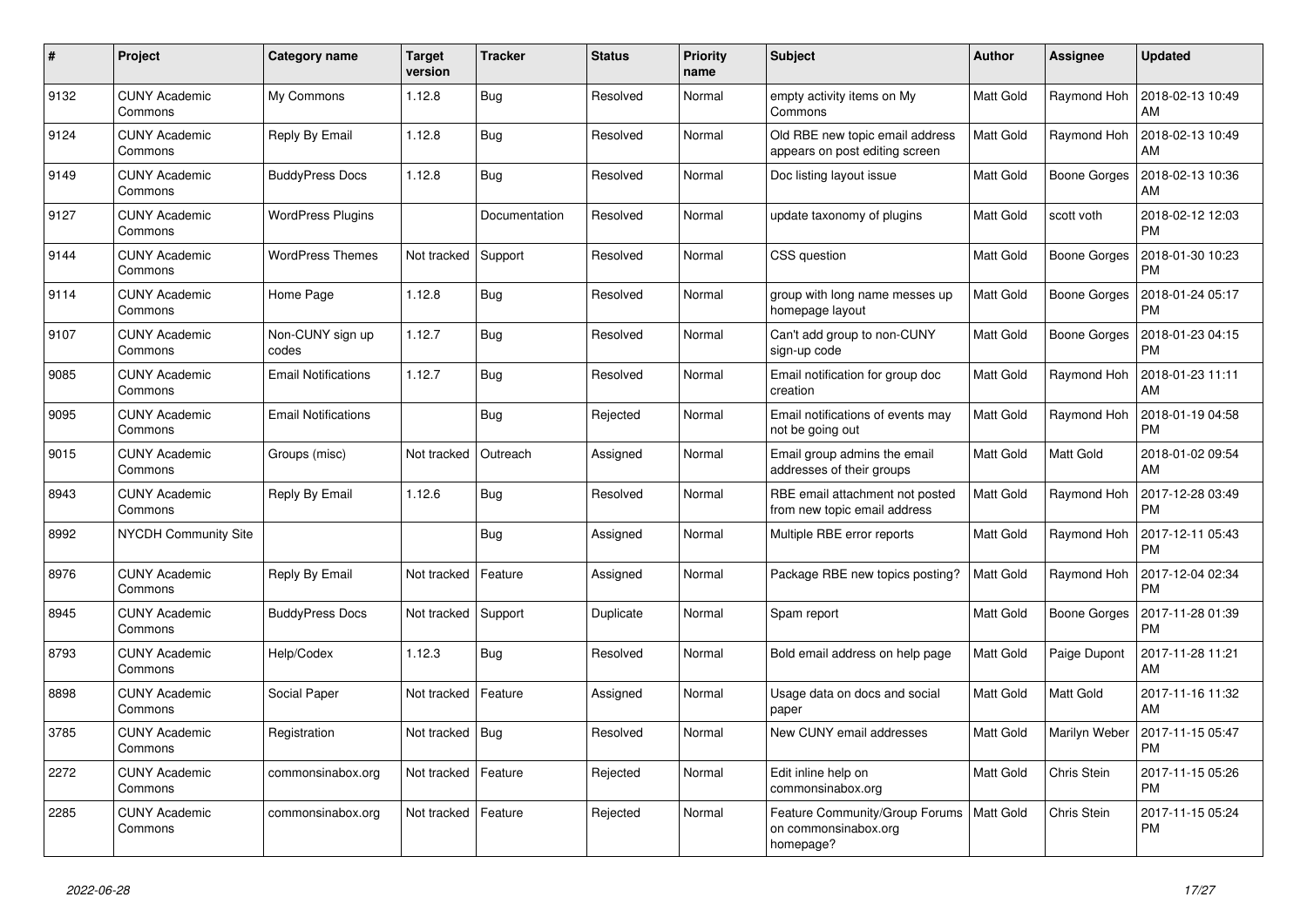| #    | Project                         | Category name              | <b>Target</b><br>version | <b>Tracker</b> | <b>Status</b> | <b>Priority</b><br>name | <b>Subject</b>                                                                        | Author           | <b>Assignee</b>     | <b>Updated</b>                |
|------|---------------------------------|----------------------------|--------------------------|----------------|---------------|-------------------------|---------------------------------------------------------------------------------------|------------------|---------------------|-------------------------------|
| 6456 | <b>CUNY Academic</b><br>Commons | Documentation              | Not tracked              | Documentation  | Resolved      | Normal                  | Update Dev Blog Free Software<br><b>Contributions Page</b>                            | <b>Matt Gold</b> | <b>Boone Gorges</b> | 2017-11-15 05:09<br><b>PM</b> |
| 1200 | <b>CUNY Academic</b><br>Commons | WordPress (misc)           | Not tracked              | Feature        | Rejected      | Normal                  | Create Changelog for the<br>Commons                                                   | Matt Gold        | <b>Boone Gorges</b> | 2017-11-15 05:06<br><b>PM</b> |
| 6467 | <b>CUNY Academic</b><br>Commons | BuddyPress (misc)          | Not tracked              | Support        | Resolved      | Normal                  | Question about what happens<br>when people leave/are removed<br>from groups           | Matt Gold        | <b>Boone Gorges</b> | 2017-11-15 01:24<br><b>PM</b> |
| 8837 | <b>CUNY Academic</b><br>Commons |                            | Not tracked              | Feature        | Assigned      | Normal                  | Create a form to request info from<br>people requesting premium<br>themes and plugins | Matt Gold        | Marilyn Weber       | 2017-11-14 03:35<br><b>PM</b> |
| 8902 | <b>CUNY Academic</b><br>Commons | Design                     | Not tracked              | Feature        | Assigned      | Normal                  | Report back on research on<br><b>BuddyPress themes</b>                                | Matt Gold        | Michael Smith       | 2017-11-10 12:31<br><b>PM</b> |
| 8386 | <b>CUNY Academic</b><br>Commons | Reply By Email             | 1.12                     | <b>Bug</b>     | Resolved      | Normal                  | Post by email did not include<br>attachment                                           | Matt Gold        | Raymond Hoh         | 2017-10-30 10:03<br>AM        |
| 8659 | <b>CUNY Academic</b><br>Commons | Help/Codex                 | 1.11.16                  | <b>Bug</b>     | Resolved      | Normal                  | Help email us link not working                                                        | Matt Gold        | Raymond Hoh         | 2017-10-11 03:51<br><b>PM</b> |
| 8239 | <b>CUNY Academic</b><br>Commons |                            |                          | <b>Bug</b>     | Duplicate     | Normal                  | Help page should have an email<br>address on it                                       | Matt Gold        | Paige Dupont        | 2017-10-11 11:28<br>AM        |
| 8692 | <b>CUNY Academic</b><br>Commons | Email Notifications        | 1.11.15                  | Bug            | Resolved      | Normal                  | HTML not rendering in email<br>notifications                                          | Matt Gold        | Raymond Hoh         | 2017-10-11 11:08<br>AM        |
| 8670 | <b>CUNY Academic</b><br>Commons | <b>Email Notifications</b> | 1.11.15                  | Feature        | Resolved      | Normal                  | <b>Group Forum Notifications</b>                                                      | Matt Gold        | Raymond Hoh         | 2017-10-03 02:38<br><b>PM</b> |
| 8756 | <b>CUNY Academic</b><br>Commons | Group Blogs                | Future<br>release        | Feature        | Hold          | Normal                  | Connect multiple blogs to one<br>group?                                               | Matt Gold        | <b>Boone Gorges</b> | 2017-09-30 10:42<br>AM        |
| 8676 | <b>CUNY Academic</b><br>Commons | <b>Group Files</b>         | 1.12                     | Feature        | Resolved      | Normal                  | Share file description when a file is<br>uploaded in Email Notification               | Matt Gold        | Paige Dupont        | 2017-09-28 03:58<br><b>PM</b> |
| 8702 | <b>CUNY Academic</b><br>Commons | Homepage Slides            | 1.11.13                  | <b>Bug</b>     | Resolved      | Normal                  | Homepage slider doesn't offer<br>option to move through slides                        | Matt Gold        | <b>Boone Gorges</b> | 2017-09-14 11:37<br><b>PM</b> |
| 8660 | <b>CUNY Academic</b><br>Commons | <b>WordPress Themes</b>    | 1.11.12                  | <b>Bug</b>     | Resolved      | Normal                  | Search within theme directory<br>issue                                                | <b>Matt Gold</b> | <b>Boone Gorges</b> | 2017-09-05 11:48<br>AM        |
| 8625 | <b>CUNY Academic</b><br>Commons | Group Blogs                | 1.11.11                  | Support        | Resolved      | Normal                  | Group / Blog user role syncing not<br>working                                         | Matt Gold        | Boone Gorges        | 2017-08-30 04:07<br><b>PM</b> |
| 8025 | <b>CUNY Academic</b><br>Commons | Group Forums               | 1.11.11                  | <b>Bug</b>     | Resolved      | Normal                  | HTML markup in group forum<br>notification                                            | Matt Gold        | Daniel Jones        | 2017-08-25 11:38<br>AM        |
| 8510 | <b>CUNY Academic</b><br>Commons | <b>Public Portfolio</b>    | 1.11.10                  | <b>Bug</b>     | Resolved      | Normal                  | Social media icons crowded on<br>mobile view of Portfolio                             | Matt Gold        | Boone Gorges        | 2017-08-22 05:31<br><b>PM</b> |
| 8183 | <b>CUNY Academic</b><br>Commons | Group Blogs                | 1.11.2                   | Bug            | Resolved      | Normal                  | Edit of Post creates notification<br>emails                                           | Matt Gold        | Boone Gorges        | 2017-08-15 05:14<br><b>PM</b> |
| 8463 | <b>CUNY Academic</b><br>Commons | <b>Public Portfolio</b>    | 1.11.9                   | <b>Bug</b>     | Resolved      | Normal                  | Continued issues with portfolio<br>view on mobile device                              | Matt Gold        | Daniel Jones        | 2017-08-13 07:44<br><b>PM</b> |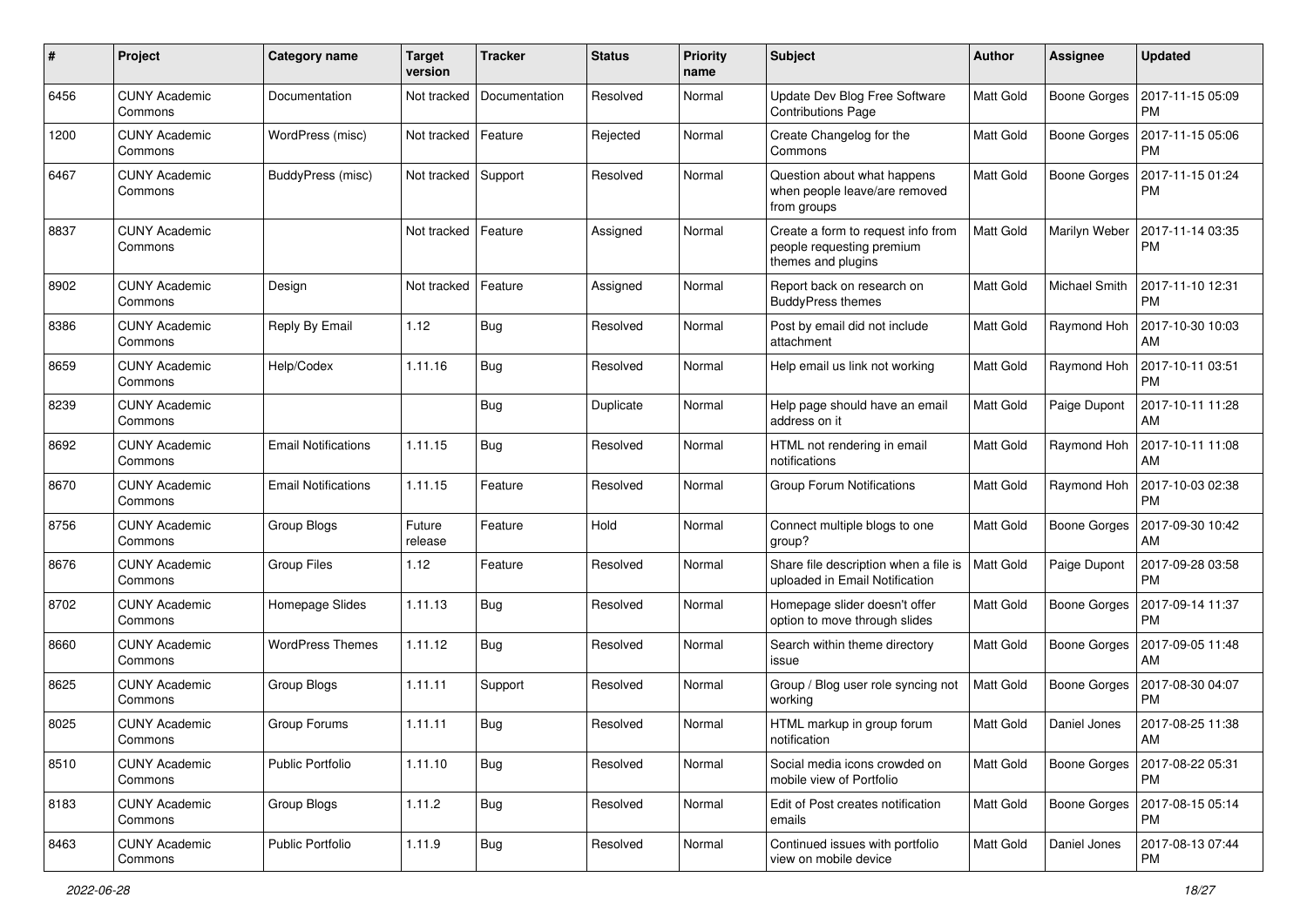| #    | Project                         | <b>Category name</b>     | <b>Target</b><br>version | <b>Tracker</b> | <b>Status</b> | <b>Priority</b><br>name | <b>Subject</b>                                                           | <b>Author</b>    | Assignee            | <b>Updated</b>                |
|------|---------------------------------|--------------------------|--------------------------|----------------|---------------|-------------------------|--------------------------------------------------------------------------|------------------|---------------------|-------------------------------|
| 8460 | <b>CUNY Academic</b><br>Commons | <b>Public Portfolio</b>  | 1.11.9                   | Feature        | Resolved      | Normal                  | ORCID should be a social<br>networking field                             | <b>Matt Gold</b> | Boone Gorges        | 2017-08-13 06:40<br><b>PM</b> |
| 5961 | <b>CUNY Academic</b><br>Commons | <b>WordPress Plugins</b> | 1.9.26                   | Bug            | Resolved      | Normal                  | Multisite Clone duplicator plugin                                        | <b>Matt Gold</b> | <b>Boone Gorges</b> | 2017-07-18 02:56<br><b>PM</b> |
| 8290 | <b>CUNY Academic</b><br>Commons | <b>Public Portfolio</b>  | 1.11.6                   | Design/UX      | Resolved      | Normal                  | Problems with Commons profile on<br>mobile view                          | <b>Matt Gold</b> | Daniel Jones        | 2017-07-10 03:07<br><b>PM</b> |
| 8380 | <b>CUNY Academic</b><br>Commons | commonsinabox.org        | Not tracked              | Support        | Resolved      | Normal                  | Commons In a Box login issue                                             | Matt Gold        | Raymond Hoh         | 2017-06-29 03:44<br><b>PM</b> |
| 6683 | <b>CUNY Academic</b><br>Commons | Groups (misc)            | 1.11.2                   | Feature        | Resolved      | Normal                  | Update social network connection<br>options during group creation        | <b>Matt Gold</b> | Daniel Jones        | 2017-06-01 11:39<br><b>PM</b> |
| 8204 | <b>CUNY Academic</b><br>Commons | commonsinabox.org        | Not tracked              | Support        | Resolved      | Normal                  | How to create a group on<br>commonsinabox.org                            | <b>Matt Gold</b> | <b>Boone Gorges</b> | 2017-05-26 02:50<br><b>PM</b> |
| 8161 | <b>CUNY Academic</b><br>Commons |                          |                          | <b>Bug</b>     | Rejected      | Normal                  | Contact form info sent to<br>Commons email                               | Matt Gold        | Boone Gorges        | 2017-05-21 10:52<br><b>PM</b> |
| 2880 | <b>CUNY Academic</b><br>Commons | BuddyPress (misc)        | 1.11                     | Feature        | Resolved      | Normal                  | RBE Group Post New Topic<br><b>Shortlink Addresses</b>                   | Matt Gold        | Raymond Hoh         | 2017-05-18 01:04<br><b>PM</b> |
| 8121 | <b>CUNY Academic</b><br>Commons | Group Forums             |                          | Bug            | Rejected      | Normal                  | Forum reply oddities --<br>RBE/Hidden replies                            | Matt Gold        | Raymond Hoh         | 2017-05-10 01:39<br><b>PM</b> |
| 8051 | <b>NYCDH Community Site</b>     |                          |                          | Bug            | Resolved      | Normal                  | User reports registration problem                                        | Matt Gold        | Raymond Hoh         | 2017-04-27 04:29<br><b>PM</b> |
| 8050 | <b>NYCDH Community Site</b>     |                          |                          | Bug            | Rejected      | Normal                  | problem resetting pw                                                     | Matt Gold        | Raymond Hoh         | 2017-04-27 03:54<br><b>PM</b> |
| 3175 | <b>CUNY Academic</b><br>Commons | Group Forums             | 1.11                     | Feature        | Resolved      | Normal                  | Replace Announcements with a<br>force-email option on new forum<br>posts | <b>Matt Gold</b> | Daniel Jones        | 2017-04-24 02:54<br><b>PM</b> |
| 7906 | <b>CUNY Academic</b><br>Commons | Reply By Email           |                          | Bug            | Rejected      | Normal                  | RBE Did not post                                                         | Matt Gold        | Raymond Hoh         | 2017-04-04 01:10<br><b>PM</b> |
| 7755 | <b>CUNY Academic</b><br>Commons | Help/Codex               | Not tracked              | <b>Bug</b>     | Resolved      | Normal                  | help page not loading                                                    | Matt Gold        | scott voth          | 2017-03-25 11:10<br>AM        |
| 7723 | <b>CUNY Academic</b><br>Commons | <b>Public Portfolio</b>  |                          | Bug            | Rejected      | Normal                  | Profile brackets                                                         | <b>Matt Gold</b> | Boone Gorges        | 2017-02-27 04:00<br><b>PM</b> |
| 7715 | <b>CUNY Academic</b><br>Commons | Reply By Email           |                          | Bug            | Resolved      | Normal                  | 4 notifications of a single post by<br>email                             | Matt Gold        | Raymond Hoh         | 2017-02-23 04:09<br><b>PM</b> |
| 7262 | <b>CUNY Academic</b><br>Commons | Home Page                | 1.10.6                   | Feature        | Resolved      | Normal                  | replace "take a tour" widget on<br>CAC homepage                          | <b>Matt Gold</b> | Boone Gorges        | 2016-12-28 03:34<br><b>PM</b> |
| 5316 | <b>CUNY Academic</b><br>Commons | <b>User Experience</b>   | Future<br>release        | Feature        | Assigned      | Normal                  | Prompt user email address<br>updates                                     | Matt Gold        | Stephen Real        | 2016-12-21 03:30<br><b>PM</b> |
| 7127 | <b>CUNY Academic</b><br>Commons | cuny.is                  |                          | Feature        | Resolved      | Normal                  | Remove cuny.is form                                                      | Matt Gold        | Matt Gold           | 2016-12-18 02:06<br><b>PM</b> |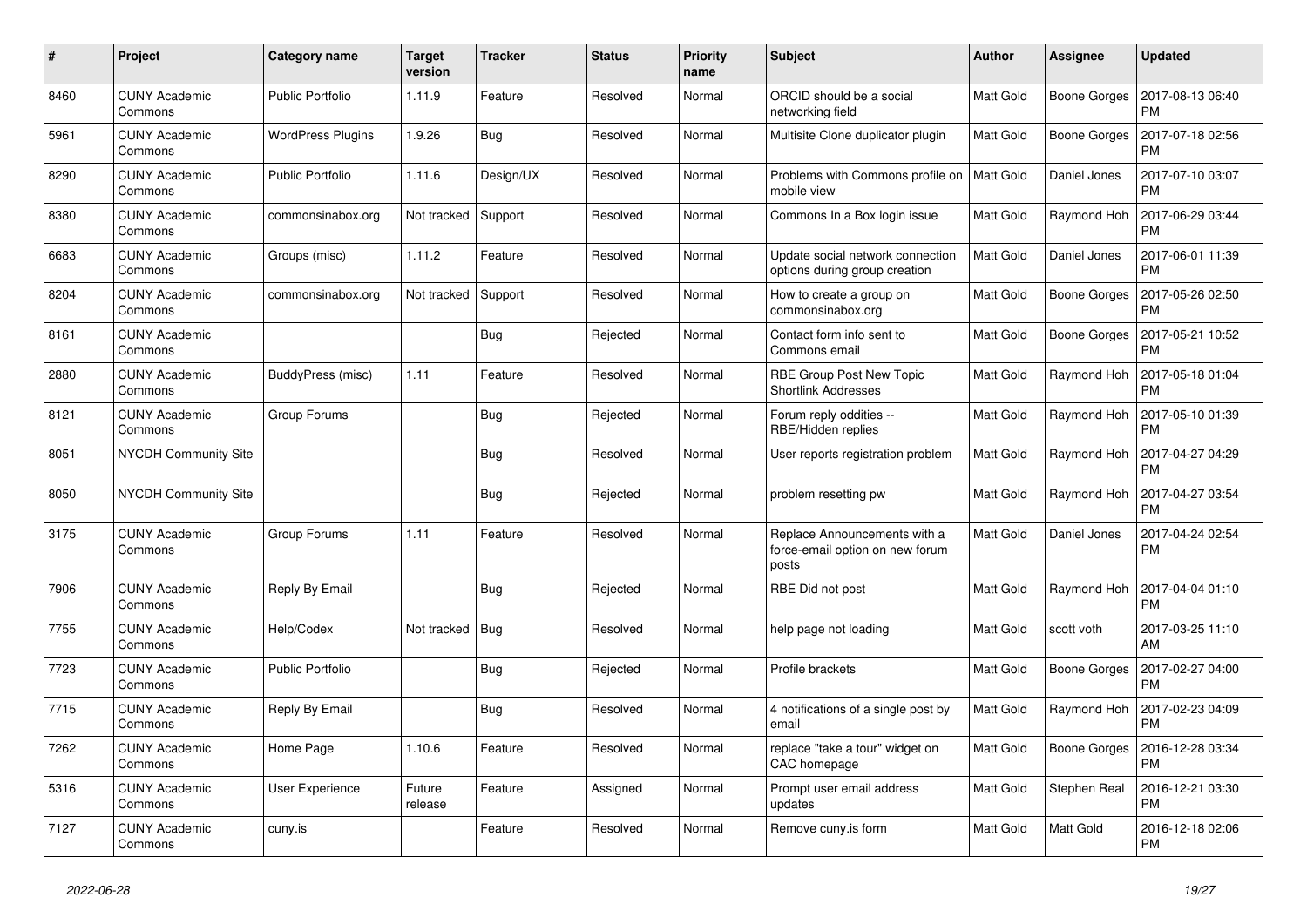| #    | Project                         | <b>Category name</b>       | <b>Target</b><br>version | <b>Tracker</b> | <b>Status</b> | <b>Priority</b><br>name | <b>Subject</b>                                                                     | <b>Author</b>    | Assignee            | <b>Updated</b>                |
|------|---------------------------------|----------------------------|--------------------------|----------------|---------------|-------------------------|------------------------------------------------------------------------------------|------------------|---------------------|-------------------------------|
| 4980 | <b>CUNY Academic</b><br>Commons | Home Page                  | Future<br>release        | Feature        | Assigned      | Normal                  | CAC Featured Content -- Adding<br>Randomization                                    | Matt Gold        | Boone Gorges        | 2016-12-12 03:01<br><b>PM</b> |
| 769  | <b>CUNY Academic</b><br>Commons | Search                     |                          | Feature        | Duplicate     | Normal                  | Test Out and Consider Installing<br>Sphinx Search Plugin                           | <b>Matt Gold</b> | Dominic Giglio      | 2016-12-12 02:47<br><b>PM</b> |
| 6995 | <b>CUNY Academic</b><br>Commons | Home Page                  | Not tracked              | Bug            | Assigned      | Normal                  | member filter on homepage not<br>working                                           | Matt Gold        | Raymond Hoh         | 2016-12-11 09:46<br><b>PM</b> |
| 6686 | <b>CUNY Academic</b><br>Commons | Group Invitations          | 1.10.3                   | <b>Bug</b>     | Resolved      | Normal                  | Problems with auto-complete on<br>Send Invites tab                                 | <b>Matt Gold</b> | <b>Boone Gorges</b> | 2016-12-01 03:14<br><b>PM</b> |
| 6674 | <b>CUNY Academic</b><br>Commons | Reply By Email             | 1.10.3                   | <b>Bug</b>     | Resolved      | Normal                  | Member RBE responses to<br>document uploads                                        | Matt Gold        | Raymond Hoh         | 2016-11-29 09:44<br><b>PM</b> |
| 6872 | <b>CUNY Academic</b><br>Commons | <b>Group Files</b>         | Not tracked              | Bug            | Resolved      | Normal                  | Seeing a red PHP warning                                                           | Matt Gold        | Boone Gorges        | 2016-11-29 02:39<br><b>PM</b> |
| 6695 | <b>CUNY Academic</b><br>Commons | <b>Group Announcments</b>  | 1.10.3                   | <b>Bug</b>     | Duplicate     | Normal                  | Member reply to announcement<br>goes to Commons address                            | <b>Matt Gold</b> | Raymond Hoh         | 2016-11-22 01:46<br>AM        |
| 6629 | <b>CUNY Academic</b><br>Commons | <b>Email Notifications</b> | 1.10.2                   | <b>Bug</b>     | Resolved      | Normal                  | email footer demphasizes RBE                                                       | <b>Matt Gold</b> | Raymond Hoh         | 2016-11-20 09:23<br>AM        |
| 6773 | <b>CUNY Academic</b><br>Commons | Registration               |                          | Support        | Resolved      | Normal                  | tracking non-CUNY sign-up codes                                                    | Matt Gold        | <b>Boone Gorges</b> | 2016-11-17 01:15<br>AM        |
| 6680 | <b>CUNY Academic</b><br>Commons | Groups (misc)              | 1.10.2                   | Feature        | Resolved      | Normal                  | Make "All email" default on group<br>creation                                      | Matt Gold        | Boone Gorges        | 2016-11-11 04:20<br><b>PM</b> |
| 6143 | <b>CUNY Academic</b><br>Commons | Events                     | 1.10.1                   | Documentation  | Resolved      | Normal                  | Calendar Embed documentation                                                       | Matt Gold        | scott voth          | 2016-11-11 11:02<br>AM        |
| 6671 | <b>CUNY Academic</b><br>Commons | Reply By Email             | Not tracked              | Bug            | Assigned      | Normal                  | "Post too often" RBE error<br>message                                              | <b>Matt Gold</b> | Raymond Hoh         | 2016-11-11 09:55<br>AM        |
| 6623 | <b>CUNY Academic</b><br>Commons | <b>Email Notifications</b> | 1.10.1                   | <b>Bug</b>     | Resolved      | Normal                  | Add blank line in cross-posted<br>email notifications                              | <b>Matt Gold</b> | Daniel Jones        | 2016-11-08 01:07<br><b>PM</b> |
| 6075 | <b>CUNY Academic</b><br>Commons | WordPress (misc)           | 1.9.32                   | <b>Bug</b>     | Resolved      | Normal                  | Suppress useless warnings on<br>sub-blog dashboards                                | <b>Matt Gold</b> | Daniel Jones        | 2016-11-01 10:06<br><b>PM</b> |
| 2049 | <b>CUNY Academic</b><br>Commons | Group Forums               | 1.10                     | Feature        | Resolved      | Normal                  | Rich-text forum posts                                                              | <b>Matt Gold</b> | Raymond Hoh         | 2016-11-01 11:21<br>AM        |
| 5342 | <b>CUNY Academic</b><br>Commons | Registration               | 1.10                     | Feature        | Resolved      | Normal                  | Create auto-emails to people on<br>Unconfirmed list to nudge towards<br>completion | Matt Gold        | Boone Gorges        | 2016-10-31 01:48<br><b>PM</b> |
| 5717 | <b>CUNY Academic</b><br>Commons | Events                     | 1.10                     | Bug            | Resolved      | Normal                  | Events not showing up on sitewide<br>events calendar                               | <b>Matt Gold</b> | Raymond Hoh         | 2016-10-27 11:49<br>AM        |
| 6404 | <b>CUNY Academic</b><br>Commons | Registration               | 1.9.32                   | Feature        | Resolved      | Normal                  | Registration page text change                                                      | <b>Matt Gold</b> | Boone Gorges        | 2016-10-25 01:47<br><b>PM</b> |
| 6426 | <b>CUNY Academic</b><br>Commons | Spam/Spam<br>Prevention    | Future<br>release        | Feature        | Assigned      | Normal                  | Force captcha on all comments?                                                     | <b>Matt Gold</b> | Tahir Butt          | 2016-10-24 02:06<br><b>PM</b> |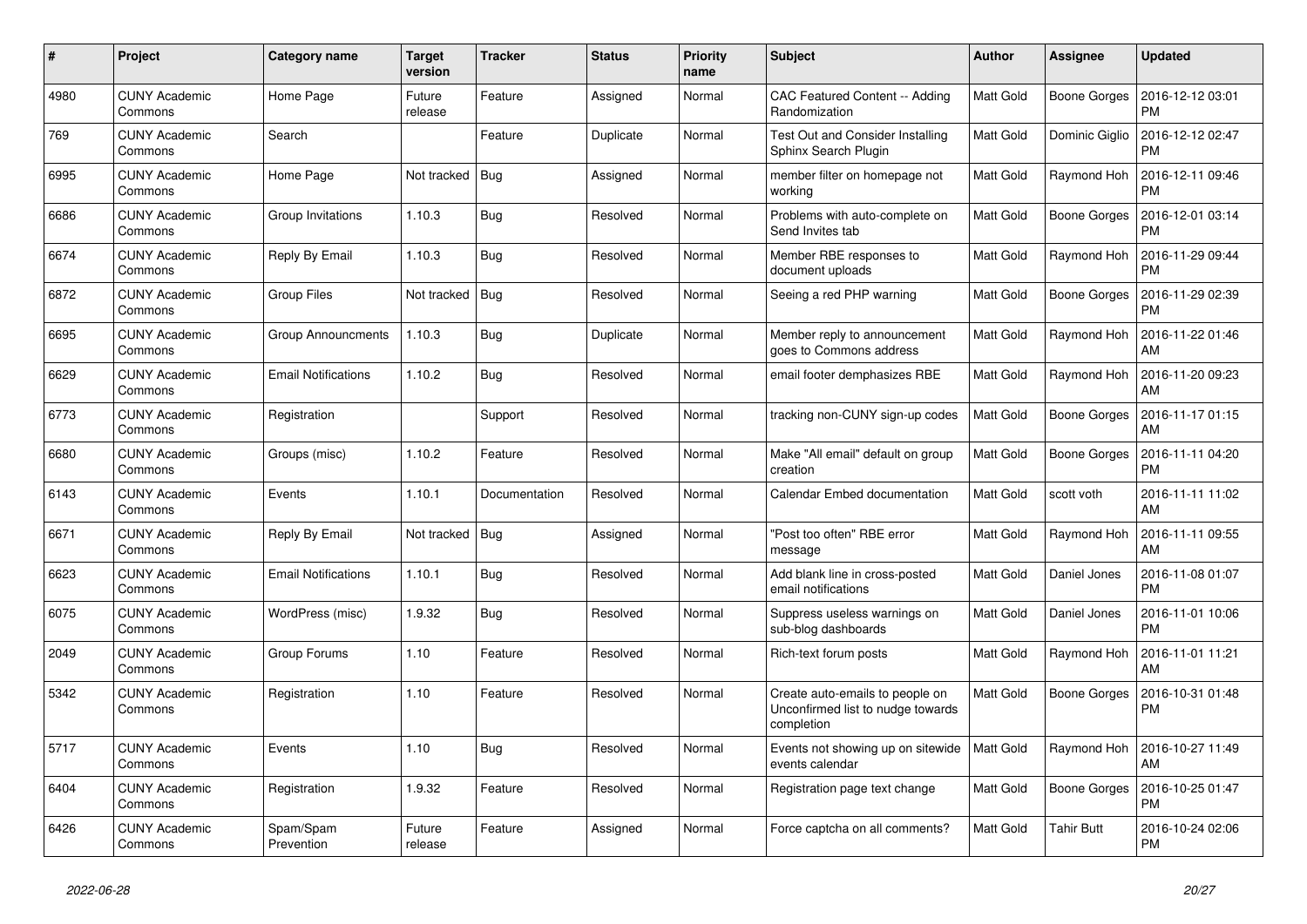| #    | Project                         | <b>Category name</b>      | <b>Target</b><br>version | <b>Tracker</b> | <b>Status</b>        | <b>Priority</b><br>name | <b>Subject</b>                                                   | <b>Author</b>    | Assignee            | <b>Updated</b>                |
|------|---------------------------------|---------------------------|--------------------------|----------------|----------------------|-------------------------|------------------------------------------------------------------|------------------|---------------------|-------------------------------|
| 1215 | <b>CUNY Academic</b><br>Commons | <b>WordPress Themes</b>   |                          | Feature        | Rejected             | Normal                  | Consider Buying Viva Themes<br>Pack                              | <b>Matt Gold</b> | Matt Gold           | 2016-10-24 11:41<br>AM        |
| 3090 | <b>CUNY Academic</b><br>Commons | Twitter page              | Future<br>release        | Feature        | Assigned             | Normal                  | Prevent Retweets from showing up<br>on Commons twitter page      | <b>Matt Gold</b> | Tahir Butt          | 2016-10-24 11:31<br>AM        |
| 506  | <b>CUNY Academic</b><br>Commons | BuddyPress (misc)         |                          | Feature        | Rejected             | Normal                  | <b>Attachments for Group</b><br><b>Announcement Posts</b>        | <b>Matt Gold</b> | <b>Boone Gorges</b> | 2016-10-24 11:20<br>AM        |
| 6413 | <b>CUNY Academic</b><br>Commons | WordPress - Media         |                          | <b>Bug</b>     | Duplicate            | Normal                  | Images not showing up                                            | Matt Gold        | Boone Gorges        | 2016-10-24 10:16<br>AM        |
| 5221 | <b>CUNY Academic</b><br>Commons | Reply By Email            | 1.10                     | Bug            | Resolved             | Normal                  | Alter Error messages for RBE                                     | <b>Matt Gold</b> | Raymond Hoh         | 2016-10-24 02:11<br>AM        |
| 6365 | <b>CUNY Academic</b><br>Commons | BuddyPress (misc)         | Not tracked              | Feature        | Duplicate            | Normal                  | Create Undergraduate Student<br>status/role on the CAC           | <b>Matt Gold</b> | Boone Gorges        | 2016-10-20 11:38<br>AM        |
| 6350 | <b>CUNY Academic</b><br>Commons | <b>Blogs (BuddyPress)</b> | 1.9.31                   | <b>Bug</b>     | Resolved             | Normal                  | Editing blog posts results in activity<br>items                  | <b>Matt Gold</b> | <b>Boone Gorges</b> | 2016-10-18 09:24<br><b>PM</b> |
| 2695 | <b>CUNY Academic</b><br>Commons | WordPress (misc)          | 1.10                     | Feature        | Resolved             | Normal                  | Create Private File Uploads for<br><b>Blogs</b>                  | Matt Gold        | Boone Gorges        | 2016-10-18 09:45<br>AM        |
| 6220 | <b>CUNY Academic</b><br>Commons | Support                   | Not tracked              | Documentation  | Resolved             | Normal                  | Add password protection info to<br>privacy page                  | <b>Matt Gold</b> | scott voth          | 2016-10-16 11:36<br>AM        |
| 6298 | <b>CUNY Academic</b><br>Commons | User Experience           | Not tracked              | Design/UX      | Assigned             | Normal                  | Examine data from survey                                         | Matt Gold        | Margaret<br>Galvan  | 2016-10-14 12:16<br><b>PM</b> |
| 4082 | <b>CUNY Academic</b><br>Commons | Events                    | 1.10                     | Feature        | Resolved             | Normal                  | Events Calendar: Expose sitewide<br>events listings              | Matt Gold        | Samantha<br>Raddatz | 2016-10-13 03:58<br><b>PM</b> |
| 2670 | <b>CUNY Academic</b><br>Commons | <b>Public Portfolio</b>   |                          | Feature        | Duplicate            | Normal                  | Design review of our new profile<br>header                       | Matt Gold        | Matt Gold           | 2016-10-13 12:46<br><b>PM</b> |
| 4903 | <b>CUNY Academic</b><br>Commons | Events                    | Future<br>release        | Design/UX      | Assigned             | Normal                  | Improving visual appearance of<br>event calendars                | Matt Gold        | <b>Boone Gorges</b> | 2016-10-13 11:51<br>AM        |
| 5696 | <b>CUNY Academic</b><br>Commons | Events                    | Future<br>release        | Feature        | Assigned             | Normal                  | Events Calendar - display options /<br>calendar aggregation      | <b>Matt Gold</b> | <b>Boone Gorges</b> | 2016-10-13 11:44<br>AM        |
| 6115 | <b>CUNY Academic</b><br>Commons | Publicity                 | Not tracked              | Feature        | Assigned             | Normal                  | create digital signage for GC                                    | Matt Gold        | scott voth          | 2016-10-11 10:09<br><b>PM</b> |
| 6126 | <b>CUNY Academic</b><br>Commons | Wiki                      | Not tracked              | Bug            | Resolved             | Normal                  | <b>CUNY DHI Guide</b>                                            | Matt Gold        | <b>Boone Gorges</b> | 2016-10-09 02:59<br><b>PM</b> |
| 5954 | <b>CUNY Academic</b><br>Commons |                           | Not tracked              | Feature        | Resolved             | Normal                  | replace video on homepage with<br>featured sites/groups          | Matt Gold        | Boone Gorges        | 2016-09-23 02:23<br><b>PM</b> |
| 6014 | <b>CUNY Academic</b><br>Commons | Publicity                 | Future<br>release        | Publicity      | Reporter<br>Feedback | Normal                  | Google search listing                                            | Matt Gold        | Boone Gorges        | 2016-09-21 03:48<br><b>PM</b> |
| 5978 | CUNY Academic<br>Commons        | BuddyPress (misc)         | Not tracked              | Feature        | Resolved             | Normal                  | Add Undergraduate Student to<br>Checkable filters on People page | <b>Matt Gold</b> | Boone Gorges        | 2016-09-04 09:48<br><b>PM</b> |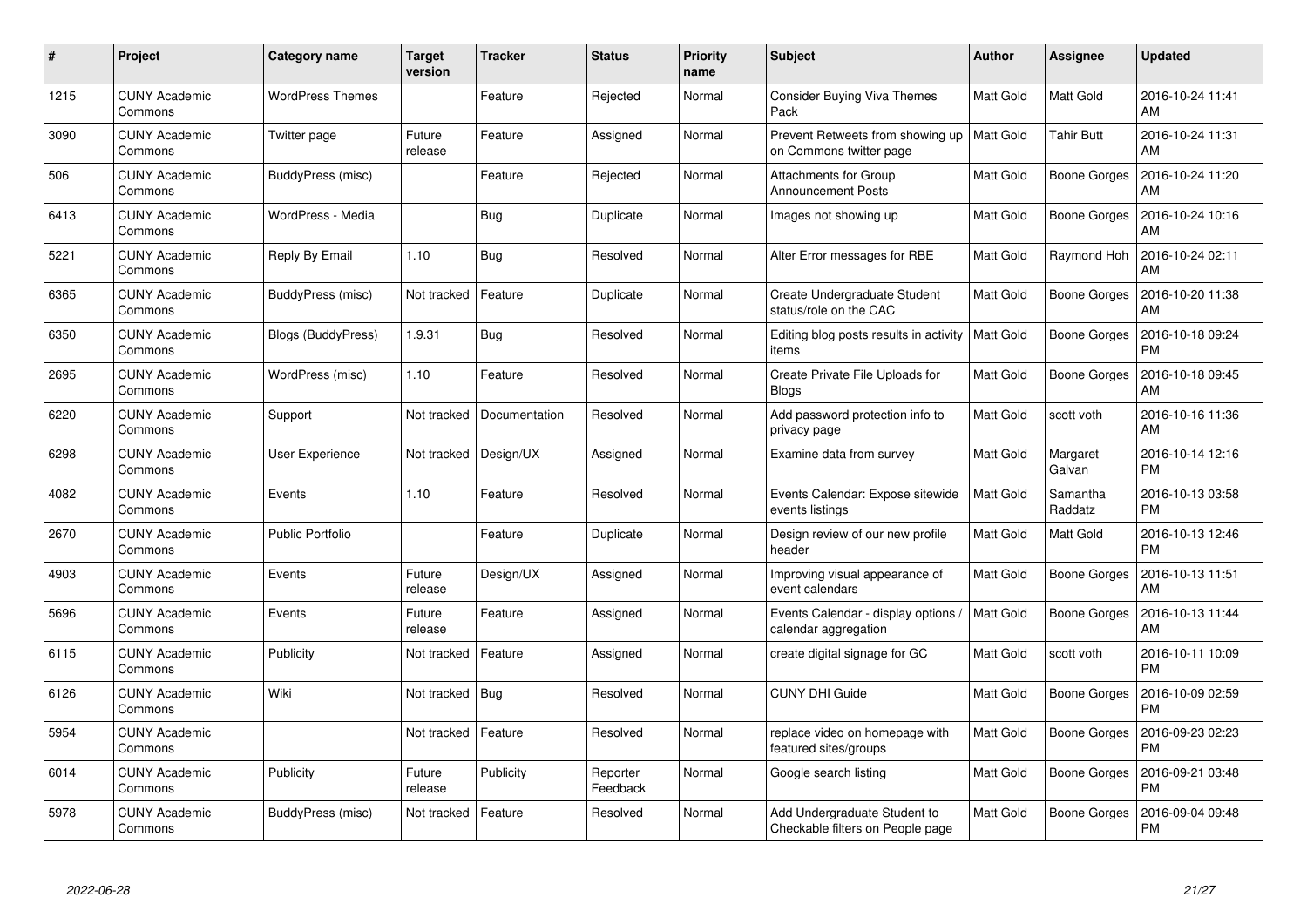| $\#$ | Project                         | <b>Category name</b>     | <b>Target</b><br>version | <b>Tracker</b> | <b>Status</b> | <b>Priority</b><br>name | <b>Subject</b>                                                                                           | Author           | <b>Assignee</b>     | <b>Updated</b>                |
|------|---------------------------------|--------------------------|--------------------------|----------------|---------------|-------------------------|----------------------------------------------------------------------------------------------------------|------------------|---------------------|-------------------------------|
| 5977 | <b>CUNY Academic</b><br>Commons | Registration             | Not tracked              | Feature        | Resolved      | Normal                  | Add Undergraduate Student to list<br>of Profile choices upon registration                                | Matt Gold        | <b>Boone Gorges</b> | 2016-09-04 09:47<br><b>PM</b> |
| 5955 | <b>CUNY Academic</b><br>Commons | Outreach                 | Future<br>release        | Feature        | Assigned      | Normal                  | Create auto-newsletter for<br>commons members                                                            | Matt Gold        | Luke Waltzer        | 2016-08-30 10:34<br>AM        |
| 5890 | <b>CUNY Academic</b><br>Commons | Commons Profile          | 1.9.24                   | Bug            | Resolved      | Normal                  | Commons user profile erroneously<br>indicates a group for a member                                       | <b>Matt Gold</b> | <b>Boone Gorges</b> | 2016-08-11 11:53<br>PM        |
| 5881 | <b>CUNY Academic</b><br>Commons | Groups (misc)            | 1.9.24                   | <b>Bug</b>     | Resolved      | Normal                  | shown "Request membership"<br>button when admin/creator of<br>group                                      | <b>Matt Gold</b> | <b>Boone Gorges</b> | 2016-08-11 10:56<br><b>PM</b> |
| 5879 | <b>CUNY Academic</b><br>Commons | Group Forums             | 1.10                     | Feature        | Resolved      | Normal                  | Enable Group Forums By Default                                                                           | <b>Matt Gold</b> | <b>Boone Gorges</b> | 2016-08-11 10:40<br><b>PM</b> |
| 5880 | <b>CUNY Academic</b><br>Commons | Groups (misc)            | 1.10                     | Bug            | Resolved      | Normal                  | Option to send invites to group<br>shown in group creation process<br>even when no invitees are selected | Matt Gold        | Paige Dupont        | 2016-08-11 11:55<br>AM        |
| 5878 | <b>CUNY Academic</b><br>Commons | Group Blogs              | 1.10                     | Bug            | Resolved      | Normal                  | Group Blog creation improvements                                                                         | <b>Matt Gold</b> | Boone Gorges        | 2016-08-10 09:36<br>PM        |
| 5823 | <b>CUNY Academic</b><br>Commons | Domain Mapping           | 1.9.22                   | Support        | Resolved      | Normal                  | <b>Redirect CFR sites</b>                                                                                | Matt Gold        | Boone Gorges        | 2016-08-01 11:58<br><b>PM</b> |
| 5840 | <b>NYCDH Community Site</b>     |                          |                          | <b>Bug</b>     | Resolved      | Normal                  | request membership in private<br>group issue                                                             | <b>Matt Gold</b> | Raymond Hoh         | 2016-07-26 06:58<br>AM        |
| 5767 | <b>CUNY Academic</b><br>Commons | WordPress (misc)         | 1.9.20                   | Feature        | Resolved      | Normal                  | Migrate the social paper cbox site<br>into the Commons                                                   | Matt Gold        | <b>Boone Gorges</b> | 2016-07-21 03:52<br><b>PM</b> |
| 5519 | <b>NYCDH Community Site</b>     |                          |                          | Feature        | Resolved      | Normal                  | Add all NYCDH members to the<br>Announcements Group                                                      | Matt Gold        | Raymond Hoh         | 2016-07-20 07:30<br><b>PM</b> |
| 5742 | <b>NYCDH Community Site</b>     |                          |                          | Bug            | Resolved      | Normal                  | images in slideshow not working                                                                          | Matt Gold        | Raymond Hoh         | 2016-07-20 07:24<br><b>PM</b> |
| 5738 | <b>CUNY Academic</b><br>Commons | Group Forums             |                          | Bug            | Rejected      | Normal                  | Forum post list formatting didn't<br>come through                                                        | <b>Matt Gold</b> | <b>Boone Gorges</b> | 2016-07-02 01:09<br><b>PM</b> |
| 5736 | <b>CUNY Academic</b><br>Commons | WordPress (misc)         | Not tracked              | Support        | Resolved      | Normal                  | Create GCDI dev site                                                                                     | Matt Gold        | <b>Boone Gorges</b> | 2016-06-27 04:23<br><b>PM</b> |
| 5516 | <b>CUNY Academic</b><br>Commons | Social Paper             | 1.9.19                   | Bug            | Rejected      | Normal                  | Adding a link to Social Paper<br>jumps position to top of page                                           | <b>Matt Gold</b> | Boone Gorges        | 2016-06-21 09:54<br><b>PM</b> |
| 5693 | <b>CUNY Academic</b><br>Commons | Social Paper             | Not tracked              | Publicity      | Resolved      | Normal                  | Social Paper Stats for grant report                                                                      | Matt Gold        | Boone Gorges        | 2016-06-14 09:21<br>PM        |
| 5631 | <b>CUNY Academic</b><br>Commons | <b>WordPress Plugins</b> | 1.9.17                   | Feature        | Resolved      | Normal                  | WP Super Edit Plugin                                                                                     | Matt Gold        | Boone Gorges        | 2016-06-01 11:57<br><b>PM</b> |
| 335  | <b>CUNY Academic</b><br>Commons | Wiki                     |                          | Bug            | Rejected      | Normal                  | Link attribute on images is stripped<br>when MW pages are edited                                         | <b>Matt Gold</b> | Boone Gorges        | 2016-05-31 12:17<br><b>PM</b> |
| 5606 | <b>CUNY Academic</b><br>Commons | Group Forums             | Not tracked              | Feature        | Resolved      | Normal                  | Allow .txt files as forum post<br>attachments                                                            | Matt Gold        | <b>Boone Gorges</b> | 2016-05-24 07:37<br>AM        |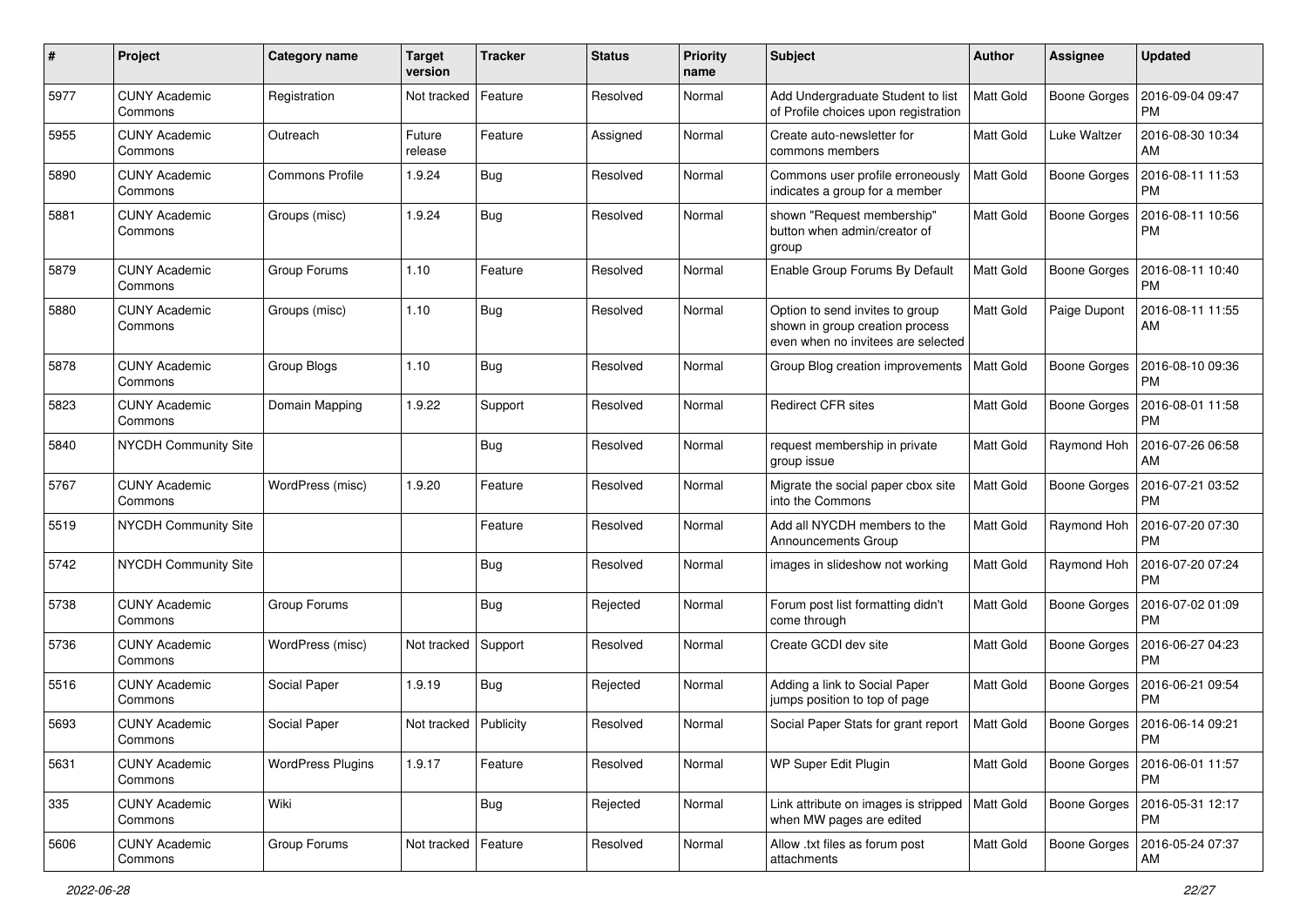| #    | Project                         | Category name              | <b>Target</b><br>version | <b>Tracker</b> | <b>Status</b> | <b>Priority</b><br>name | <b>Subject</b>                                                                               | Author           | <b>Assignee</b>     | <b>Updated</b>                |
|------|---------------------------------|----------------------------|--------------------------|----------------|---------------|-------------------------|----------------------------------------------------------------------------------------------|------------------|---------------------|-------------------------------|
| 5556 | <b>CUNY Academic</b><br>Commons | WordPress (misc)           | 1.9.16                   | <b>Bug</b>     | Resolved      | Normal                  | Blog comment leads to<br>unauthorized post warning                                           | <b>Matt Gold</b> | <b>Boone Gorges</b> | 2016-05-21 11:12<br><b>PM</b> |
| 5512 | <b>CUNY Academic</b><br>Commons | <b>WordPress Plugins</b>   | 1.9.15                   | Feature        | Resolved      | Normal                  | Update premium plugin -- Google<br>Drive                                                     | <b>Matt Gold</b> | <b>Boone Gorges</b> | 2016-05-11 11:12<br><b>PM</b> |
| 5411 | <b>CUNY Academic</b><br>Commons | <b>WordPress Themes</b>    | 1.10                     | Feature        | Resolved      | Normal                  | Child theme for the MALS program                                                             | <b>Matt Gold</b> | Daniel Jones        | 2016-05-09 08:51<br>PM        |
| 5520 | <b>NYCDH Community Site</b>     |                            |                          | Feature        | Resolved      | Normal                  | Auto-Add Newly Registered<br>Members to the Announcements<br>Group                           | <b>Matt Gold</b> | Raymond Hoh         | 2016-05-03 07:25<br><b>PM</b> |
| 5504 | <b>CUNY Academic</b><br>Commons | <b>WordPress Plugins</b>   |                          | Support        | Resolved      | Normal                  | Embedding CartoDB maps                                                                       | Matt Gold        | <b>Boone Gorges</b> | 2016-04-30 10:49<br>AM        |
| 5440 | <b>CUNY Academic</b><br>Commons |                            |                          | <b>Bug</b>     | Rejected      | Normal                  | New account notification email<br>question                                                   | <b>Matt Gold</b> | Raymond Hoh         | 2016-04-21 12:12<br>AM        |
| 5447 | <b>NYCDH Community Site</b>     |                            |                          | Bug            | Resolved      | Normal                  | Forum post notification doesn't<br>note presence of an attachment                            | <b>Matt Gold</b> | Raymond Hoh         | 2016-04-15 12:19<br><b>PM</b> |
| 3657 | <b>CUNY Academic</b><br>Commons | WordPress (misc)           | Not tracked              | Feature        | New           | Normal                  | Create alert for GC email<br>addresses                                                       | <b>Matt Gold</b> | Matt Gold           | 2016-04-14 11:29<br><b>PM</b> |
| 5445 | <b>NYCDH Community Site</b>     |                            |                          | Bug            | Resolved      | Normal                  | Private group question                                                                       | Matt Gold        | Raymond Hoh         | 2016-04-13 01:58<br><b>PM</b> |
| 5442 | <b>CUNY Academic</b><br>Commons | cuny.is                    | 1.9.14                   | Bug            | Resolved      | Normal                  | Shortlink creation problem                                                                   | <b>Matt Gold</b> | <b>Boone Gorges</b> | 2016-04-12 11:03<br><b>PM</b> |
| 5222 | <b>CUNY Academic</b><br>Commons | <b>Email Notifications</b> | Not tracked              | Feature        | Resolved      | Normal                  | Change email address in the footer<br>of email notifications                                 | <b>Matt Gold</b> | Matt Gold           | 2016-04-08 11:49<br>AM        |
| 5415 | <b>CUNY Academic</b><br>Commons | Reply By Email             | 1.9.13                   | Bug            | Resolved      | Normal                  | Received a "Your RBE Message<br>could not be posted" error even<br>though the message posted | <b>Matt Gold</b> | Raymond Hoh         | 2016-04-07 03:41<br><b>PM</b> |
| 5097 | <b>CUNY Academic</b><br>Commons | Registration               | Not tracked              | Support        | Resolved      | Normal                  | Bulk account creation                                                                        | Matt Gold        | Boone Gorges        | 2016-04-07 11:14<br>AM        |
| 4405 | <b>CUNY Academic</b><br>Commons | Public Portfolio           | 1.9.12                   | <b>Bug</b>     | Resolved      | Normal                  | New portfolio text not saving                                                                | <b>Matt Gold</b> | Boone Gorges        | 2016-04-04 02:12<br><b>PM</b> |
| 4676 | <b>CUNY Academic</b><br>Commons | Events                     | 1.9.12                   | Feature        | Resolved      | Normal                  | Offer silent option (no email<br>notification) for events calendar in<br>groups              | <b>Matt Gold</b> | Daniel Jones        | 2016-03-28 03:57<br><b>PM</b> |
| 3497 | <b>CUNY Academic</b><br>Commons | Publicity                  | Not tracked Bug          |                | Resolved      | Normal                  | News blog post & hero slide on<br>free software contributions                                | Matt Gold        | scott voth          | 2016-03-09 06:48<br><b>PM</b> |
| 3370 | <b>CUNY Academic</b><br>Commons | <b>WordPress Plugins</b>   | Not tracked   Outreach   |                | Resolved      | Normal                  | Package Registration Plugin for<br>WP Repo Release                                           | Matt Gold        | Raymond Hoh         | 2016-03-08 11:57<br>AM        |
| 1382 | <b>CUNY Academic</b><br>Commons | WordPress (misc)           | Not tracked   Outreach   |                | Resolved      | Normal                  | <b>Add Recent Commons</b><br>Presentations to "Campus<br>Outreach" Tab on News Blog          | Matt Gold        | scott voth          | 2016-03-04 08:48<br>AM        |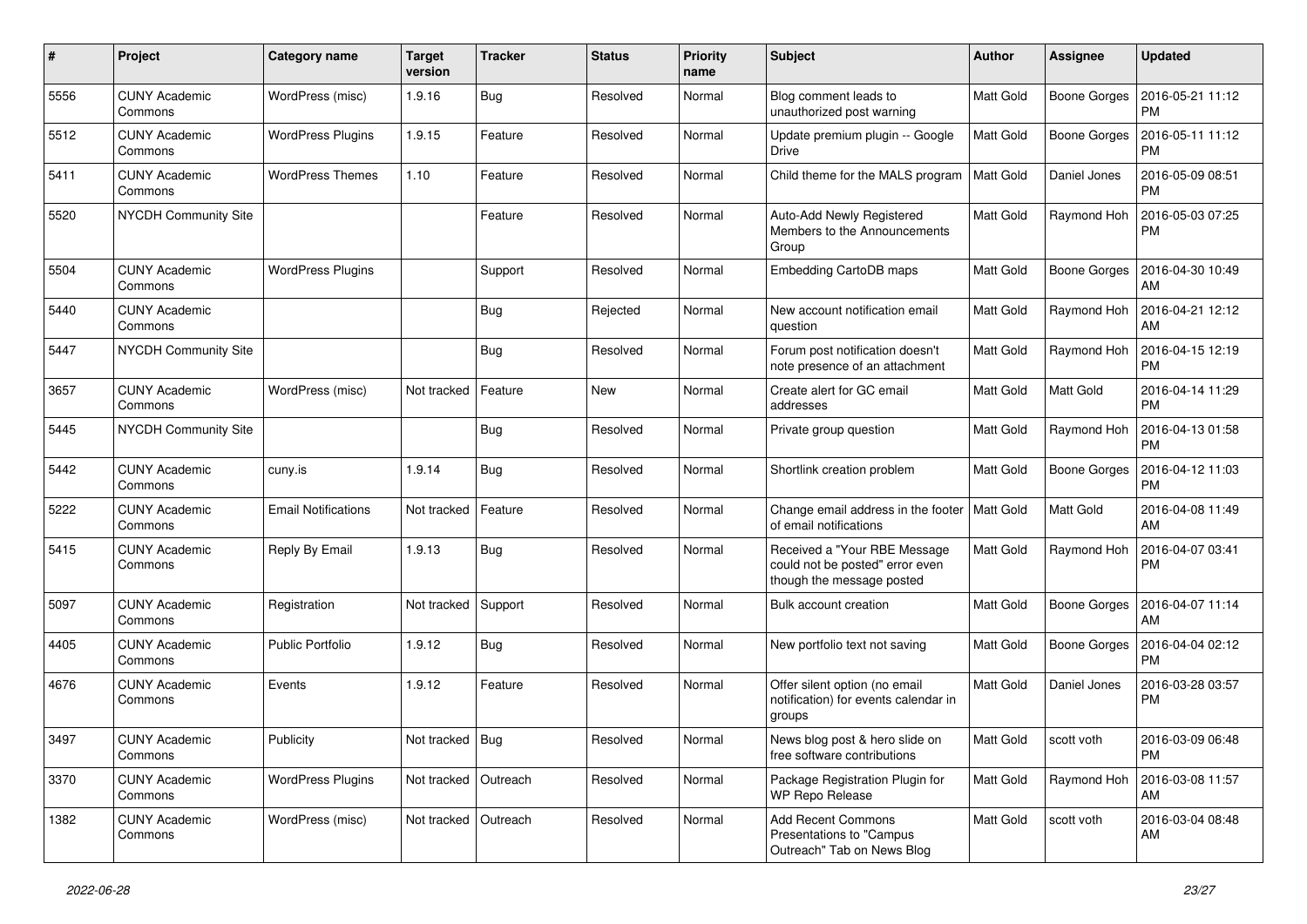| #    | Project                         | Category name              | <b>Target</b><br>version | <b>Tracker</b> | <b>Status</b> | <b>Priority</b><br>name | <b>Subject</b>                                                                      | <b>Author</b>    | <b>Assignee</b>     | <b>Updated</b>                |
|------|---------------------------------|----------------------------|--------------------------|----------------|---------------|-------------------------|-------------------------------------------------------------------------------------|------------------|---------------------|-------------------------------|
| 3369 | <b>CUNY Academic</b><br>Commons | Reply By Email             | Not tracked              | Outreach       | Hold          | Normal                  | Release reply by email to WP<br>plugin directory                                    | Matt Gold        | Raymond Hoh         | 2016-03-01 12:46<br><b>PM</b> |
| 5220 | CUNY Academic<br>Commons        | Reply By Email             | 1.9.9                    | <b>Bug</b>     | Resolved      | Normal                  | Post by Email error                                                                 | Matt Gold        | Raymond Hoh         | 2016-03-01 12:30<br><b>PM</b> |
| 5274 | <b>CUNY Academic</b><br>Commons |                            |                          | <b>Bug</b>     | Resolved      | Normal                  | RBE - received erroneous<br>notification of reply not being<br>posted               | <b>Matt Gold</b> |                     | 2016-02-29 03:46<br><b>PM</b> |
| 4986 | <b>CUNY Academic</b><br>Commons | ZenDesk                    | Not tracked              | Support        | Assigned      | Normal                  | Prepare documentation for<br>Zendesk re web widget                                  | Matt Gold        | Samantha<br>Raddatz | 2016-02-25 03:09<br><b>PM</b> |
| 861  | <b>CUNY Academic</b><br>Commons | WordPress (misc)           | Not tracked              | Feature        | Rejected      | Normal                  | Embed Wikipedia Page in About<br>Page                                               | <b>Matt Gold</b> | Matt Gold           | 2016-02-23 06:00<br><b>PM</b> |
| 636  | <b>CUNY Academic</b><br>Commons | WordPress (misc)           | Not tracked Support      |                | Assigned      | Normal                  | Create Lynda.com-like Table of<br>Contents for Prospective Tutorial<br>Screencasts  | Matt Gold        | scott voth          | 2016-02-23 03:12<br><b>PM</b> |
| 4070 | <b>CUNY Academic</b><br>Commons | Analytics                  | Not tracked              | Support        | Assigned      | Normal                  | Request for JITP site analytics                                                     | Matt Gold        | Seth Persons        | 2016-02-23 03:09<br><b>PM</b> |
| 5237 | <b>CUNY Academic</b><br>Commons | <b>Email Invitations</b>   | 1.9.8                    | Feature        | Resolved      | Normal                  | Remove restrictions on undergrad<br>student email domains                           | Matt Gold        | Boone Gorges        | 2016-02-19 03:16<br><b>PM</b> |
| 5231 | <b>CUNY Academic</b><br>Commons | Registration               | 1.9.8                    | Feature        | Resolved      | Normal                  | Create role that allows community<br>facilitators to access the<br>Unconfirmed tool | Matt Gold        | Boone Gorges        | 2016-02-19 01:31<br>AM        |
| 5127 | <b>CUNY Academic</b><br>Commons | <b>Email Notifications</b> | 1.9.7                    | <b>Bug</b>     | Resolved      | Normal                  | Forum posts to multiple groups --<br>no notice in attachment                        | Matt Gold        | Daniel Jones        | 2016-02-07 10:08<br><b>PM</b> |
| 3153 | <b>CUNY Academic</b><br>Commons | Documentation              | Not tracked              | Documentation  | Resolved      | Normal                  | Update Sliders Page on Codex                                                        | Matt Gold        | scott voth          | 2016-02-07 10:05<br><b>PM</b> |
| 3706 | <b>CUNY Academic</b><br>Commons | commonsinabox.org          | Not tracked              | Feature        | Resolved      | Normal                  | CBOX nav bar                                                                        | Matt Gold        | scott voth          | 2016-01-26 05:26<br><b>PM</b> |
| 4979 | <b>CUNY Academic</b><br>Commons | Group Forums               | Not tracked              | Bug            | Resolved      | Normal                  | File size limit exceeded?                                                           | Matt Gold        | Matt Gold           | 2016-01-26 05:16<br><b>PM</b> |
| 383  | <b>CUNY Academic</b><br>Commons | Documentation              | Not tracked              | Feature        | Rejected      | Normal                  | Purchase WP101 Videos                                                               | Matt Gold        | Matt Gold           | 2016-01-26 05:12<br><b>PM</b> |
| 176  | <b>CUNY Academic</b><br>Commons | Documentation              | Not tracked              | Feature        | Rejected      | Normal                  | Consider adding submenu to Help<br>section                                          | Matt Gold        | Matt Gold           | 2016-01-26 05:12<br><b>PM</b> |
| 3489 | <b>CUNY Academic</b><br>Commons | commonsinabox.org          | Not tracked   Feature    |                | Resolved      | Normal                  | Tighten security on CBOX demo<br>site registration                                  | Matt Gold        | Boone Gorges        | 2016-01-26 04:32<br><b>PM</b> |
| 3518 | <b>CUNY Academic</b><br>Commons | WordPress (misc)           | Not tracked Support      |                | Rejected      | Normal                  | Moderated comment spam                                                              | Matt Gold        | Boone Gorges        | 2016-01-26 03:26<br>PM        |
| 3437 | <b>CUNY Academic</b><br>Commons | Registration               | Not tracked              | Support        | Resolved      | Normal                  | Unconfirmed question                                                                | Matt Gold        | Boone Gorges        | 2016-01-26 12:07<br><b>PM</b> |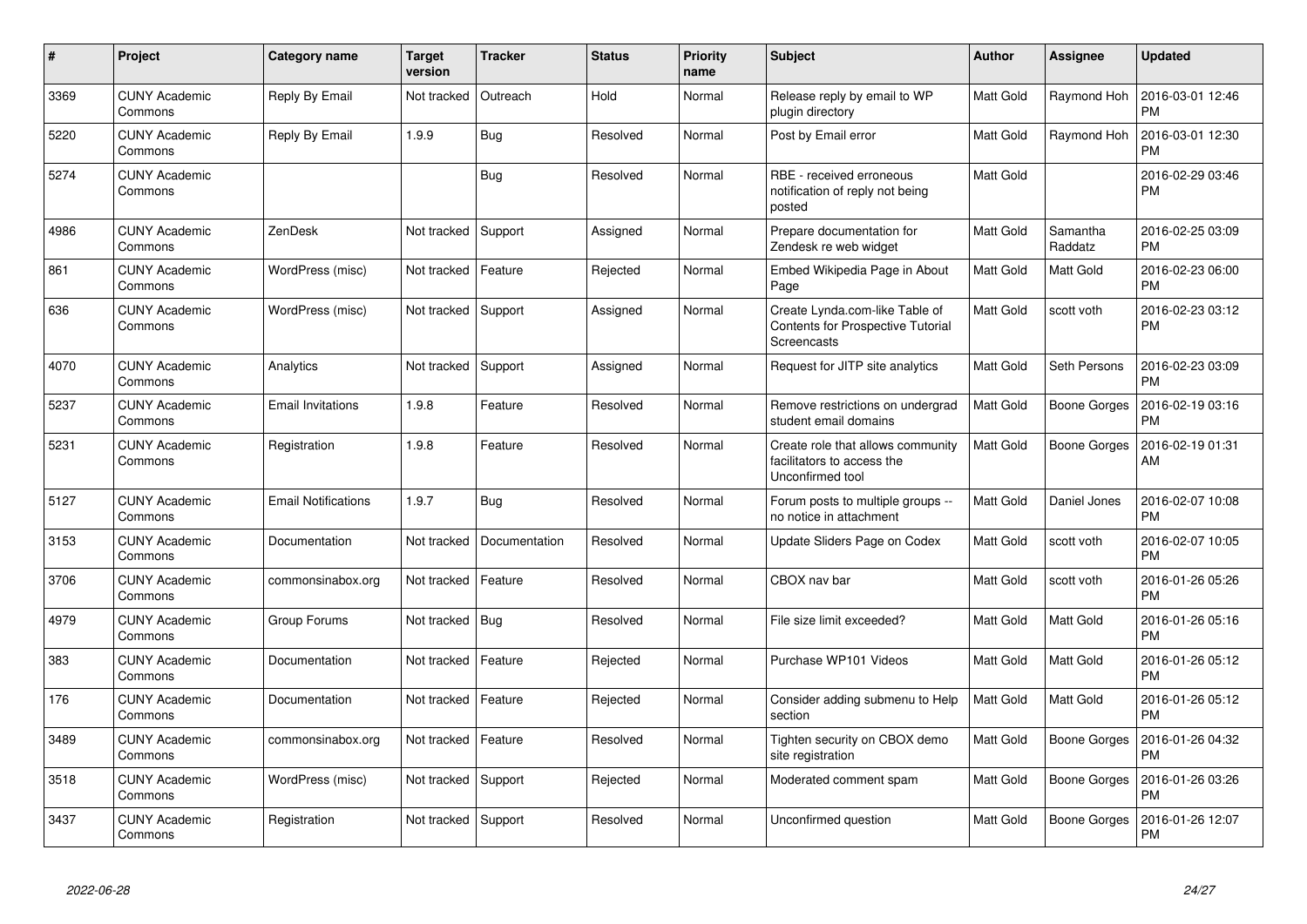| #    | Project                         | <b>Category name</b>       | <b>Target</b><br>version | <b>Tracker</b> | <b>Status</b> | <b>Priority</b><br>name | <b>Subject</b>                                                     | <b>Author</b>    | Assignee            | <b>Updated</b>                |
|------|---------------------------------|----------------------------|--------------------------|----------------|---------------|-------------------------|--------------------------------------------------------------------|------------------|---------------------|-------------------------------|
| 3410 | <b>CUNY Academic</b><br>Commons | cuny.is                    | Not tracked              | Publicity      | Resolved      | Normal                  | DH Praxis cuny.is request                                          | <b>Matt Gold</b> | Boone Gorges        | 2016-01-26 12:03<br><b>PM</b> |
| 3243 | <b>CUNY Academic</b><br>Commons | <b>Email Notifications</b> | Not tracked              | Support        | Rejected      | Normal                  | LAGCC email system stripping<br>links from email message           | <b>Matt Gold</b> | Micki Kaufman       | 2016-01-26 11:55<br>AM        |
| 3127 | <b>CUNY Academic</b><br>Commons | <b>WordPress Plugins</b>   | Not tracked              | Documentation  | Resolved      | Normal                  | Document our Google Form<br>embed                                  | <b>Matt Gold</b> | scott voth          | 2016-01-26 11:27<br>AM        |
| 2150 | <b>CUNY Academic</b><br>Commons | WordPress (misc)           | Not tracked              | Support        | Rejected      | Normal                  | Issue getting new member onto the<br>Commons                       | Matt Gold        | Matt Gold           | 2016-01-26 11:03<br>AM        |
| 1260 | <b>CUNY Academic</b><br>Commons | WordPress (misc)           | Not tracked              | Outreach       | Resolved      | Normal                  | Send email blast                                                   | <b>Matt Gold</b> | Michael Smith       | 2016-01-26 11:01<br>AM        |
| 637  | <b>CUNY Academic</b><br>Commons | WordPress (misc)           | Not tracked              | Outreach       | Resolved      | Normal                  | Create Table of Contents for<br>Hour-Long Commons presentation     | Matt Gold        | Michael Smith       | 2016-01-26 10:55<br>AM        |
| 598  | <b>CUNY Academic</b><br>Commons | Wiki                       | Not tracked              | Feature        | Rejected      | Normal                  | Get wiki redesign info to CIC                                      | Matt Gold        | Matt Gold           | 2016-01-26 10:54<br>AM        |
| 654  | <b>CUNY Academic</b><br>Commons | BuddyPress (misc)          | Not tracked              | Feature        | Rejected      | Normal                  | User Interface Issues                                              | <b>Matt Gold</b> | Chris Stein         | 2016-01-26 10:53<br>AM        |
| 329  | <b>CUNY Academic</b><br>Commons |                            | Not tracked              | Support        | Resolved      | Normal                  | 10 Things to Do After You Sign Up                                  | <b>Matt Gold</b> | <b>Brian Foote</b>  | 2016-01-26 10:51<br>AM        |
| 122  | <b>CUNY Academic</b><br>Commons | Upgrades                   | Not tracked              | Feature        | Rejected      | Normal                  | Create Single Sign on for<br><b>UserVoice</b>                      | Matt Gold        | Zach Davis          | 2016-01-26 10:50<br>AM        |
| 2355 | <b>CUNY Academic</b><br>Commons | commonsinabox.org          | Not tracked              | Feature        | Resolved      | Normal                  | Set up cbox.org                                                    | Matt Gold        | <b>Boone Gorges</b> | 2016-01-26 12:34<br>AM        |
| 2271 | <b>CUNY Academic</b><br>Commons | commonsinabox.org          | Not tracked              | Feature        | Resolved      | Normal                  | CBOX forum posts include "notify<br>by email" checkbox             | Matt Gold        | Boone Gorges        | 2016-01-26 12:33<br>AM        |
| 2106 | <b>CUNY Academic</b><br>Commons | BuddyPress (misc)          | Not tracked              | Support        | Resolved      | Normal                  | Blog posts part of group activity<br>feed                          | Matt Gold        | Boone Gorges        | 2016-01-26 12:30<br>AM        |
| 2084 | <b>CUNY Academic</b><br>Commons | WordPress (misc)           | Not tracked              | Support        | Rejected      | Normal                  | User reports redirect error                                        | Matt Gold        | <b>Boone Gorges</b> | 2016-01-26 12:27<br>AM        |
| 1177 | <b>CUNY Academic</b><br>Commons | WordPress (misc)           | Not tracked              | Support        | Rejected      | Normal                  | Member claims that a previously<br>created account has disappeared | <b>Matt Gold</b> | Boone Gorges        | 2016-01-26 12:23<br>AM        |
| 1103 | <b>CUNY Academic</b><br>Commons | WordPress (misc)           | Not tracked              | Support        | Resolved      | Normal                  | Slideshare Embeds?                                                 | <b>Matt Gold</b> | Boone Gorges        | 2016-01-26 12:21<br>AM        |
| 1095 | <b>CUNY Academic</b><br>Commons | <b>WordPress Plugins</b>   | Not tracked              | Feature        | Rejected      | Normal                  | Install ComicPress Theme and<br>Plugin                             | Matt Gold        | Boone Gorges        | 2016-01-26 12:19<br>AM        |
| 812  | <b>CUNY Academic</b><br>Commons | <b>WordPress Plugins</b>   | Not tracked              | Feature        | Resolved      | Normal                  | Wiki Inc on the Main Commons<br>blog                               | <b>Matt Gold</b> | Boone Gorges        | 2016-01-26 12:19<br>AM        |
| 708  | CUNY Academic<br>Commons        | WordPress (misc)           | Not tracked              | Support        | Rejected      | Normal                  | Question about Backup                                              | <b>Matt Gold</b> | Boone Gorges        | 2016-01-26 12:17<br>AM        |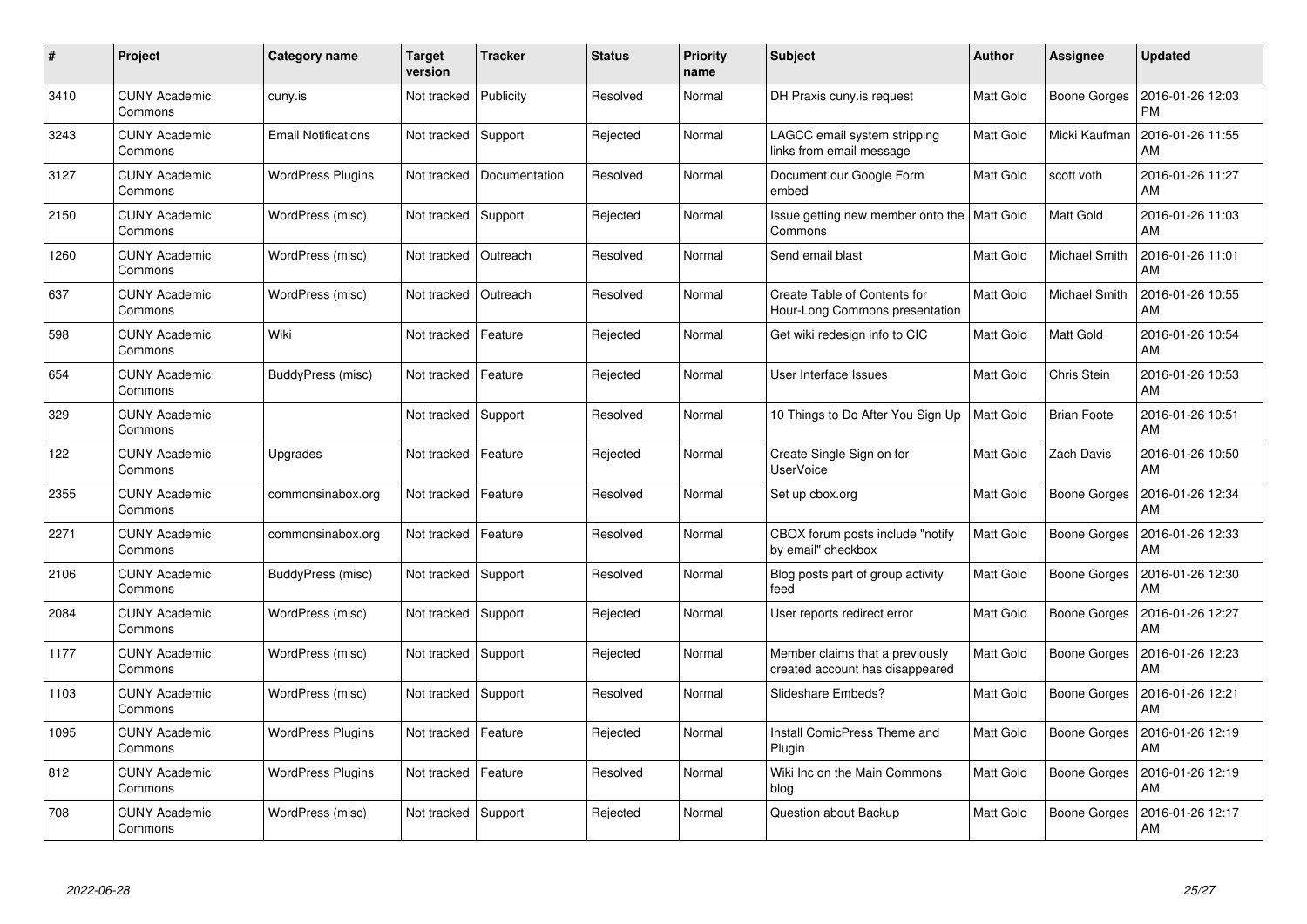| #    | Project                         | <b>Category name</b>   | <b>Target</b><br>version | <b>Tracker</b> | <b>Status</b> | <b>Priority</b><br>name | <b>Subject</b>                                                                                | <b>Author</b>    | Assignee            | <b>Updated</b>                |
|------|---------------------------------|------------------------|--------------------------|----------------|---------------|-------------------------|-----------------------------------------------------------------------------------------------|------------------|---------------------|-------------------------------|
| 157  | <b>CUNY Academic</b><br>Commons | BuddyPress (misc)      | Not tracked              | Feature        | Rejected      | Normal                  | Conduct a review of BuddyPress<br>plugins                                                     | <b>Matt Gold</b> | Boone Gorges        | 2016-01-26 12:16<br>AM        |
| 402  | <b>CUNY Academic</b><br>Commons | BuddyPress (misc)      | Not tracked              | Support        | Resolved      | Normal                  | Name Change Request                                                                           | Matt Gold        | Boone Gorges        | 2016-01-26 12:15<br>AM        |
| 5128 | <b>CUNY Academic</b><br>Commons | Group Forums           | 1.9.5                    | Bug            | Resolved      | Normal                  | Botched forum display of posting to<br>multiple groups info                                   | Matt Gold        | Daniel Jones        | 2016-01-19 03:13<br>PM        |
| 5131 | <b>CUNY Academic</b><br>Commons | Commons In A Box       |                          | Outreach       | Resolved      | Normal                  | Add digital archaeology commons<br>to CBOX showcase                                           | <b>Matt Gold</b> | scott voth          | 2016-01-16 03:27<br><b>PM</b> |
| 4648 | <b>CUNY Academic</b><br>Commons | Wiki                   | 1.10                     | Feature        | Duplicate     | Normal                  | Create plan for deprecating the<br>wiki                                                       | Matt Gold        | Stephen Real        | 2016-01-06 12:35<br><b>PM</b> |
| 5055 | <b>NYCDH Community Site</b>     |                        |                          | Bug            | Resolved      | Normal                  | Up file size limit on forum<br>attachments                                                    | Matt Gold        |                     | 2015-12-21 01:30<br><b>PM</b> |
| 5014 | <b>CUNY Academic</b><br>Commons | Social Paper           | 1.9.1                    | Bug            | Resolved      | Normal                  | Slow loading of new SP papers                                                                 | <b>Matt Gold</b> | Boone Gorges        | 2015-12-14 10:08<br>AM        |
| 5017 | <b>CUNY Academic</b><br>Commons | Social Paper           | 1.9.1                    | Bug            | Resolved      | Normal                  | Paper Hub styling issue                                                                       | Matt Gold        | <b>Boone Gorges</b> | 2015-12-11 03:36<br><b>PM</b> |
| 4080 | <b>CUNY Academic</b><br>Commons | Events                 | 1.9                      | Bug            | Resolved      | Normal                  | Events Calendar: Allow sites to<br>embed calendars from groups<br>(perhaps via BP group blog) | <b>Matt Gold</b> | Raymond Hoh         | 2015-12-03 06:24<br><b>PM</b> |
| 4939 | <b>CUNY Academic</b><br>Commons | Social Paper           | 1.9                      | Design/UX      | Resolved      | Normal                  | Embiggen the Create New Paper<br>button on the Social Paper Hub                               | Matt Gold        | Samantha<br>Raddatz | 2015-11-30 08:51<br>AM        |
| 4636 | <b>CUNY Academic</b><br>Commons | Group Forums           | 1.8.18                   | Bug            | Resolved      | Normal                  | Silent edit option for editing forum<br>posts                                                 | Matt Gold        | Raymond Hoh         | 2015-11-29 04:20<br><b>PM</b> |
| 4923 | <b>CUNY Academic</b><br>Commons | WordPress (misc)       | Not tracked              | Support        | Resolved      | Normal                  | Comment posting censoring                                                                     | Matt Gold        | Boone Gorges        | 2015-11-20 10:37<br><b>PM</b> |
| 4244 | <b>CUNY Academic</b><br>Commons | User Experience        | 1.9                      | Design/UX      | Resolved      | Normal                  | Posting to multiple groups                                                                    | Matt Gold        | Daniel Jones        | 2015-11-12 05:20<br><b>PM</b> |
| 291  | <b>CUNY Academic</b><br>Commons | BuddyPress (misc)      | Future<br>release        | Feature        | Rejected      | Normal                  | Add Chat/IM functionality                                                                     | <b>Matt Gold</b> | Boone Gorges        | 2015-11-12 01:36<br>AM        |
| 120  | <b>CUNY Academic</b><br>Commons | BuddyPress (misc)      | 1.4                      | Feature        | Resolved      | Normal                  | <b>Consider Adding Privacy Options</b><br>Plugin for Profiles                                 | <b>Matt Gold</b> | Boone Gorges        | 2015-11-12 01:02<br>AM        |
| 260  | <b>CUNY Academic</b><br>Commons | <b>Group Files</b>     | Future<br>release        | Feature        | Rejected      | Normal                  | Possible synergy between Group<br>Docs plugin and Forum<br>Attachments?                       | Matt Gold        |                     | 2015-11-12 01:00<br>AM        |
| 1187 | <b>CUNY Academic</b><br>Commons | <b>BuddyPress Docs</b> | Future<br>release        | Feature        | Rejected      | Normal                  | <b>Personal Docs</b>                                                                          | Matt Gold        | Boone Gorges        | 2015-11-12 12:58<br>AM        |
| 1334 | <b>CUNY Academic</b><br>Commons | Analytics              | Future<br>release        | Feature        | Abandoned     | Normal                  | Create Tool To Count Email<br><b>Notifications</b>                                            | Matt Gold        | Matt Gold           | 2015-11-12 12:56<br>AM        |